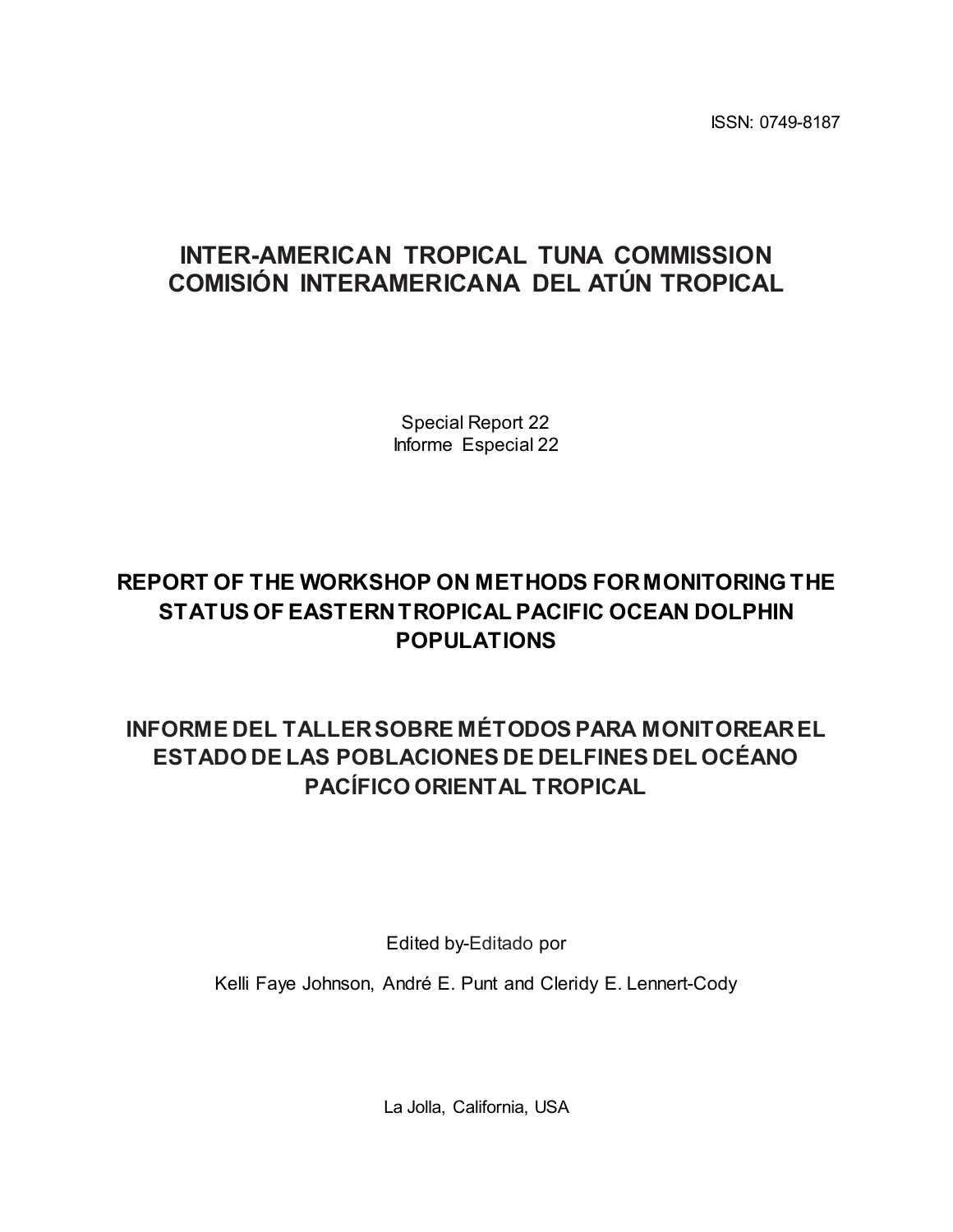The Antigua Convention, which was negotiated to strengthen and replace the 1949 Convention establishing the Inter-American Tropical Tuna Commission (IATTC), entered into force on 27 August 2010. The IATTC is responsible for the conservation and management of the "stocks of tunas and tuna-like species and other species of fish taken by vessels fishing for tunas and tuna-like species" in the eastern Pacific Ocean, and also for the conservation of "species belonging to the same ecosystem and that are affected by fishing for, or dependent on or associated with, the fish stocks covered by [the] Convention."

 The members of the Commission and the Commissioners are listed in the inside back cover of this report.

 The IATTC staff's research responsibilities are met with four programs, the Data Collection and Data Base Program, the Biology and Ecosystem Program, the Stock Assessment Program, and the Bycatch Program and International Dolphin Conservation Program.

 An important part of the work of the IATTC is the publication and wide distribution of its research results. These results are published in its Bulletin, Special Report, Data Report series, and papers in outside scientific journals and chapters in books, all of which are issued on an irregular basis, and its Stock Assessment Reports and Fishery Status Reports, which are published annually.

 The Commission also publishes Annual Reports and Quarterly Reports, which include policy actions of the Commission, information on the fishery, and reviews of the year's or quarter's work carried out by the staff. The Annual Reports also contain financial statements and a roster of the IATTC staff.

 Additional information on the IATTC's publications can be found in its web site.

 La Convención de Antigua, negociada para fortalecer y reemplazar la Convención de 1949 que estableció la Comisión Interamericana del Atún Tropical (CIAT), entró en vigor el 27 de agosto de 2010. La CIAT es responsable de la conservación y ordenación de las "poblaciones de atunes y especies afines y otras especies de peces capturadas por embarcaciones que pescan atunes y especies afines" en el Océano Pacífico oriental, así como de la conservación de "especies que pertenecen al mismo ecosistema y que son afectadas por la pesca de especies de peces abarcadas por la … Convención."

 En la contraportada del presente informe se alistan los miembros de la Comisión y los Comisionados.

 Las responsabilidades de investigación del personal de la CIAT son realizadas mediante cuatro programas: el programa de recolección de datos y bases de datos, el programa de biología y ecosistemas, el programa de evaluación de poblaciones, y el programa de captura incidental y el Acuerdo sobre el Programa Internacional para la Conservación de los Delfines.

 Una parte importante del trabajo de la CIAT es la publicación y amplia distribución de los resultados de sus investigaciones. Se publican los mismos en sus series de Boletines, Informes Especiales, Informes de Datos, y publicaciones en revistas científicas externas y capítulos en libros, todos de los cuales son publicados de forma irregular, y sus Informes de la Condición de las Poblaciones e Informes de la Situación de las Pesquerías, publicados anualmente.

 La Comisión publica también informes anuales y trimestrales, los que incluyen acciones de política de la Comisión, información sobre la pesquería, y resúmenes de trabajo realizado por el personal en el año o trimestre correspondiente. Los informes anuales contienen también un estado financiero y una lista del personal de la CIAT.

 Se presenta información adicional sobre las publicaciones de la CIAT en su sitio web.

DIRECTOR Guillermo A. Compeán HEADQUARTERS AND MAIN LABORATORY—OFICINA Y LABORATORIO PRINCIPAL 8901 La Jolla Shores Drive La Jolla, California 92037-1508, USA [www.iattc.org](http://www.iattc.org/)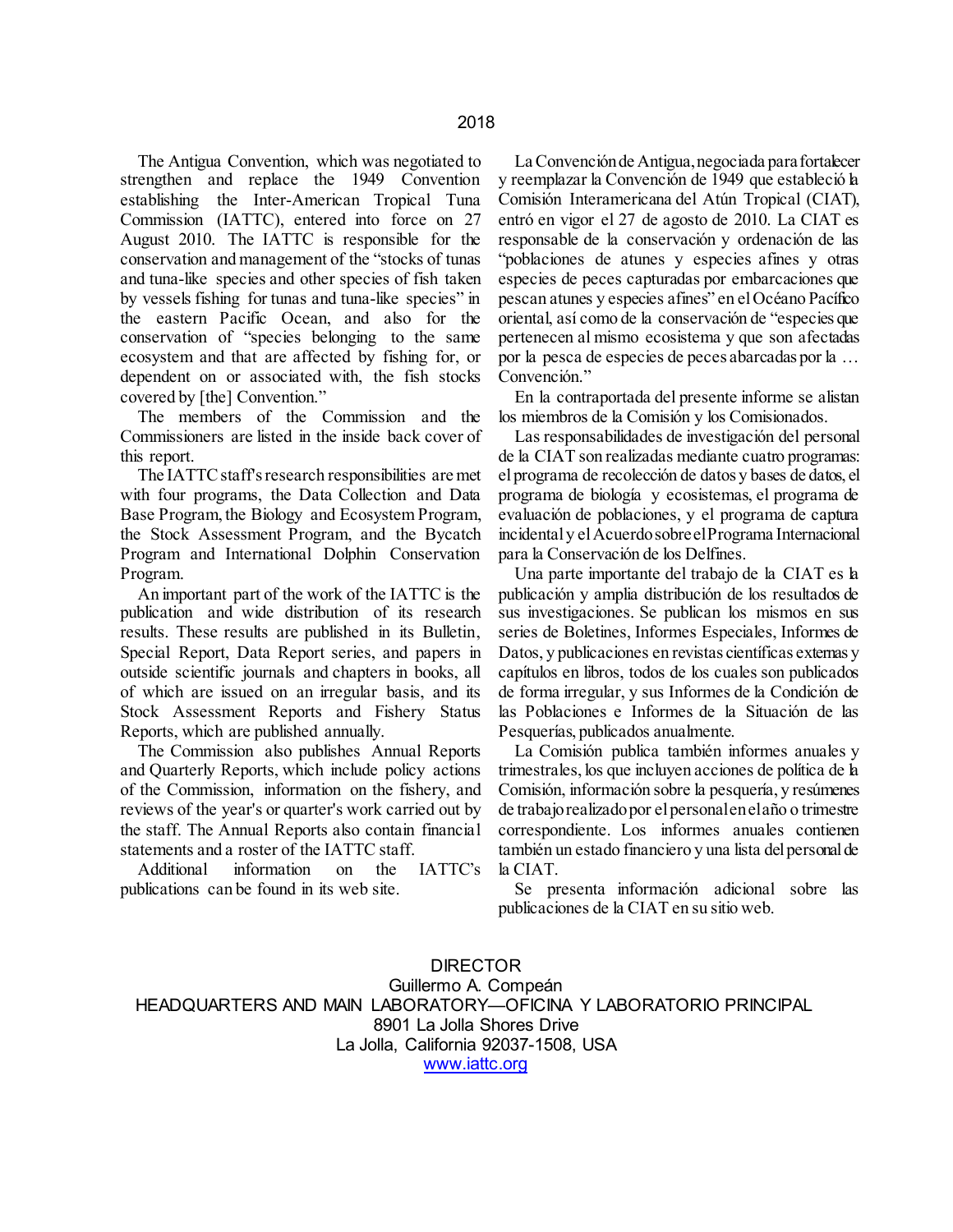# **INTER-AMERICAN TROPICAL TUNA COMMISSION COMISIÓN INTERAMERICANA DEL ATÚN TROPICAL**

Special Report 22 Informe Especial 22

# **REPORT OF THE WORKSHOP ON METHODS FOR MONITORING THE STATUS OF EASTERN TROPICAL PACIFIC OCEAN DOLPHIN POPULATIONS**

# **INFORME DEL TALLER SOBRE MÉTODOS PARA MONITOREAR EL ESTADO DE LAS POBLACIONES DE DELFINES DEL OCÉANO PACÍFICO ORIENTAL TROPICAL**

Edited by-Editado por

Kelli Faye Johnson, André E. Punt and Cleridy E. Lennert-Cody

La Jolla, California, USA 2018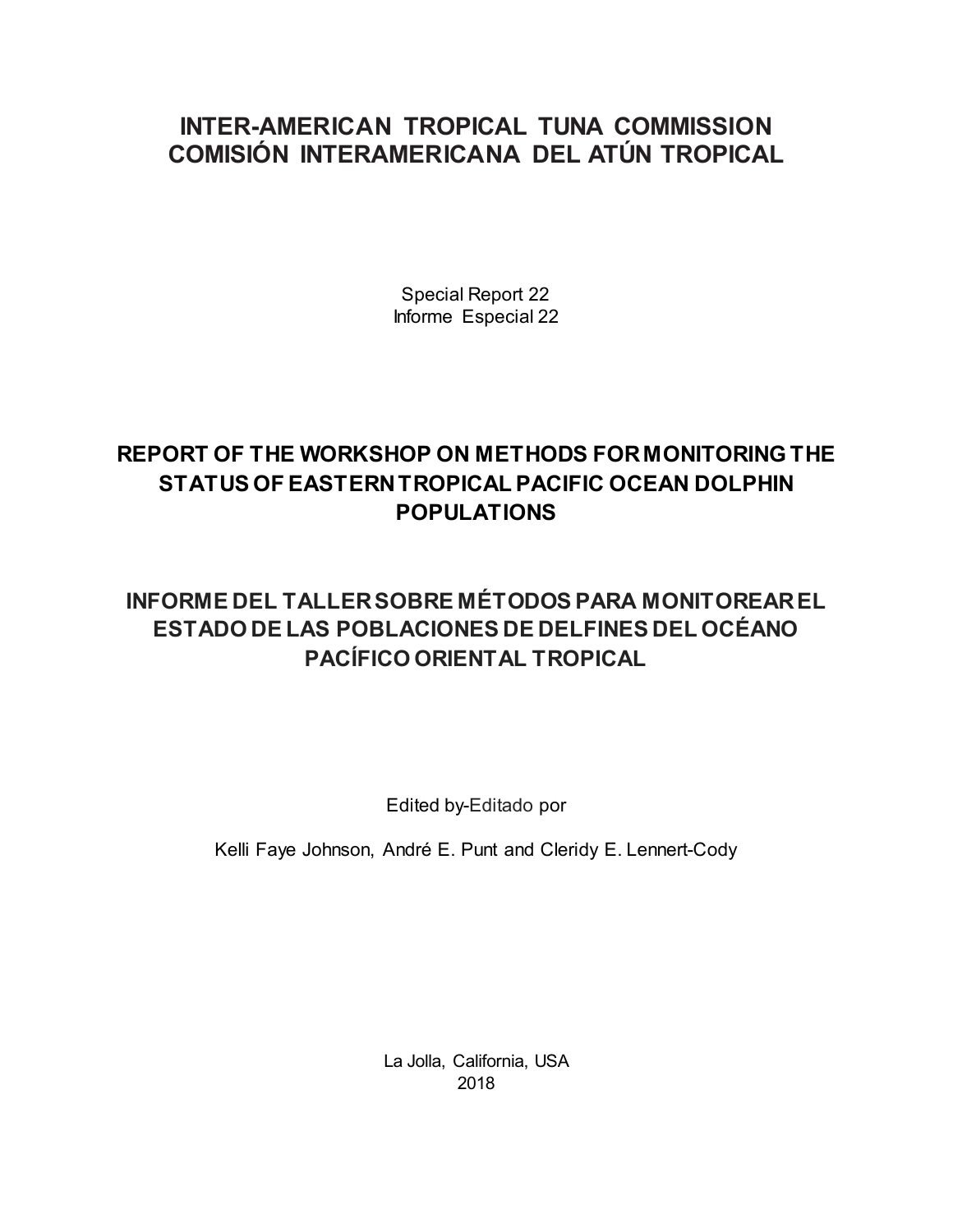# **CONTENTS**

### <span id="page-3-0"></span>**1. OVERVIEW AND BACKGROUND**

On 18-20 October 2016, the Inter-American Tropical Tuna Commission (IATTC) held a workshop on methods for monitoring the status of eastern tropical Pacific Ocean (ETP) dolphin populations at the Southwest Fisheries Science Center, La Jolla, California. Dolphins in the ETP, particularly pantropical spotted dolphins (*Stenella attenuata*), spinner dolphins (*S. longirostris*), and common dolphins (*Delphinus delphis*), co-occur with yellowfin tuna (*Thunnus albacares*). The Antigua Convention of the IATTC mandates that the status of tuna, and other species impacted by ETP tuna fisheries, be monitored (IATTC, 2003).

Since at least the 1940s, tuna purse-seine vessels have used the co-occurrence of dolphins and tuna to locate tuna (Silva, 1941; NRC, 1992). In the late 1950s vessels began encircling dolphins as a means to catch tuna (McNeely, 1961; NRC, 1992), which resulted in substantial dolphin bycatch (Perrin, 1968; Lo and Smith, 1986; NRC, 1992; Wade, 1995). Bycatch has been significantly reduced through fishermen's ingenuity and the implementation of national and international management measures (NRC, 1992; Joseph, 1994; Hall, 1998; IATTC, 2016). Nevertheless, the status of these dolphins is still in question given high levels of historical mortality (Wade, 1995) and low estimated rates of population increase (Gerrodette *et al*., 2008).

Historically, estimates of dolphin status have been based on population dynamics models (Alvarez, 2002; Wade *et al.*, 2002, 2007; Hoyle and Maunder, 2004; Reilly *et al.*, 2005; IATTC, 2006) that used estimates of abundance based on data collected during fishery-independent, ship-based surveys (Gerrodette and Forcada, 2005; Gerrodette *et al.*, 2008) conducted by the United States National Marine Fisheries Service (NMFS). During most years, surveys were not conducted annually, and, therefore, the use of tuna vessel observer data to estimate trends in relative abundance was investigated (Hammond and Laake, 1983; Buckland and Anganuzzi, 1988). Recent analyses suggest that the tuna vessel observer data are unlikely to provide a reliable estimate of dolphin status because of time-varying biases present in the data resulting from changes in vessel search methods, for which the details remain unknown, and because estimated trends may reflect changes in the tuna-dolphin association rather than changes in the absolute abundance of dolphins (Lennert-Cody *et al*., 2001, 2016). Since the last NMFS survey in 2006, no reliable indicators are available to assess the current status of ETP dolphins. Therefore, the goal of the workshop was to identify data types and methods of analysis, both conventional and novel, for monitoring and assessing ETP dolphin status. To accomplish the meeting goal, the following questions were to be addressed: if another fisheryindependent, ship-based survey could not be conducted, what other methods could be used that would produce an estimate of abundance with a coefficient of variation (CV) comparable to that from previous line-transect methods; are there new methods that could provide future abundance estimates at lower costs than previously used methods; are there methods that should be used in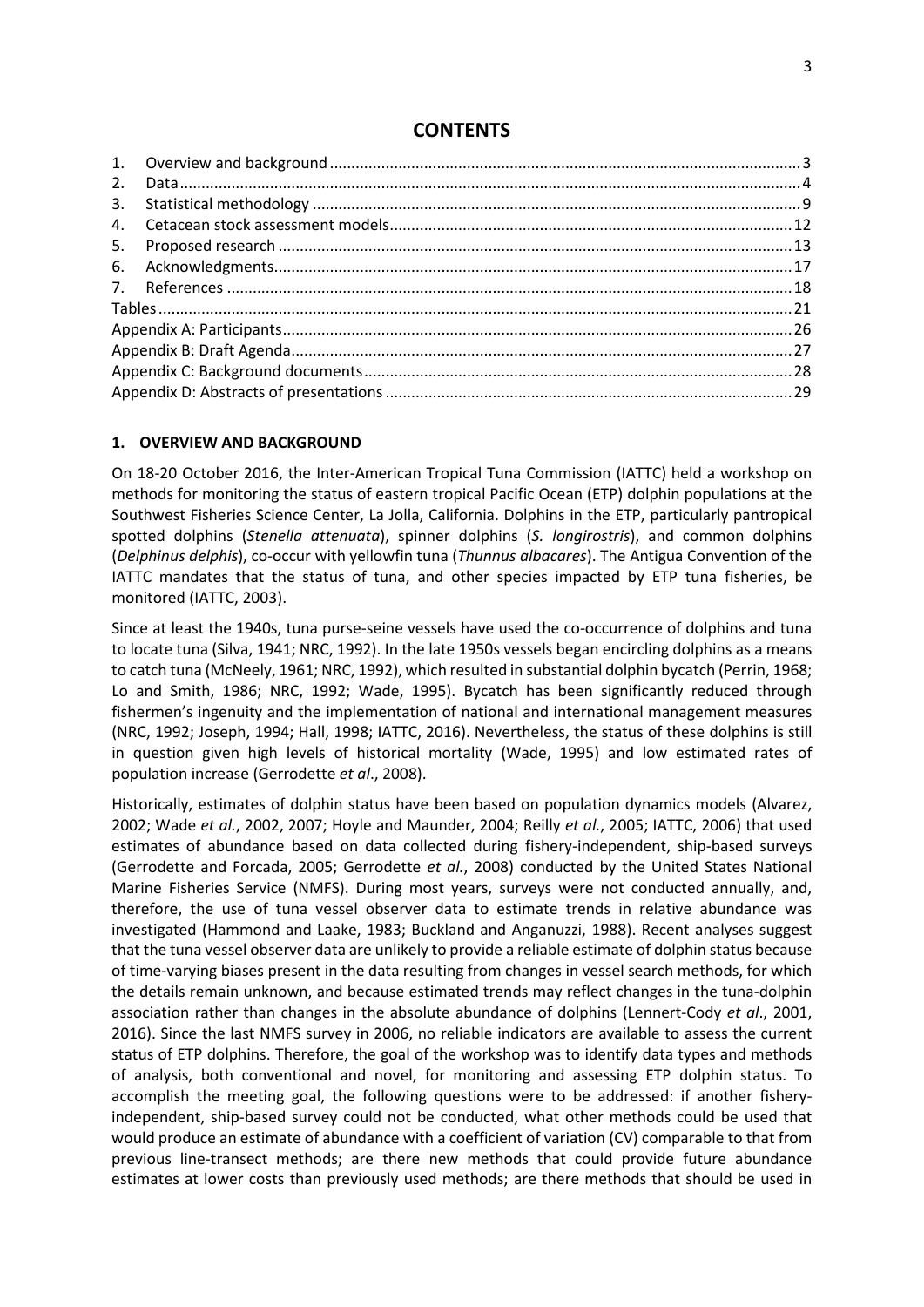tandem to provide complementary information; and if another fishery-independent, ship-based survey could be conducted, could the methodology be improved without reducing the comparability with the historical time series of population estimates?

Dr. André Punt chaired the workshop and Mrs. Kelli Johnson acted as lead rapporteur. Invited participants included experts in line-transect and mark-recapture (M-R) surveys, abundance estimation, population modelling, imagery, tagging, genetics, and life-history data (Appendix A). The workshop was also attended by observers (Appendix A). This report summarizes discussions among the invited participants regarding the meeting goal and proposed short- and long-term plans necessary for its achievement. Appendix B lists the meeting agenda, Appendix C lists the background documents developed for the workshop, and Appendix D provides abstracts of the presentations made at the workshop. Key aspects of the discussions related to data collection are summarized in Section 2, analysis in Section 3, and modelling population dynamics in Section 4. Section 5 summarizes discussions regarding ways to conduct future research to better understand the abundance and population dynamics of ETP dolphins, with a focus on the following three areas: ship-board linetransect surveys; unmanned aircraft to conduct strip- or line-transect surveys of the ETP; and markrecapture-based monitoring.

# <span id="page-4-0"></span>**2. DATA**

Past studies have provided abundance estimates from fishery-independent, ship-based surveys; relative abundance estimates from tuna vessel observer data; life-history data from sampling conducted by observers aboard tuna vessels and researchers aboard fishery-independent, ship-based surveys; and movement and stock-structure data from tagging studies. It has become increasingly difficult, however, to collect data on ETP dolphin populations due in part to changes in funding and availability of infrastructure for ETP research and because reductions in dolphin bycatch have limited the opportunities for life-history sampling. Many methods were used to collect historical data, and technological advances offer several new ways to collect data. The workshop discussed the feasibility of collecting survey, tagging, genetics, and life-history data to estimate indices of absolute or relative abundance for ETP dolphins. It is particularly advantageous to continue research that builds on the time series of existing data or that could be used in a model in conjunction with previously collected data. It is important that future surveys be designed to include all components of a given stock because estimates of abundance and population parameters will be biased if stocks are outside of the study area during times of sampling.

# **2.1. Fishery-independent, ship-based survey data**

Historically, fishery-independent, ship-based line-transect surveys (Gerrodette *et al*., 2008) were used as the primary source of information for estimating the abundance of ETP dolphins. These surveys were initiated in 1974 by the NMFS, but only data from surveys conducted during 1986-1990, 1998- 2000, 2003, and 2006 were used for the most recently available estimates of abundance because of a lack of standardized stratification and sampling procedures during previous years. The time series could be continued to provide comparable estimates of absolute abundance, even if different vessels were used. If tuna vessels were to be outfitted as research vessels, research on the behavioral responses of dolphins to tuna vessels (*e.g.*, Pryor and Norris, 1978; Lennert-Cody and Scott, 2005) would need to be explored.

Estimating group size (*i.e.*, the number of dolphins present in a school or group) from a ship-based survey is difficult, but critical to obtaining accurate estimates of abundance. Social groups of ETP dolphins are extremely ephemeral and are known to break up daily. Group sizes range from just a few to thousands of individuals, and group size fluctuates throughout the day (Scott and Cattanach, 1998; Scott and Chivers, 2009). On average, NMFS marine mammal observers aboard fishery-independent, ship-based surveys (hereafter referred to as NMFS observers) tend to underestimate group size (Gerrodette *et al*., 2002, in prep.). NMFS observers should therefore continue to independently provide not only their "best" estimate, but also estimates of the maximum and minimum number of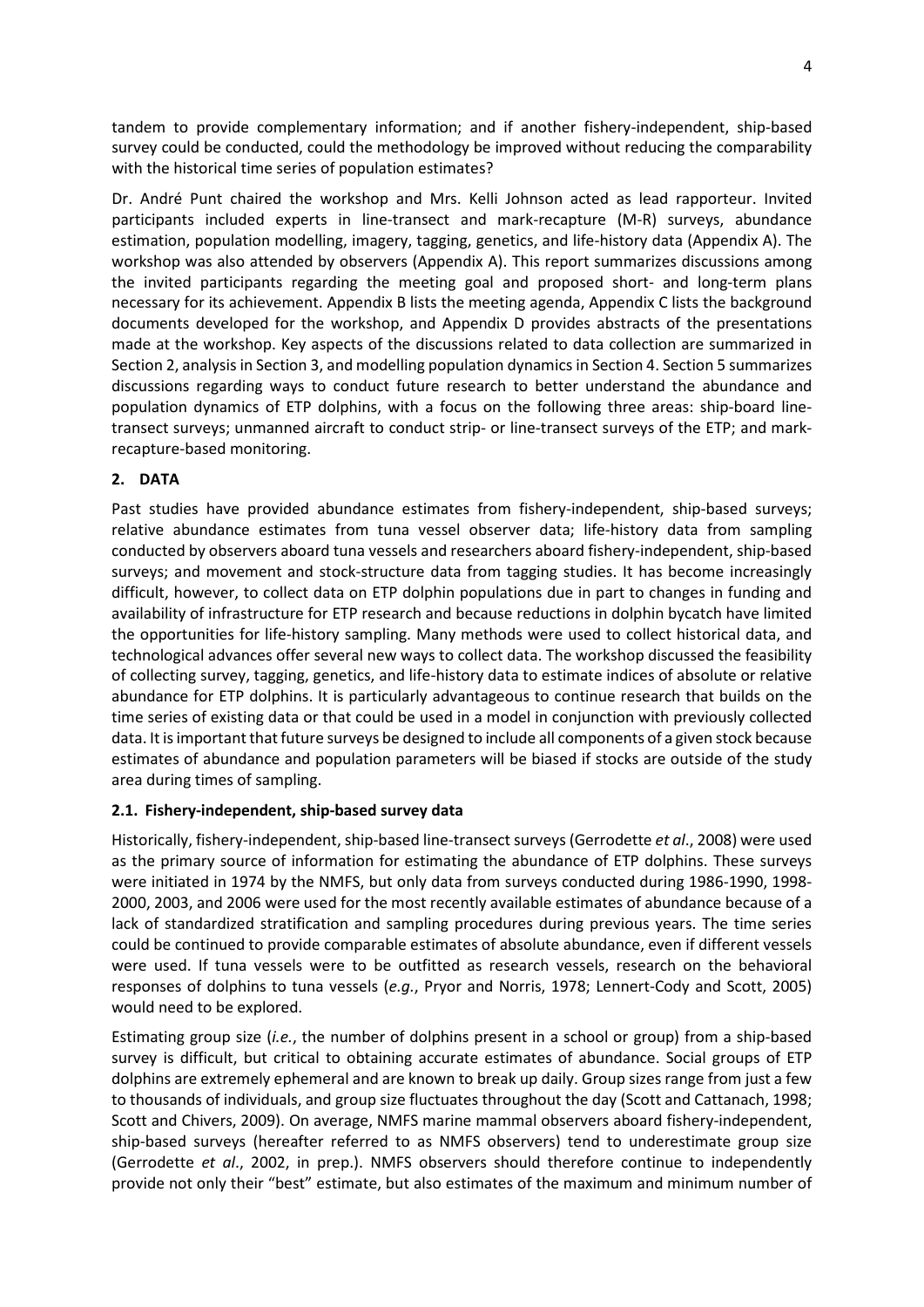dolphins present for each group. Providing ranges allows for the estimation of variance within and among observers, which tend to be high. Group size estimates from NMFS observers have been validated/calibrated by comparing them with counts from vertical aerial photographs of the schools taken from helicopters. In the future, unmanned aircraft that can easily be deployed from the ship (*i.e.*, short-range "drones") offer a means to capture digital still images of groups to corroborate species identifications and group size estimates made by ship-based observers. Additionally, images can be informative about "availability bias" (*g*(0); see below) when captured in tandem with human observers because humans can capture behavioral information, which is known to contribute to imagery availability bias.

Previously, it was assumed that ship-based surveys detected all dolphin groups >20 individuals on the trackline (*i.e.*, *g*(0) was assumed to be unity; Barlow, 1995). However, this assumption has recently been called into question (Barlow, 2015). In theory, issues with respect to estimation of *g*(0) could be informed by operating with independent observers at multiple heights on the vessel (Okamura *et al*., 2003), but NMFS attempted such a procedure during the 1998 survey for dolphins in the ETP and concluded that observers located higher on the vessel than traditional observers failed to detect groups appreciably sooner. To avoid biased estimates of abundance (*e.g.*, Barlow, 2015), it is critical to evaluate whether *g*(0) < 1 for ETP dolphins, and this might be done during future surveys using helicopters or drones operated from the survey ship. In the future, ship-based survey design changes could be made so that *g*(0) could be estimated, but this may lead to incompatibility with the historical abundance time series.

Ship-based, line-transect surveys are not limited to collecting dolphin sightings, and can collect environmental data and sightings of non-target species. Variability in the ability to detect subsurface animals is more of an issue for aerial visual surveys than for ship-based visual surveys because aerial platforms may allow observers to see into the water column, whereas ship-based observers typically detect animals (or other cues) above the surface of the water. Furthermore, the depth at which an aerial observer can detect an animal depends on many factors, including presence, location, and type of glare; turbidity; sea state; animal coloration; animal size; animal orientation; group size; *etc*. The ability to collect information on sea state, turbidity, water temperature, and other factors known to affect sighting rates, currently, is easier from a ship-based survey than from an aerial-based survey. Remote sensing datasets can be used to augment environmental data collected from surveys.

Given that the estimated error of encounter rate is larger than the estimated error for detection, *f*(0), and group size (Gerrodette *et al*. 2008), adaptive sampling designs might be considered in the future to try to reduce the overall error associated with abundance estimates. Oceanographic information might be useful in this regard. However, the return with respect to reduced CVs of abundance estimates is likely to be modest (Pollard *et al*., 2002), especially given the increased work required to develop and implement adaptive designs.

In principle, tuna vessels, properly outfitted with marine mammal survey equipment, could operate as research vessels to collect ship-based line-transect data using a randomized survey design (see Section 5 and [Background Document 2\)](http://www.iattc.org/Meetings/Meetings2016/DEL-01/PDFs/_English/DEL-01_Review-of-potential-methodologies-for-estimating-abundance-of-dolphin-stocks-in-the-Eastern-Tropical-Pacific-Ocean.pdf). Although it might be possible that tuna vessels could operate in multiple modes during a fishing trip (*e.g.*, fishing and survey), it is most likely that in the future any line-transect survey data collection from fishing vessels should be limited to when fishing vessels are operating solely as research vessels because of logistical constraints. For instance, the challenge of transferring specially trained marine mammal observers among multiple tuna vessels for short survey sections could be considerable and would be avoided if tuna vessels operated in only survey mode for an entire trip.

## **2.2. Tuna vessel observer data**

Use of tuna vessel observer data to assess dolphin stock status will be problematic. Recent analyses of these data (see [Background Document 1\) h](#page-28-1)ave revealed multiple problems with using fisherydependent data to estimate dolphin abundance (Lennert-Cody *et al*., 2001, 2016; Ward, 2005),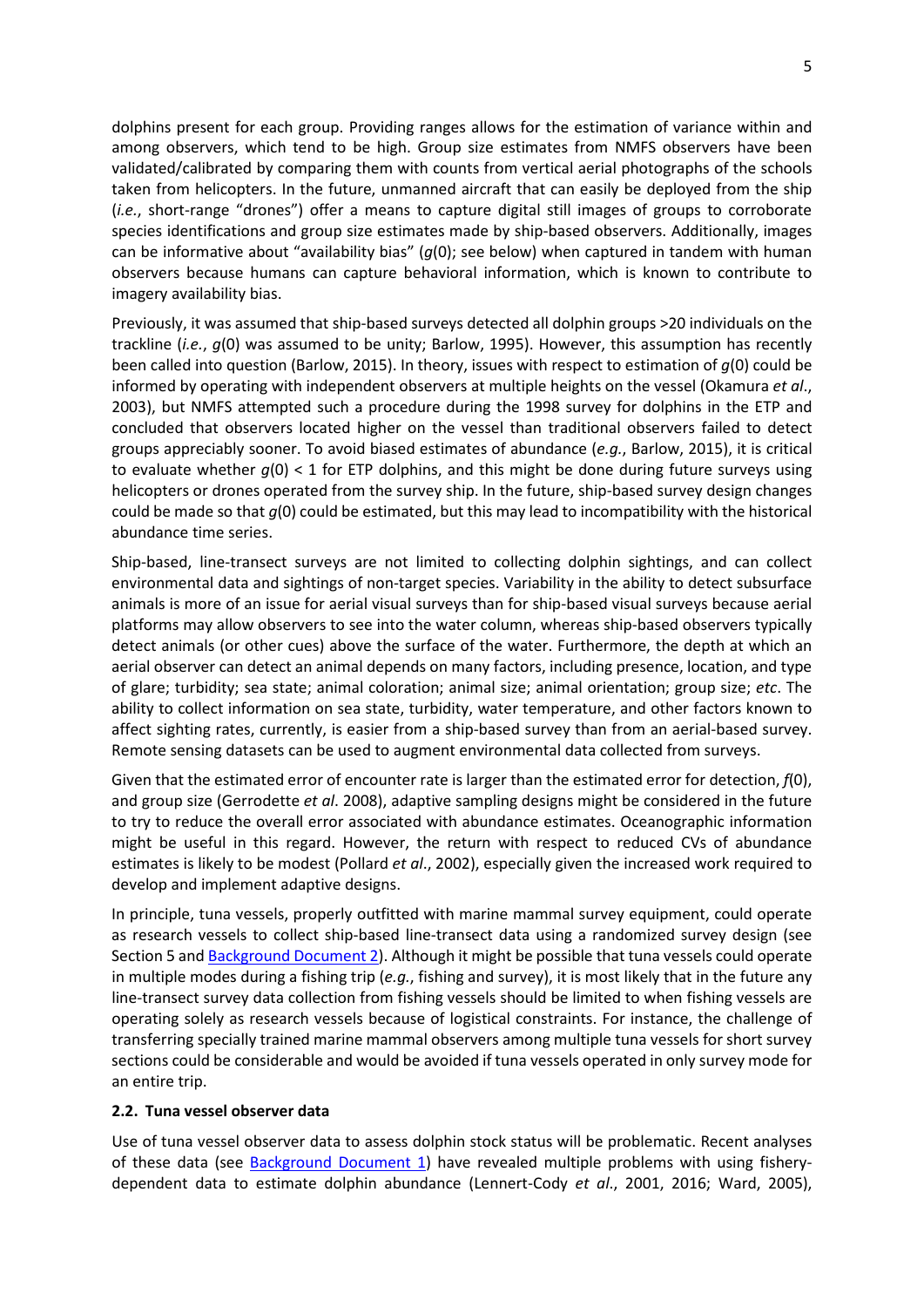including changes in the data consistent with a temporal evolution of searching methods and effects of tuna vessels targeting dolphin groups associated with tunas on estimating both encounter rate and dolphin group size. Therefore, any future investigations with tuna vessel observer data should be limited to the use of resulting data as a relative index within a population dynamics model, not as a standalone index of dolphin stock abundance. If these data were to be used in population dynamics models in the future, an extensive survey of tuna vessel fishing captains should be conducted to provide information with which to try to model temporal changes in tuna vessel search behavior, although this would not alleviate problems caused by tuna vessels targeting tuna-associated dolphin groups.

In the future, presence-absence information collected from tuna vessel observers could be informative for calibrating satellite images given that at this current time it remains unknown if dolphins can be detected from satellite images and species identification is not possible.

# **2.3. Acoustic data**

Passive acoustic systems, specifically towed hydrophone arrays and drifting vertical hydrophone arrays, offer a potential means to estimate abundance of ETP dolphins. Acoustic systems have the advantage that detection is largely independent of sea state and weather. However, at present, these methods cannot be applied to ETP dolphins because of limitations in correctly identifying species and estimating group size from dolphin vocalizations. Furthermore, dolphin call rates are affected by social behavior, and, therefore, the social aspects of call rates must be taken into account, but largely remain unknown. In theory, a group-based line-transect method could be applied to acoustic data to estimate absolute abundance, if a separate platform could provide estimates of group size. Towed arrays, for which range estimation has been well tested, have the complication of causing changes in behavior when individuals respond to the approaching vessel, thereby limiting their use for abundance estimation. Drifting vertical arrays (for which range estimation has not yet been tested) could potentially be used to provide precise estimates of relative abundance using the density of acoustic cues, given assumptions about calling rates, but this method is still in the proof-of-concept (PoC) stage for dolphins.

Acoustics can help provide information about biases inherent in visual survey methods. In principle, acoustic data may provide information on *g*(0), particularly when sighting conditions are less than ideal (*e.g.*, Beaufort sea states > 4), because acoustic methods can detect calls independent of sea state and depth.

## **2.4. Aerial-based survey data**

Manned aerial surveys with high-resolution imagery have provided data used to obtain abundance estimates for other marine mammal species and, theoretically, are feasible in the ETP. Methods for conducting aerial-based surveys are established, but study designs must tradeoff between maximizing sighting effort and minimizing availability biases (see additional comments below). Manned aerial surveys with observers are not discussed herein in detail because they are considered to be impractical and may be dangerous for a survey area as large as the ETP.

Aerial surveys can collect high-resolution imagery data as digital video footage or digital still images. Digital imagery offers the benefits of providing a permanent sighting record and equal detection efficiency across the imagery. Digital technology is rapidly developing, where the use of the best equipment is limited only by funding. For instance, high resolution video cameras, currently being used in the United Kingdom, can sample the ground at a resolution of 2 cm from an altitude of ~550 m (Webb *et al*., 2015).

Combinations of camera type, camera placement, camera resolution, and flight altitude offer the ability to change the strip width and ground resolution. The best combination of these parameters will differ among species and would depend on typical weather conditions, and will require investigation in the ETP. For instance, it was found that using an oblique versus horizontal camera angle allows for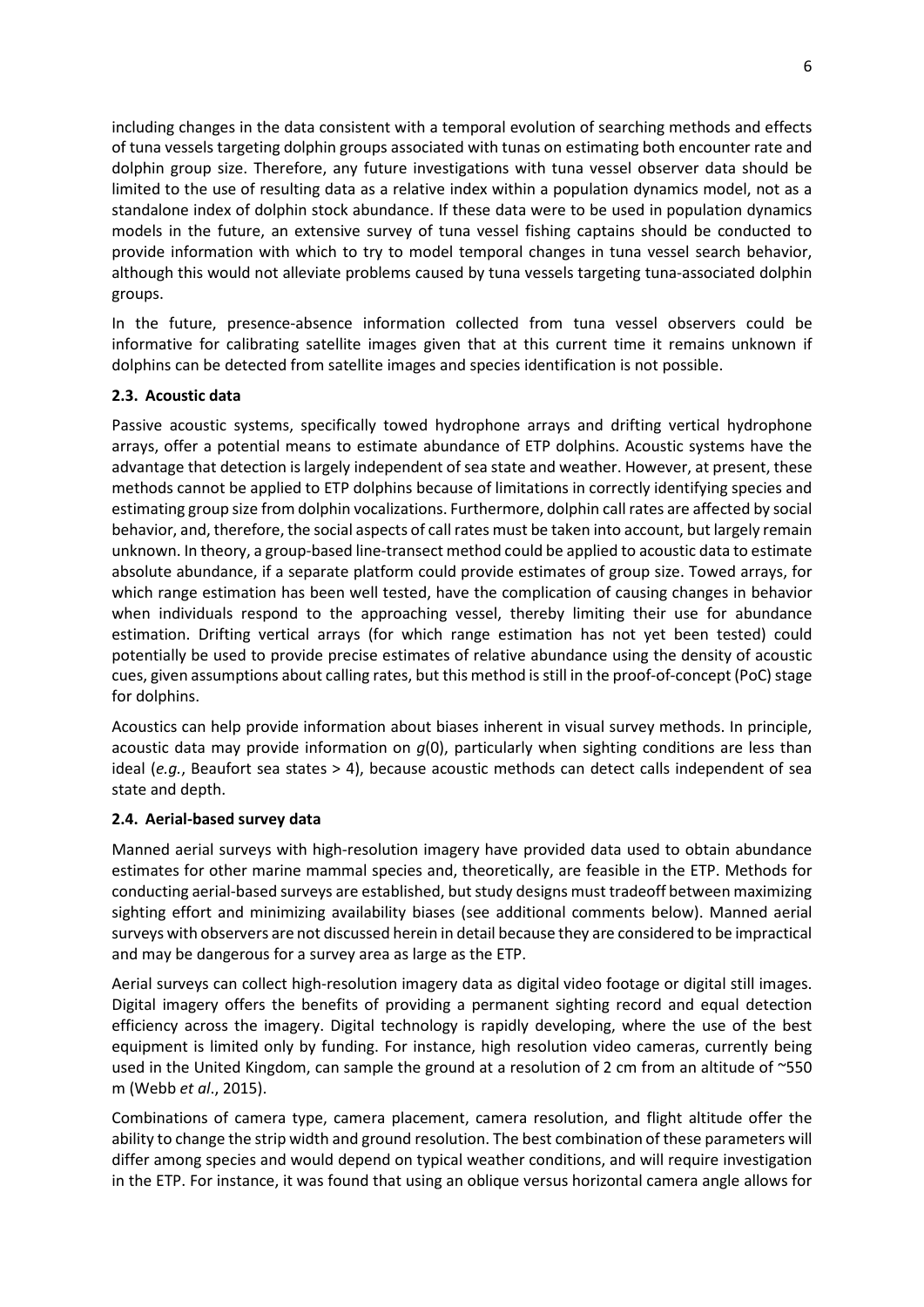increased precision in measurements used for species identification (Webb *et al*., 2015), but a decreased ability to distinguish colors (Chabot and Francis, 2016), which is necessary for automateddetection algorithms to identify animals. Nevertheless, the effective strip width of an aerial-based survey will generally be smaller than that from a ship-based survey, though aerial-based surveys travel faster and can cover a longer trackline in a given day than ship-based surveys.

Digitally recorded sightings may lead to more accurate species identification and estimation of group size, but suffer from long post-processing times. As many as twenty human hours may be needed to post-process a single flight hour, which includes time to identify sightings, identify species, and estimate group size. Post-processing times can be reduced by using automated-detection software. Currently, such software is inaccurate and detection capabilities are inversely related to postprocessing speed. Future software development should focus on more accurate identification of potential sightings to reduce the amount of digital content that needs human review and development of software to post-process video footage, for which software currently does not exist. Using automated-detection software necessitates the need for an additional correction factor for missed sightings because no post-processing software can match human detection efficiencies, but data to inform this correction factor are typically not collected.

Availability bias is more complicated for aerial-based than ship-based surveys because some unknown and variable proportion of subsurface individuals will be undetectable from the air(Marsh and Sinclair, 1989). *In situ* methods for measuring availability biases from video-captured sightings exist (Teilmann *et al*., 2013), but are untested, and no *in situ* method exists for digital still sightings. Data on dive profiles from telemetry studies (*e.g.*, Scott and Chivers, 2009) can be used to calculate the amount of time individuals spend close enough to the surface to be detected in the clear waters of the ETP, allowing availability biases to be calculated given assumptions about behavior (Webb *et al*., 2015). Further research is needed on how biases vary with platform, species, lighting conditions, water turbidity, sea state, and observation angle. Additionally, the question of how to sample environmental conditions that affect availability bias during aerial-based surveys will need to be investigated.

Many trade-offs exist between manned and unmanned aerial surveys. Some unmanned aircraft can cover more territory than manned aircraft before needing to refuel. Impediments due to flight duration may not be an issue for aircraft that can be refueled at sea (*e.g.*, helicopters). If unmanned aircraft are sent out over multiple days, footage collected during sea states greater than Beaufort 4 and poor lighting conditions will likely be unusable, and the study design and analytical methods should accommodate hours when the aircraft will not be in survey mode due to weather. The use of unmanned aircraft necessitates a prior air traffic study, which, in the case of the ETP, will involve the air spaces of multiple countries and the use of technology to avoid collisions with other aircraft (*e.g.*, most of the international purse-seine fleet search with helicopters). Some unmanned aircraft will be capable of adaptive sampling, *i.e.*, those that can carry automated-detection software and are able to change course in real time, but the efficiency of automated-detection software may limit the ability to perform adaptive sampling. Uncertainty about the abundance estimates has been found to be higher for unmanned than manned aircraft in Arctic surveys due to differences in sample sizes (Ferguson, pers. comm.). Finally, safety concerns and costs differ among the platforms.

The ability to sight animals in inclement weather will be limited from any type of aircraft, and extreme conditions may prevent aircraft from flying at all. For instance, thunderstorms, which produce known safety threats, are common in parts of the ETP. Aircraft will be vulnerable to turbulence, and, currently, no small- to medium-sized unmanned aircraft can operate in sea states higher than Beaufort 4. Conversely, data from ship-based surveys operating in Beaufort sea-state 5 have historically been included in abundance estimates. Ultimately, detections will always be limited by the quality of the images, which is known to be affected by camera angle, weather, turbidity, and glare.

## **2.5. Satellite imagery**

Satellite imagery provides the benefits of covering large areas, having access to almost all areas, being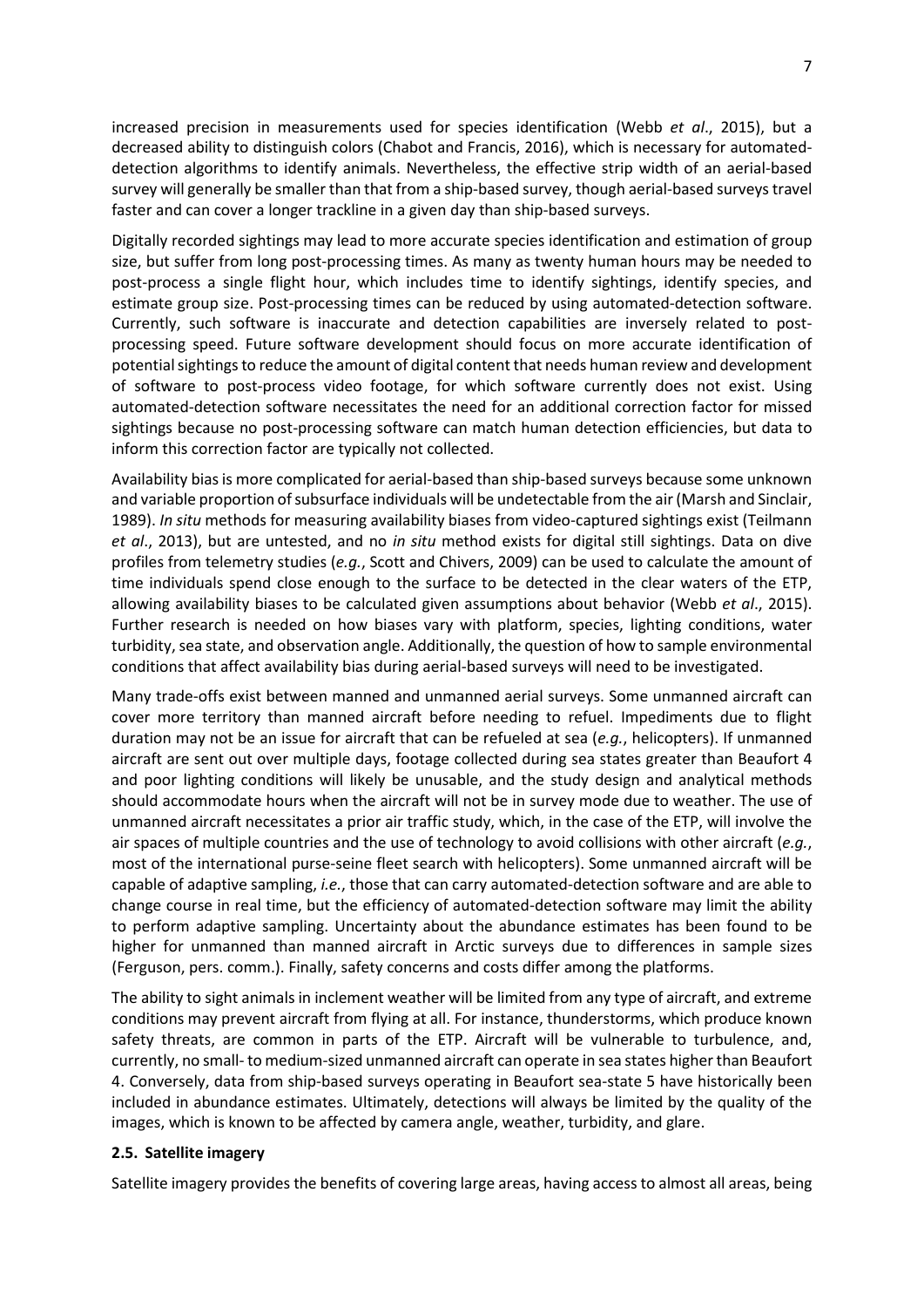cost effective when agreements with providers are pre-arranged, being non-invasive, and not requiring permits for data collection, which can be logistically challenging to obtain for other data types. However, to date, the method has been tested only for large cetaceans (Fretwell *et al*., 2014). Satellite images by themselves cannot provide the data needed to estimate absolute, or relative, abundance of ETP dolphins given its currently limited resolution (greater than or equal to 31 cm), inability to provide reliable data, particularly in less than ideal sea states, and inability to see through clouds.

Satellite images may offer information on presence/absence, and could be used to fill in the gaps regarding the stochastic, non-homogeneous distribution of ETP dolphins. Images could be requested year-round to help design ship-based or aerial surveys. Multiple days would be needed to obtain the images and process them (*i.e.*, convert to true colors) before they could be assessed for the presence or absence of marine mammals. Satellite images also offer the potential to provide information on missed detections from other platforms should future images be obtained or catalogued. Using satellite images for calibration would be applicable only for future studies because presently images are not acquired unless requested.

Infrared satellite images are also available, but are not a viable tool because of their low resolution. Furthermore, the ability to detect marine mammals in infrared imagery depends on temperature differences between the environment and the target animal.

## **2.6. Tagging data**

Multiple tagging methods have the potential to provide data necessary to inform recapture rates used in M-R estimation methods. Each tag type has associated advantages and disadvantages. The longer the life of the tag, the more information that can be gained for M-R-based inference into movement, survivorship, or abundance. Fortunately, in the case of physical tags, manufacturers have been willing to develop solutions to specific problems such as the need to modify attachment hardware or tradeoffs between battery life and battery size. In theory, externally placed tags could be monitored using Argos satellites, VHF, acoustic receivers located on the purse-seine vessel or net, or physical retrieval. All monitoring systems proposed to be placed on fishing nets must be rugged enough to withstand the purse-seine net retrieval process (*e.g.*, passing through the power block). Furthermore, both the numbers of unmarked individuals and tagged animals must be counted if monitoring for tagged animals were to occur during the backdown dolphin release procedure.

The main impediments to using physical tags to estimate recapture rates and subsequently the abundance of ETP dolphins are the large sample sizes required, potentially high, but unknown, tag loss rates, and the difficulty of tagging a representative sample of the population. Prior to conducting any tagging experiment, simulations should be used to calculate the sample sizes needed to provide estimates of abundance with CVs similar to those obtained from previous ship-based line-transect surveys. Necessary sample sizes will more than likely be large and tag-specific. Consequently, to obtain the sample sizes needed, tags would more than likely be deployed from fishing vessels, and, therefore, the sampling design of any tagging study would need to take into account the fact that tagged individuals, not just the tag recoveries, may not represent a random sample of the population.

Genetic samples can also be used for M-R analyses to estimate abundance. As with physical tags, the required sample sizes to estimate abundance would be large for populations the size of those in the ETP. Close-kin genetics, however, would require fewer samples than standard M-R genetics because the close-kin analysis can take advantage of information on relationships among individuals (*e.g.*, parent-offspring, half siblings, and grandparent-grandchild). It would take approximately twenty years to collect a sufficient number of samples, given the current bycatch rate if tissue samples came only from dead animals from the fishery bycatch. A sufficient number of samples may be obtained in a much shorter time period, perhaps five years or so, if live animals could be sampled using "biopsy poles" by researchers or fishing crew.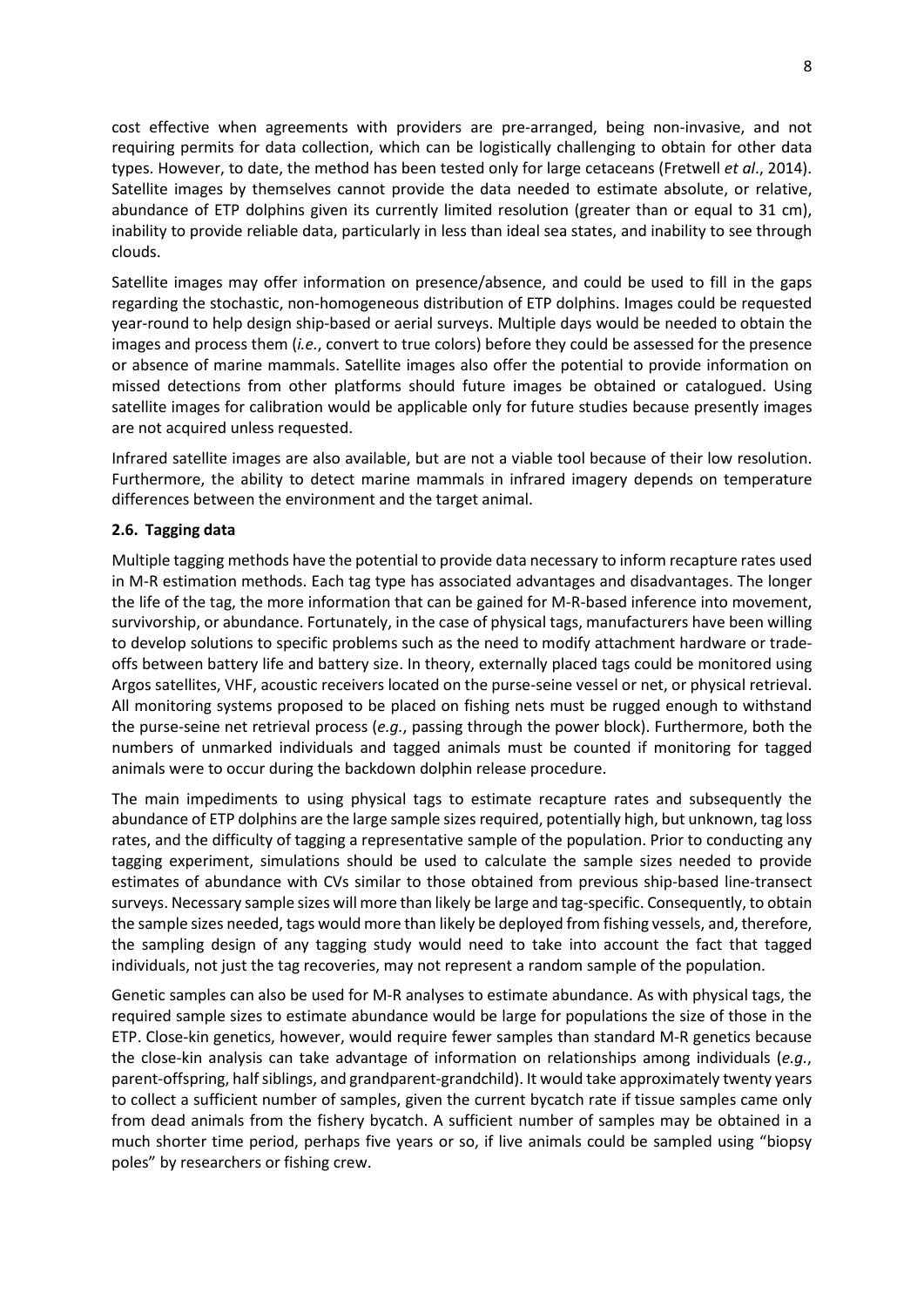Genetic samples can provide information on biological and ecological characteristics of ETP dolphins. However, information gained from genetic samples on life-history characteristics depends on the amount of sample tissue collected and the processing method used. Consequently, if samples are collected by crew members, which necessitates using a "simple" method for on-board processing (*e.g.*, a formalin solution), more individuals could be sampled than if samples were only taken by trained observers. However, trained observers using complex at-sea processing methods may increase the utility of the samples for future studies. Sampling may add more time to the fishing operations, but the data would have the added benefit of being informative about life-history characteristics and stock structure. Research and funding are needed to design an archival system such that samples of adequate mass would be available for future analysis should they become part of other studies or new genetic M-R methods be developed.

The logistical effort required to tag or sample tens of thousands of dolphins in the ETP is daunting. Physical tags were considered less feasible for large-scale sampling than genetic M-R methods. Should a tagging study be initiated, it will require tags that are easy and rapid to apply, with high probabilities of detection (either visually or electronically), and low and known rates of tag loss.

# **2.7. Life-history data**

Life-history data were collected from more than 43,000 individual dolphins killed in the ETP yellowfin tuna purse-seine fishery between 1966 and 1994, providing information on biological parameters such as somatic growth and reproductive rates. These data are fishery-dependent and were collected yearround mirroring the fishery, which exhibits noted spatial shifts in distribution of effort within a year. When the collection of these data ended in 1994, additional biological data were collected during NMFS research surveys using non-lethal techniques such as biopsies and photogrammetric methods. If bycatch sampling were to be reinstated ~350 samples, including ~50 from mature females, could be collected annually. Life-history data, if data collection were to be reinstated, could be used to evaluate whether estimates of population growth rates from newly developed population dynamics models (see Section 4) are reasonable given the currently available information on reproductive rates.

# **2.8. Permitting prior to data collection**

Regardless of the method used to collect data, scientists must be aware of the sometimes lengthy permitting process that must be undertaken prior to initiating data collection because the ETP contains many countries. Data collected from manned or unmanned aircraft would require the necessary research permits for collecting data on marine mammals and authorizations to enter airspaces. The collection of data using satellite imagery was the only method considered during the workshop that would not require a permit.

# **2.9. Evaluation of data collection methods**

Tables 1-3 provide an overview of advantages and disadvantages of each data type considered during the workshop. These tables summarize the purpose for the collection of each data type, the status of the methods that could lead to estimates of abundance or trend, and the advantages and disadvantages of each data type. The categories of status range from "Established," where data collection and analysis procedures exist and have been applied to ETP dolphins, to "Proof of Concept" ("PoC"), where at least some aspect of data collection and analysis would require research and development prior to implementation. It is noted that new estimates of abundance, *e.g.*, based on incorporating corrections for *g*(0) < 1, may result in higher abundances, which would mean that M-R sample sizes larger than those projected in these tables from existing abundance estimates would be required.

# <span id="page-9-0"></span>**3. STATISTICAL METHODOLOGY**

Previously, trends in abundance have been assessed using data collected by fishery-independent shipbased line-transect surveys (Gerrodette and Forcada, 2005; Gerrodette *et al*., 2008), observers aboard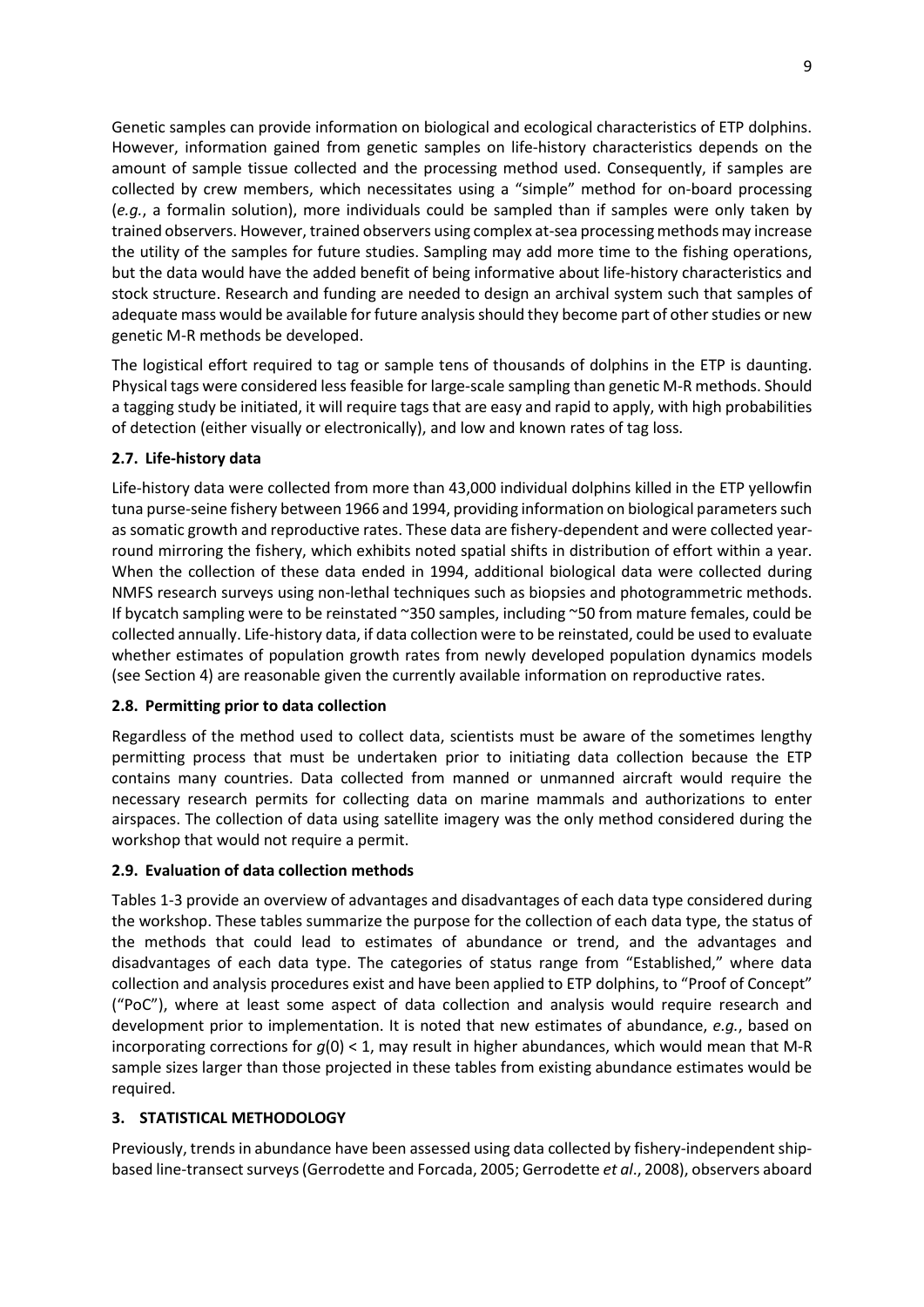tuna vessels during normal fishing operations (Lennert-Cody *et al*., 2016 and references therein), and a combination of the previously mentioned data sources, along with estimates of incidental fishing mortality (Hoyle and Maunder, 2004; Wade *et al*., 2007). In general, new approaches could lead to improved field and analysis methods, which may lead to benefits in terms of more accurate and precise estimates of abundance. However, substantial changes in field methods could introduce timevarying bias into any abundance time series that includes the historical estimates, unless the new field methods are calibrated against the old. In contrast to the previous section that focused on data collection and field methods, this section focuses on methods to analyze the data that can be utilized to minimize bias and variance by accounting for various factors in the analysis or improving the statistical design of data collection.

Although the fishery-independent, ship-based line-transect surveys are costly, continuing these surveys for some period of time would ensure a means for evaluating existing assumptions, as well as validation for any new methods under development. This would be particularly valuable for research and development of methods in the PoC stage (Table 2) that may prove successful. Regardless, the likelihood of any method providing an estimate of true absolute abundance is questionable. For this reason, proposed methods should be designed to produce estimates of abundance that are as close to absolute as possible and with a CV equivalent to or less than previously used methods (*e.g.*, for the northeastern stock of offshore spotted dolphin, the most recent five surveys had CVs around ~0.15-0.20; Gerrodette *et al.*, 2008).

# **3.1. Line-transect methods**

Line-transect methods for estimating abundance can accommodate distance sampling data collected by a variety of platforms, including observers aboard research or tuna vessels, manned aircraft with observers, and various types of unmanned aircraft with high-resolution imagery (although for the last, these are technically strip transects). Discussions on reducing bias and variance of estimates from linetransect data focused on methods for data collected using research-vessel surveys because this is the source of historical absolute abundance estimates.

One of the primary sources of bias discussed was that which can arise from an invalid assumption of perfect detection on the trackline (*i.e.*, incorrectly assuming  $q(0) = 1$ ). Previous survey estimates of abundance assumed *g*(0) = 1 (Barlow, 1995; Gerrodette *et al*., 2008). However, recently that assumption has been called into question based on analyses of Barlow (2015), which indicate that *g*(0) might be appreciably below one except for times during the best sighting conditions; *i.e.*, there may be a reduced window during which a dolphin group is available for detection in poorer sighting conditions, especially when taking into consideration responsive movement with respect to the survey vessel. With the existing survey data, bias corrections might be achieved following the methods of Barlow (1999, 2015). In the future, modifications to Horvitz-Thompson-type estimators for doubleplatform data (*e.g.*, Buckland and Turnock, 1992) offer one way to address imperfect detection on the trackline. An example of such a modification is provided by Borchers *et al*. (1998), who extended the approach of Buckland and Turnock and used a logistic regression model to estimate the probability of detection as a function of covariates. Double-platform data could be collected in the ETP in the future with a sampling design that included a drone or helicopter operating ahead of the survey vessel, or acoustic data coupled with the ship-based visual survey data, although for the latter responsive movement may become a much greater issue.

Another issue is that the precision of group size estimates varies with specific covariates, yet these covariate effects on precision are not taken into account in the estimation of abundance. Observer estimates of group size have been shown to be highly variable (Gerrodette *et al*., 2002), and some of this variability might be attributable to specific covariates that have already been measured as part of the survey data collection process. Whether the use of "uncorrected" group size could lead to a large amount of bias in the estimates of abundance depends on the magnitude of the error in group size and the extent to which the effective strip width depends on the true group size. This source of bias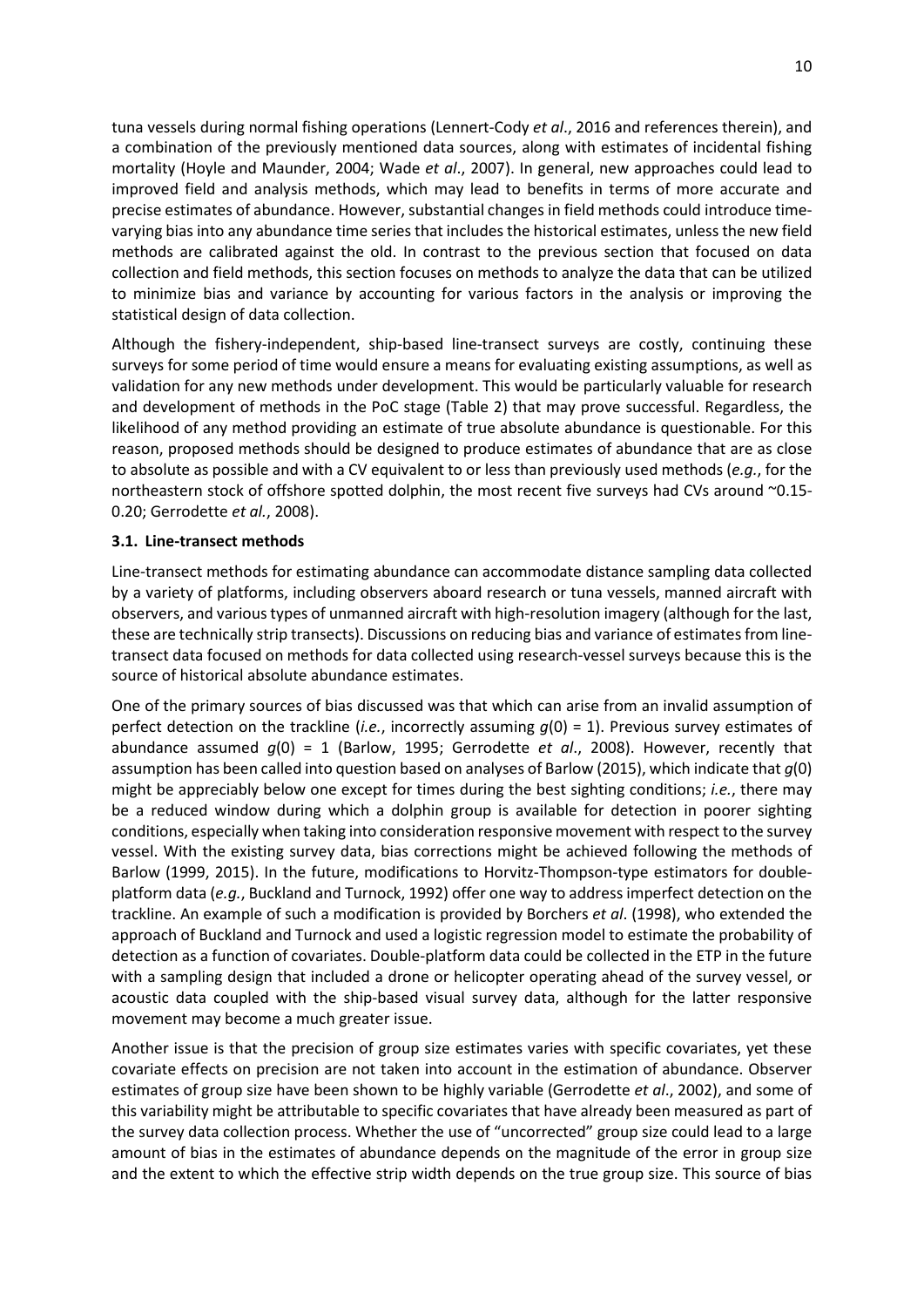might be minimized by taking into consideration the distribution of uncertainty about observed group size, as a function of covariates, when computing the Horvitz-Thompson-like estimator of abundance (Borchers *et al.,* 1998). In other words, using the expectation of group size in the numerator of the Horvitz-Thompson estimator and using the conditional expectation of effective strip width in the denominator, where in both cases the expectation is taken with respect to the estimated distribution of group size for each covariate combination. Another option for adjusting the estimate of effective strip width for uncertainty in group size would be to estimate the detection function using an errorsin-variables type of model.

The estimate of error associated with the existing abundance estimates might be improved in several ways. First, the precision of the estimate of *f*(0) might be increased by pooling data from multiple species to estimate the shape of the detection function. This can be done by using multiple covariate distance-sampling methods (Buckland *et al*., 2004) to jointly model data from different species with species as a factor in the detection function model (*e.g.*, Barlow *et al*., 2011). However, the largest source of variance in estimates of abundance is due to encounter rate, not *f*(0) (Gerrodette *et al*. 2008).

Furthermore, the current estimates of variance about the estimated abundances could be improved if the variance components could be further decomposed based on their source. In addition to the variance components attributable to encounter rate, effective strip width (including *g*(0) uncertainty), and group size, there is uncertainty due to the following sources: measurement error, calibration factors, and process error. Estimating these other sources of error and incorporating these estimates into the estimated abundance error would lead to more realistic estimates of overall uncertainty. It could also improve understanding of the main causes of uncertainty and provide information relevant to the design phase of future surveys, potentially reducing future uncertainty.

Finally, encounter rate modelling perhaps merits more attention, especially in light of recent developments in spatial distance sampling methods (*e.g.*, Yuan *et al*., submitted) because encounter rate is currently the greatest source of variability in the estimates of abundance. In the future, spatial modelling of survey data collected from adaptive sampling designs may result in greater precision because survey effort could be directed to areas of better dolphin habitat, perhaps reducing the variance associated with estimated encounter rate (if such areas can be detected and tracked over time). This might be achieved using adaptive sampling designs informed by near real-time oceanographic conditions, for example. However, improvements in precision with adaptive sampling designs are expected to be modest.

## **3.2. Mark-recapture methods**

Statistical methods for mark-recapture data that account for non-random recaptures would need to be developed for ETP dolphins. A large number of individuals would need to be marked for M-R methods to be of use for ETP dolphins (*i.e.*, produce an estimate of abundance with a CV comparable to that from line-transect methods). Realistically, sufficient recaptures may only be possible through the identification of individuals during the backdown procedure performed by tuna vessels during fishing on tunas associated with dolphins. Any tagging study that relies on fishing vessels for recaptures may have a non-random sample of recaptures, and, therefore, animals must be marked randomly. Analytical methods to account for the non-random recaptures have been developed for other species, but have yet to be developed for ETP dolphins.

## **3.3. Composite methods**

Ship-based surveys have a high cost, and, therefore, statistical methods for estimating abundance that can combine data from different platforms into an estimate of absolute abundance should be investigated. For instance, spatial modelling with sightings data from multiple platforms, as well as other covariates, may reduce estimation uncertainty compared to estimates of abundance from a single data source. Several hypothetical examples for future consideration include annual satellite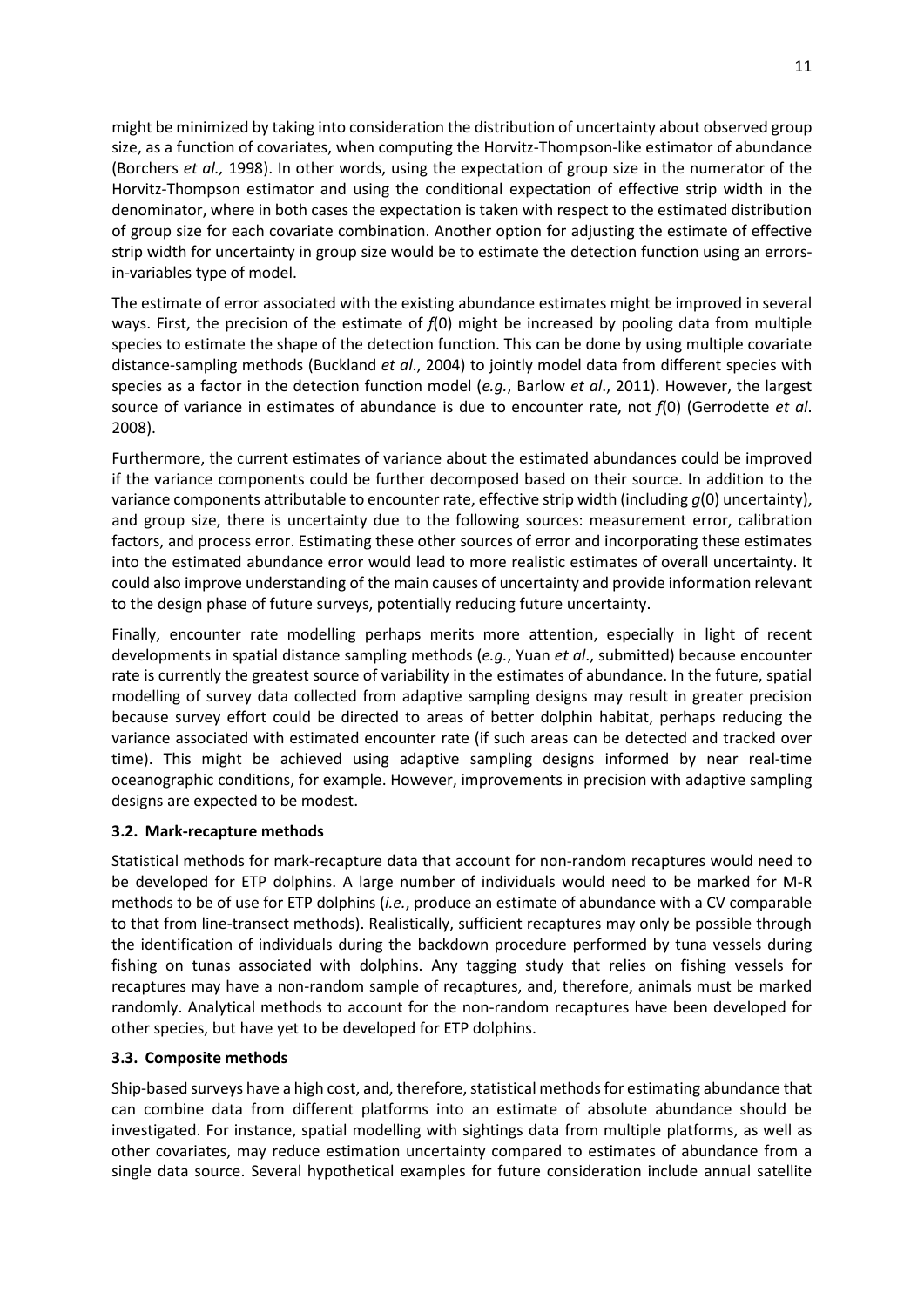surveys with occasional ship-based, fishery-independent surveys; ship-based, fishery-independent surveys with a drone as a tracker platform; acoustic surveys with good spatial coverage combined with high-resolution imagery in a model-based spatial analysis; and, tuna vessel observer data combined with ship-based, fishery-independent survey data in a model-based approach.

Genetic and life-history data can help to improve population modelling if they were collected. Genetic data can estimate mixing proportions to inform stock structure assumptions and design-based survey protocols. In addition, life history and genetic information regarding stock structure could be used in M-R abundance models. Life-history data can provide age and reproductive inputs for population modelling. Finally, although it remains to be proven, genetic data have the potential to provide information on ages.

Statistically rigorous designs to collect data for composite estimation methods, including sample size requirements, and methods to appropriately summarize the data for use in the population dynamics models, need to be developed. The PoC field trials (Section 5) could provide "pilot study" data sets with which to develop sampling designs.

# <span id="page-12-0"></span>**4. CETACEAN STOCK ASSESSMENT MODELS**

Population dynamics models are required as filters of the available data to yield inferences about quantities or questions of management or scientific interest (Table 5). The required features of the model depend on the data to be used and on the questions of interest. For example, a population model needs to include individual life-history and movement processes to use M-R data. Model complexity ranges from simple exponential trend models that ignore density-dependence to complex multi-stock age-sex- and stage-structured models that form the basis for management strategy evaluations.

Highly significant and complicated patterns of heterogeneity in the sampling process used to collect data available for population dynamics models makes it challenging to identify the relatively weak signals from population processes against the background of strong heterogeneity effects. In the case of survey data, most of the pre-analysis to cope with heterogeneous detection rates can be performed external to the population dynamics model, generating "cleaned up" abundance estimates or indices that can be used as input into a population dynamics model. These abundance estimates will be the primary source of data for modelling population dynamics, although a variety of other data types, including relative abundance indices and M-R data, can be included. In general, at least one estimate of absolute abundance is needed for parameter estimation because there is a lack of catch-induced declines in abundance captured by indices of relative abundance. Data on fleet-based catches also represent an important source of information.

Most models are deterministic, but variation in cohort strength must be accounted for with species that are relatively short-lived. Additionally, variation in cohort strength must also be accounted for if age- or length-composition data are included in the model, although such data are rarely available. Most analyses assume density-dependence impacts on calf survival (which implicitly includes maturity and pregnancy rate), but it could also impact the survival rate of adults or age-at-maturity. The models differ in terms of whether the population projections start when substantial catches first occurred or whether allowance is made for time-varying carrying capacity by starting the model in a more recent year. Female cetaceans seldom have more than one calf per year, which limits the variation in calf numbers and places an upper (but not lower) limit on the recruitment rate.

It is important to include both demographic and environmental variability for stocks that are at low abundance. Interactions between environmental variability and density-dependent effects can lead to populations that are more variable when they have recovered from past depletion, and, therefore, constant-*K* models will eventually show a lack of fit given a long enough time series. Simulation studies show that fitting constant-*K* models when *K* is time-varying can seriously bias estimates of mean productivity (*r*) and *K*. Consequently, it is most appropriate to allow parameters such as *K* to vary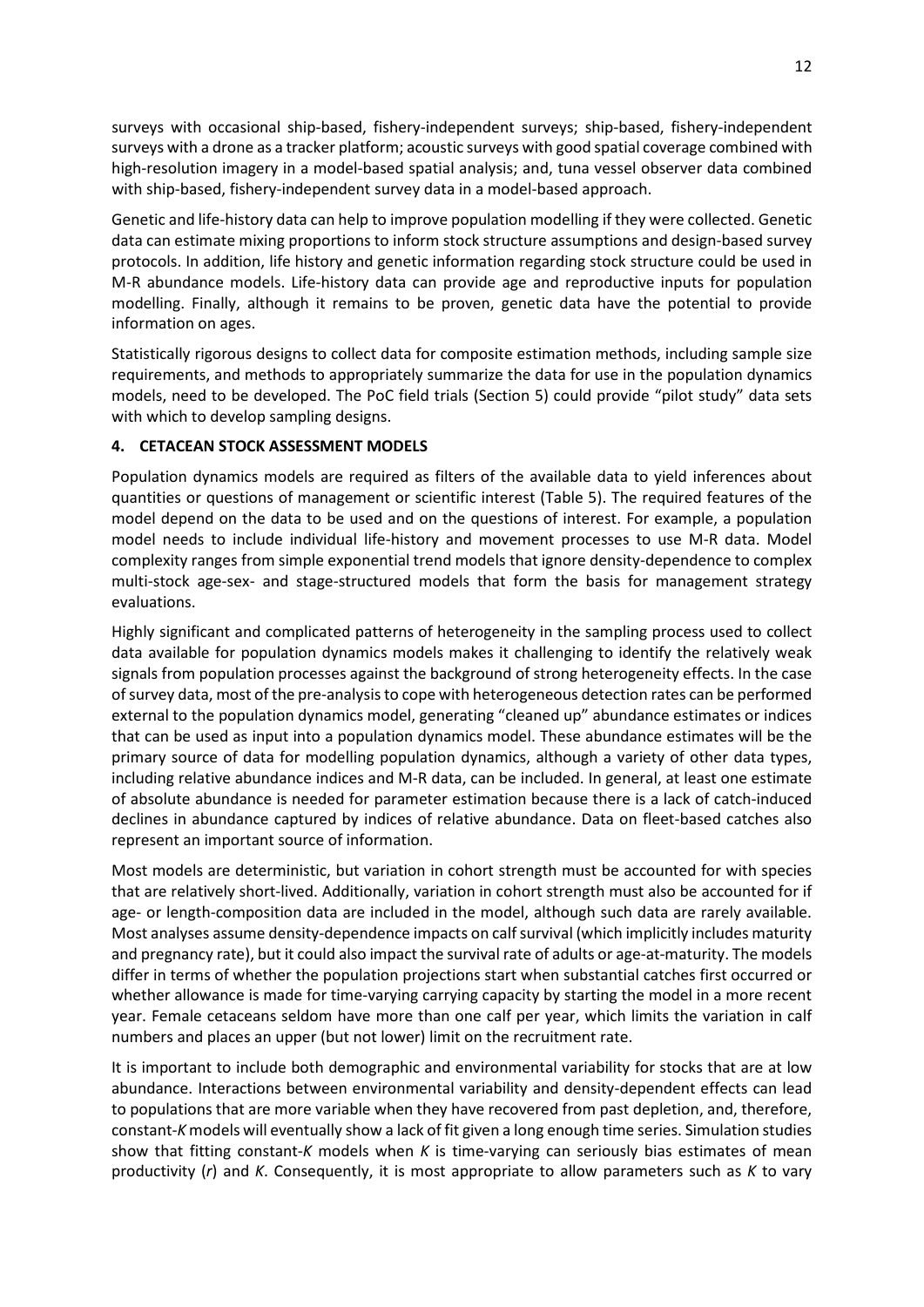through time as a stochastic (and potentially auto-correlated) process. Assuming such parameters are constant will lead to biases, and relationships between measurable environmental variables and biological parameters are likely to break down with time.

The future for population dynamics models for dolphins will likely involve multi-stock models that include age, sex, and spatial structure fitted as state-space formulations. At present, such models are often too computationally intensive to be feasibly implemented, or there is insufficient information in the data to estimate the parameters representing all the processes. Consequently, models must be simplified, with the result that the performance of some methods need to be better understood, including through simulation testing. Uncertainty about the results can be quantified using Bayesian methods, which allow information on biological parameters, particularly *r* and *K*, to be included in the analyses. Alternatively, bootstrap or asymptotic methods could be used. For most models, "leave-oneout" validation processes are limited by a lack of yearly data (on for example abundance), such as the case for ETP dolphins.

It was recommended that the available data for ETP dolphins be re-analyzed to provide updated estimates of abundance and trend, even though fishery-independent surveys have not been conducted since 2006. An updated assessment model could include model-based, instead of designbased, estimates of absolute abundance that include a correction for imperfect detection on the trackline and estimates of pregnancy rates from photogrammetric data. The incorporation of corrections for *g*(0) < 1 should lead to higher estimates of abundance. Furthermore, results from agestructured models with stock structure could be compared to results from simpler model formulations to determine the benefit of added model complexity. Most importantly, all available data should be included in a single, updated population dynamics model ensuring that population estimates are based on all available data sources.

# <span id="page-13-0"></span>**5. PROPOSED RESEARCH**

The workshop focused on the following three methods for estimating abundance: ship-based linetransect surveys, M-R studies, and aerial-based survey approaches. Of the three projects, the shipbased line-transect survey is the method most based on established methods, while research and development would be needed to implement the remaining projects. Section 5.4 outlines a project to estimate tag-loss rates that could help assess the viability of M-R studies and a project to re-initiate the collection of life-history data that could be used in population modelling, but these were not discussed in detail during the workshop. Costs are provided for the all projects, but these are rough and would need refining. In addition, the costs are related to obtaining estimates of abundance with CVs of ~0.15-0.20. The workshop did not assess whether such CVs were sufficient for fully addressing questions of management importance.

# **5.1. Ship-based line-transect surveys**

For reasons of comparability, future ship-based line-transect surveys used to estimate dolphin abundance in the ETP should use the same field methods as the NMFS surveys carried out prior to 2007, *i.e.*, two ships for 120 sea days each, or a total of 240 sea days, with a rotating team of three observers using 25X binoculars at an eye height of approximately 10 m. Surveys carried out in this manner can produce estimates of abundance with CVs of ~0.15-0.20 for all ETP dolphin stocks of interest. It was suggested that radar capable of detecting seabird flocks (as used on purse-seine vessels) might assist in studies of responsive movement of dolphin groups, but a person with experience using radar in this way would be required. Care would have to be taken to ensure that the survey design would be comparable with that of previous surveys.

Several survey-design issues were identified that should be addressed before the initiation of a shipbased survey. The area to be covered by the survey, and the stratification of effort within that area, should be reviewed. Neither the area nor the stratification need be identical to previous surveys, but the benefits of any changes should be carefully weighed against the costs of decreased comparability.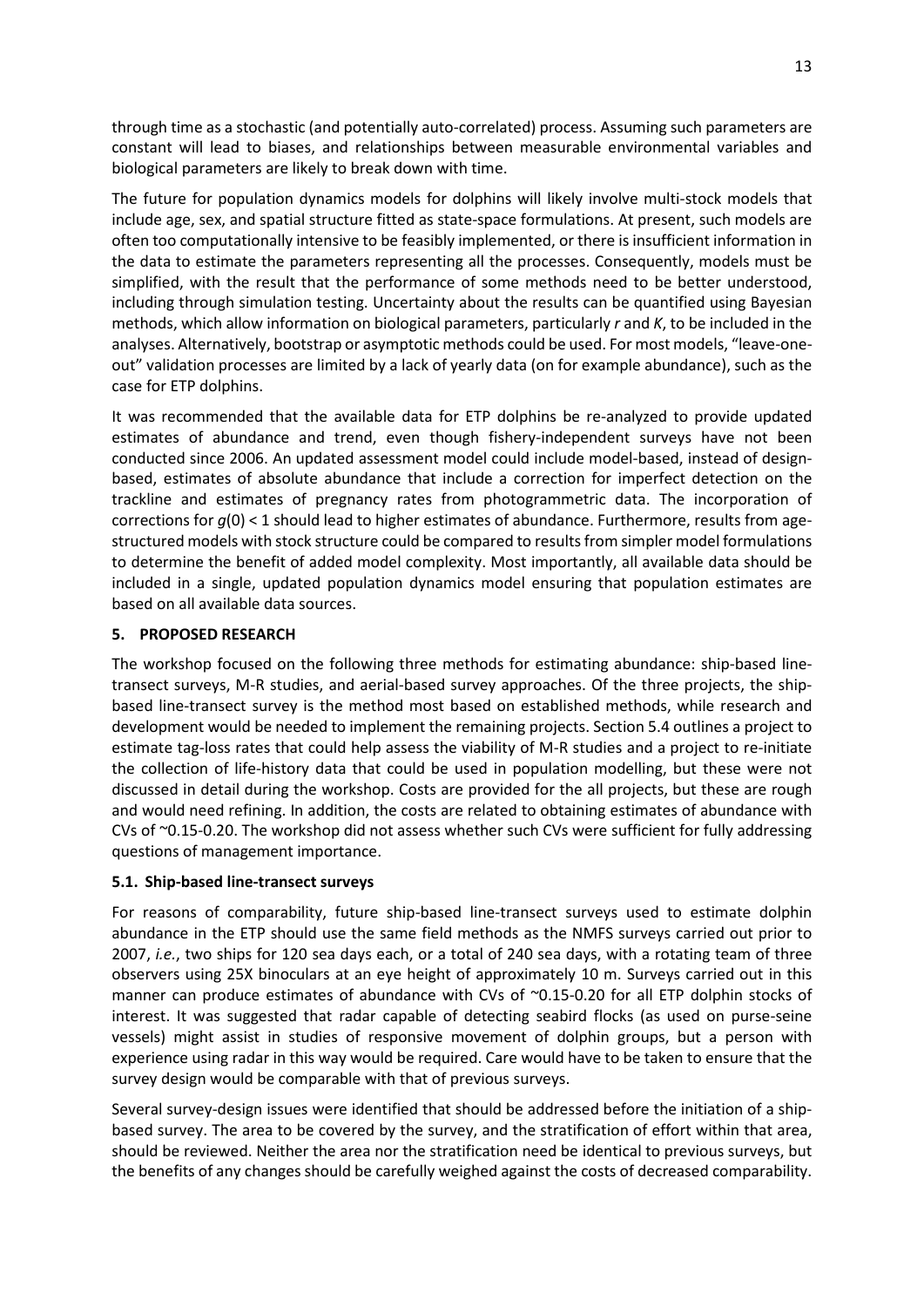Adaptive sampling, possibly aided by satellite imagery, could also be considered, but, again, the potential benefits should be weighed against costs of decreased comparability. In light of Barlow (2015), which estimated that an appreciable fraction of dolphin schools are missed on the trackline, a future cruise should be conducted to better understand the factors underlying *g*(0). Acoustics, bird radar, and drones might all contribute to a better understanding. The parameter *g*(0) is central to unbiased estimation, and, therefore, dedicated experiments during the cruise, or even a separate cruise with a helicopter, might be needed.

Other valuable scientific data not directly related to estimating dolphin abundance could be collected during ship-based surveys. For example, data could be collected on turtles, seabirds, other cetaceans (using line-transect methods and passive acoustics), and marine debris, and drifting acoustic buoys could be deployed and/or retrieved. Except for line-transect data on other cetacean species, some of these ancillary projects would require additional crew, for which the costs are not part of the included rough budget.

General estimates of the costs of a ship-based survey were given in the workshop Background Document 1. The included budget, which is based on an estimate of NMFS surveys costs for one year in 2017 US dollars (made publicly available by Cisco Werner and Lisa Ballance on July 15, 2016), encompasses data collection, checking, and archiving; the budget does not factor in costs pertaining to the analysis of the data. The estimated total is \$9.4 million<sup>[1](#page-14-0)</sup>, of which 70% is ship costs. If ship time were donated or provided at a reduced rate, the costs would be reduced substantially. The presentation of a NOAA-based budget for an ETP survey does not imply that NOAA would or should conduct future surveys, only that NOAA-based cost estimates were readily available. Similarly, the indicated levels of NOAA in-kind support for past cruises does not mean that NOAA has offered such support for future cruises. Research generated from the above proposal would provide an estimate of current abundance after the collection of one year of survey data, where the estimate could be compared to previous estimates of abundance, generating an estimate of the current trend.

# **5.2. Mark-recapture surveys based on genetic methods**

Genetic M-R provides the least infeasible option among M-R methods because of the logistical difficulty of physically tagging tens of thousands of dolphins. A 5-year program would target a sample size of 50,000 dolphins (based on the rule-of-thumb: 20 √*N* per stock). Approximately 30 animals could be sampled per set using biopsy poles inside the purse seine by sending two additional scientists aboard 10-12 fishing trips each year. However, it would be better to collect data from more trips to attempt to mark a more representative sample of the population. With about 30 sets per trip, about 10,000 samples could be collected annually. Sampled trips would need to be chosen to spread effort around the fishing grounds, seasons, and stocks. A two-stage analysis would be conducted: first, the genetic sample would be used to determine stock structure and identity; and second, genetic samples would be used to identify individuals and calculate M-R abundance estimates. Close-kin analyses could also be used to estimate population size (*e.g.*, Bravington *et al*., 2014). Table 4 provides an approximate CV prognosis by stock (northeastern and western/southern spotted dolphins; eastern and whitebelly spinner dolphins) by year. This two-stage project would provide information on stock structure and abundance. Moreover, survival and population trends could be estimated if sampling occurred over multiple years. An ancillary benefit of the project would be the collection of biopsy samples that could be used for other studies (*e.g.*, reproductive hormones, stress hormones, pesticides, and trophic levels from stable isotopes).

The sample size of 50,000 dolphins is predicated on random sampling, and a larger sample size may be required to ensure that geographic areas and all stocks are sampled representatively. Simulation analyses could be conducted prior to sampling to determine the representativeness of several sampling designs, though this cost was not determined. Also, there may be no way to guarantee that

 $\overline{a}$ 

<span id="page-14-0"></span><sup>1</sup> All amounts in US dollars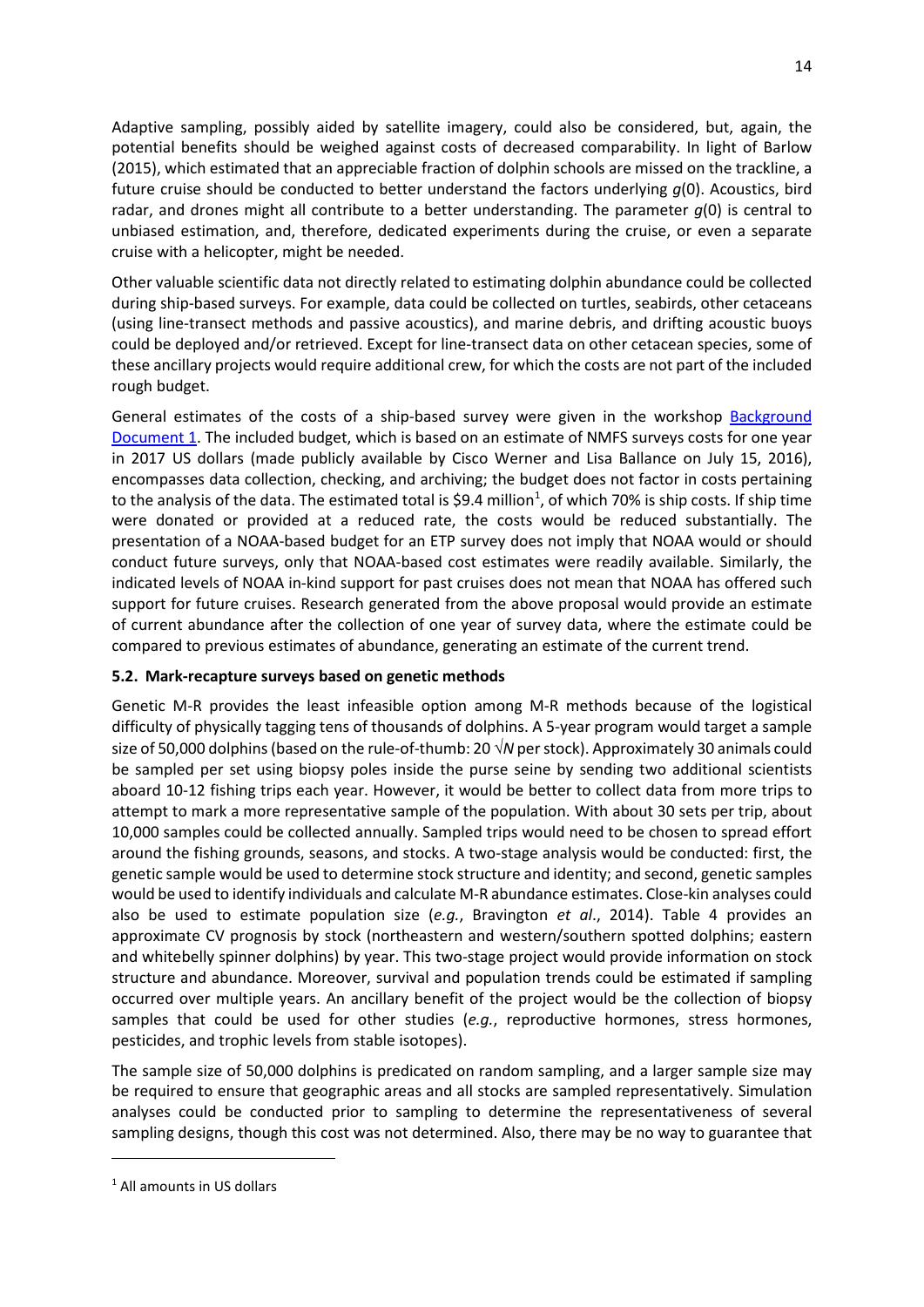biopsies from animals associated with a fishing net will be representative of the population no matter how trips are selected for samples. The following additional logistical issues should also be addressed before individuals are tagged: the chosen purse-seine vessels must have space for two extra personnel; the anticipated sample size would exceed current storage capacity and analysis capabilities, requiring new infrastructure and more staff; and biopsy sampling would increase set time by about 20 minutes. Delays of releasing dolphins for tagging purposes would have to be balanced against the possibility of mortality.

Annually, it is estimated that there would be \$200,000 in field expenses, \$600,000 in laboratory expenses, and \$200,000 in overhead expenses. The total cost for the 5-year study would be \$5 million, and an estimate of abundance would be available after the second year of data collection, though with a high CV (Table 4).

## **5.3. Drone-based aerial imagery**

Drone technology is developing rapidly, but a number of key unknowns regarding their use in surveying dolphins would need to be addressed prior to their use. Most importantly, the probability of detecting a dolphin from aerial photographs varies with environmental conditions (sea state, cloud cover, water turbidity, sun angle, and glare), which are known to fluctuate on the order of minutes to hours. Consequently, correction factors to account for covariate effects on variability in detection probability based on the target animal's depth must be developed before such data can be used for estimating abundance and trends.

It remains unknown if such correction factors can be estimated and if the precision of estimates will be sufficient for reliable estimation of trends in relative or absolute abundance. Therefore, the development of drones for the use of estimating dolphin status should be done in two phases.

The first phase (Phase I) would test the feasibility of estimating correction factors and provide estimates of their precision. A small hexacopter drone with cameras and a multi-spectral sensor, operated from a vessel, could be used to estimate the detection probabilities for dolphins (or dolphinlike objects) under a variety of environmental conditions. Hexacopters are likely to be more costeffective than helicopters, but it would be imperative to use equipment that can be used during subsequent phases. Detection probability and dive profiles could be evaluated simultaneously if the feasibility study is performed using live dolphins. If, instead, the study were performed using a dolphin-like object deployed at known water depths, ancillary data on dive profiles for each species of interest would be needed to estimate the proportion of time dolphins spend at varying depths(*e.g.*, Scott and Chivers, 2009). Using dolphin-like objects instead of live dolphins, which cannot precisely be controlled, would allow for a more in-depth assessment of how environmental conditions affect viewing conditions because it would omit variability in, and complications arising from, animal behavior. Estimated costs of \$550-615,000 include in-kind contribution of ship time (\$0), a study design workshop (\$40,000), two hexacopters with multi-spectral camera and other primary and backup instrumentation (\$100,000), two scientists for two months of field-based research and 10 months of analysis (\$400,000), and the development of dolphin-like object (\$10,000) or tagging study of target stocks (\$75,000). Image processing time would likely contribute to a substantial amount of analysis time, unless automatic detectors could be developed.

The second phase (Phase II) would be contingent upon the success of Phase I, and would include a full-scale survey. The survey would need to be considered and designed separately from Phase I. One option might be a hired FlexRotor drone, which can fly for 40 hours at 50 knots (~2,000 km range) and may be able to refuel aboard tuna vessels using helipads. Before its use, questionsrelating to air-traffic permitting and collision avoidance would need to be resolved. Costs will depend on design and technology. For instance, costs will increase in proportion to the amount of area sampled. Estimated costs for a drone survey with 300 hours of surveying plus image processing would be around \$1-1.5 million to achieve the same coverage as ship-based line-transect data for the ETP. However, if backwards compatibility to previous research vessel surveys is required, several years of concurrent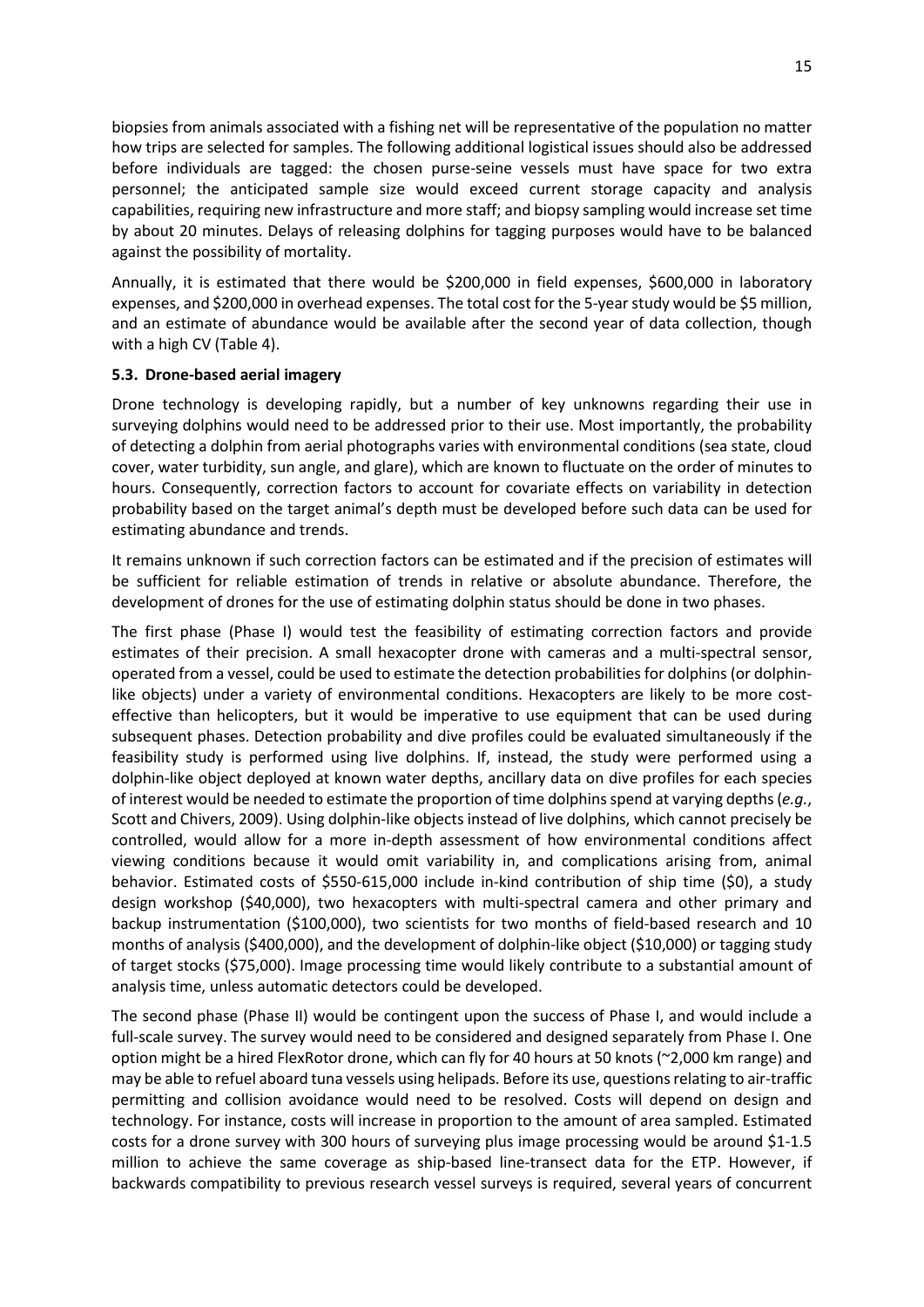drone and ship-based surveys would be needed, which might be prohibitively costly, depending on monitoring objectives.

# **5.4. Other projects and proposals**

# **5.4.1. Tuna-vessel research surveys**

Tuna vessels were suggested as an alternative to using research vessels for the collection of standard line-transect data. Prior to collecting data, tuna vessels would need to be modified to ensure their effectiveness as a survey platform. Data collection would be performed by trained observers aboard two vessels for several months. Limiting the survey to two vessels was proposed to limit the costs accrued from necessary vessel modifications and to alleviate the logistical practicalities of transferring observers among vessels while at sea. This constraint may need to be revisited if it is found that the survey design needs to be augmented to account for seasonality in dolphin distributions. For instance, an increased number of vessels could cover more area in a shorter time period (*e.g.*, during the 2 month fishing closure), but would require modifying more vessels and training more observers. Costs would depend on contributions from the industry, which could depend on the study design.

# **5.4.2. Satellite imagery**

Satellite images could be examined for their ability to identify dolphin groups in the ETP. Images would need to be examined in conjunction with data from comparative platforms such as tuna vessel observer data (although these estimates of dolphin group size are not calibrated) or survey data that could provide a more accurate estimate of group size. As a result, detection probabilities could be estimated for satellite images. Even though the images themselves would never provide enough information to estimate dolphin status, they might be used in conjunction with other platforms in the future to provide more accurate estimates of status. Estimated costs for a pilot study are \$10,000.

# **5.4.3. Estimation of tag-loss**

Although the logistics are formidable for putting tags on tens of thousands of dolphins and keeping them on, new tag designs (*e.g.*, Wildlife Computer Splash 10-268C satellite tag) are easier to mount than previous tags and have demonstrated longevity in the field. This study would test the ease and speed of attaching tags to dolphins encircled in a purse seine, tag longevity, and loss rate. Thirty tags would be mounted along the rear edge of the dorsal fin of spotted or spinner dolphins during 1-2 trips aboard fishing vessels. The locations of tagged dolphins and the fates of tags would be monitored remotely. Those tags that stopped transmitting prior to the estimated battery life could be assumed to be premature a tag loss. These tags would also report dive-depth information to the satellite.

In addition to estimating tag-loss rates, this project would provide information on the time it takes to tag multiple dolphins encircled in a purse seine, which would inform the practicality of a large-scale tagging program; depth profiles, which would be transferred in real time to satellites providing information relevant to *g*(0); and habitat use, which could inform stock boundaries.

The total cost for a one-year study would be \$220,000 (\$120,000 for tags, \$40,000 field operations and overhead, and \$60,000 for the use of satellites).

# **5.4.4. Regular sampling of life-history data**

Dolphins that have died during fishing operations can be sampled or collected by observers already aboard tuna purse-seine vessels. The IATTC and national programs presently place observers on all Class-6 vessels of the international tuna purse-seine fleet. Observers currently record body length, girth, sex, and spotted dolphin color phase, when possible, but the re-initiation of life-history sampling of teeth (for age estimation), gonads (for reproductive analyses), and stomach contents (for food habits and trophic research) would provide added information relevant to assessing population status. This re-initiation of life-history research was approved by the Meeting of the Parties to the Agreement for the International Dolphin Conservation Program (IATTC, 2005).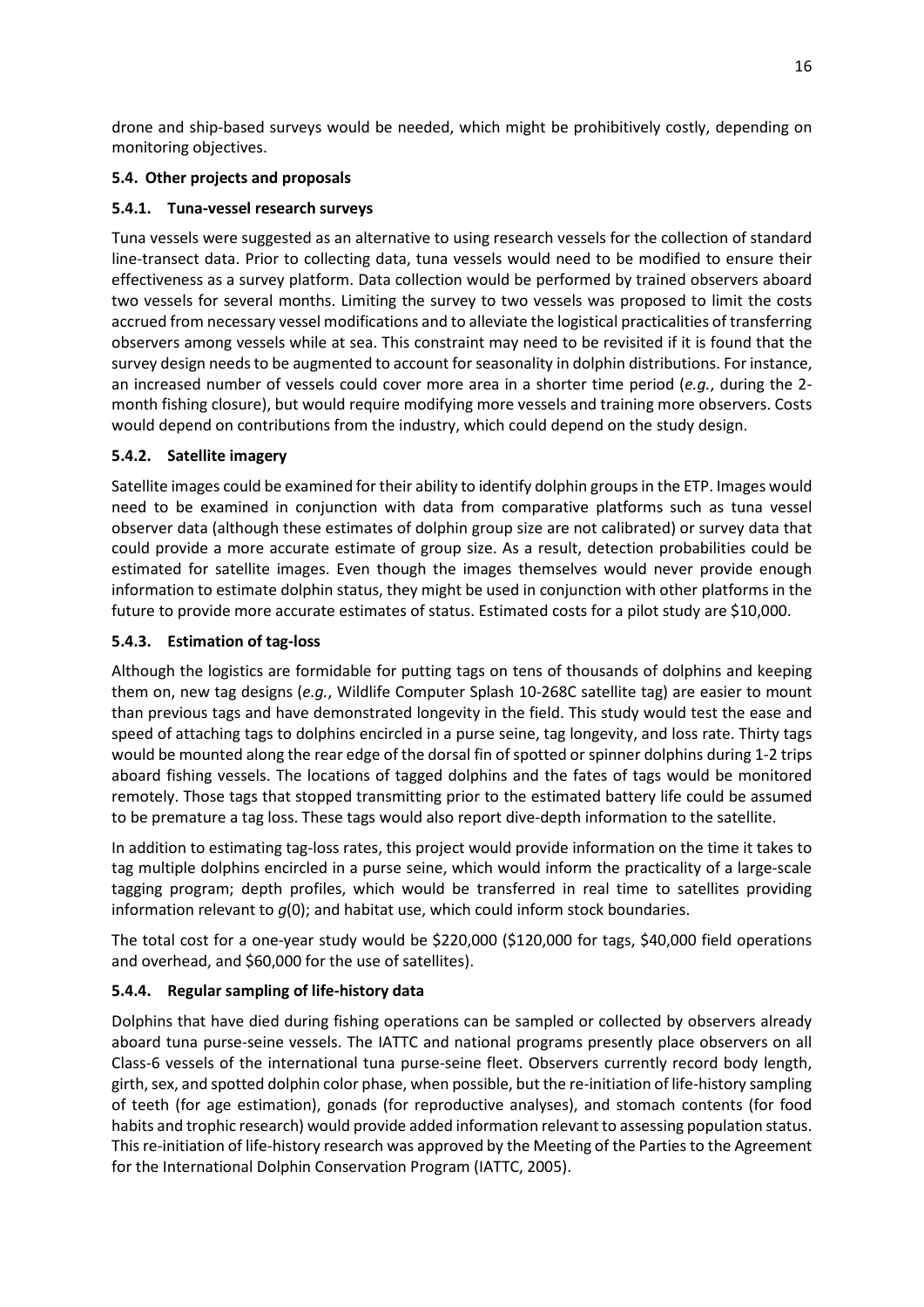The acquired life-history data would have many applications. Age distributions could complement future population dynamics models and provide information on current status if the relative vulnerabilities of different ages to capture were known (*e.g.*, age distributions skewed towards old animals can be an indicator of future declines in population size). Information gained from gonads could provide reproductive rates, another important component of population dynamics models. Lifehistory data can provide information about population condition, although the data often need to be interpreted in light of other information such as current and historical mortality, environmental changes, and previous population estimates. Additionally, these data can assist in the interpretation of abundance trends. For example, life-history data can provide insights into trophic relations and environmental changes affecting population condition, as well as evidence of effects of climate change on populations through changes in food habitats.

The approximate sampling costs would be \$255,000 per year for the first two years, with decreased costs in subsequent years. Sampling would need to be carried out on a long-term, continuous basis to gather an adequate sample size to facilitate comparisons with previously collected life-history data and to provide ongoing monitoring of the population. Additional funds of approximately \$150,000 per year would be needed to process the samples.

### <span id="page-17-0"></span>**ACKNOWLEDGMENTS**

Funding for this workshop was provided by the European Union and the Pacific Alliance for Sustainable Tuna. We gratefully acknowledge the Southwest Fisheries Science Center for providing the meeting facilities for the workshop.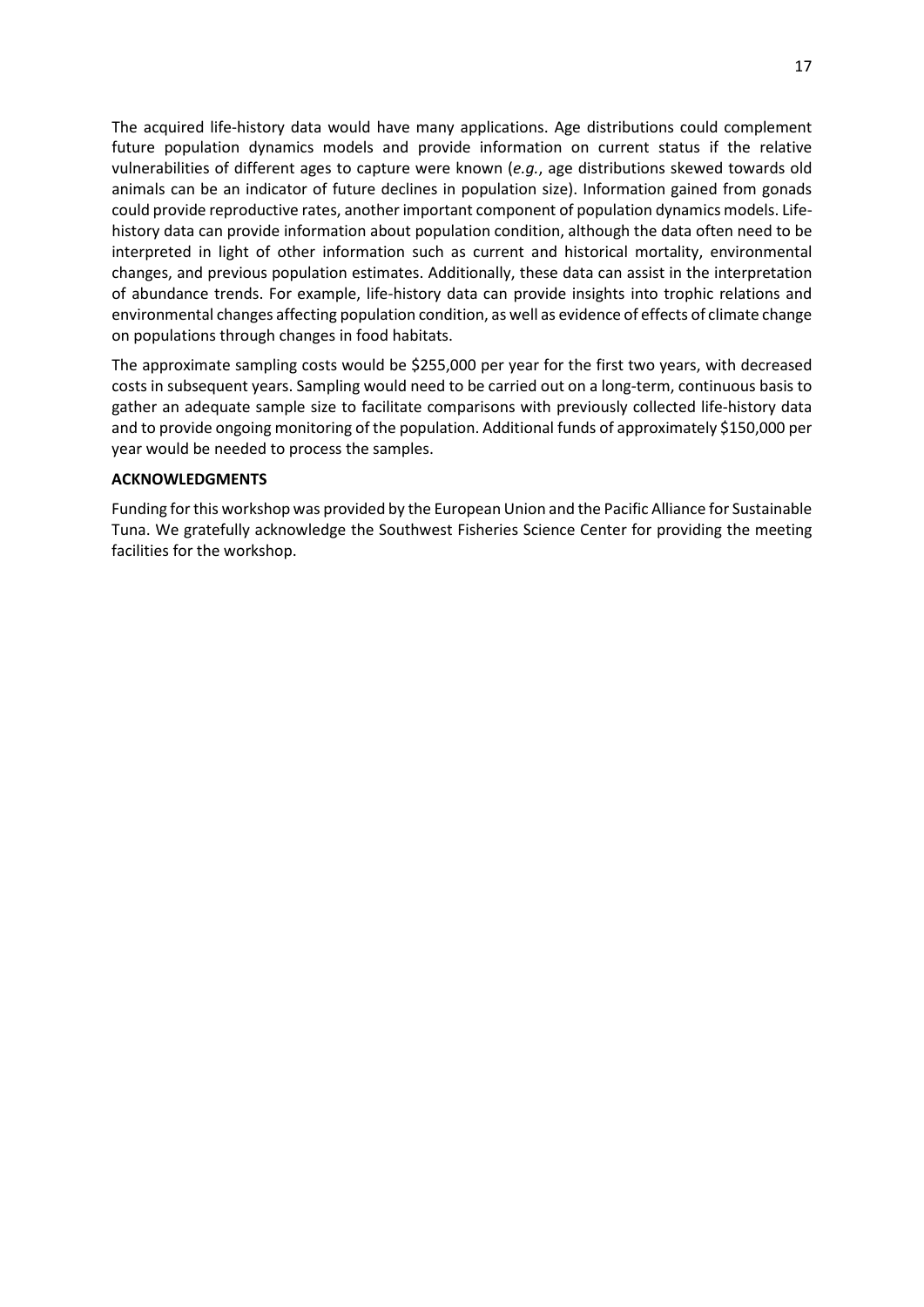#### <span id="page-18-0"></span>**REFERENCES**

- Alvarez-Flores, C.M. 2002. Uncertainty in the management of activities affecting marine mammal populations. The tuna-dolphin conflict, a case study. PhD dissertation, University of Washington, Seattle, USA.
- Au, D., and Perryman, W. 1982. Movement and speed of dolphin schools responding to an approaching ship. Fisheries Bulletin 80(2), 371-379.
- Barlow, J. 1999. Trackline detection probability for long-diving whales. Pages 209-221 in G.W. Garner, S.C. Amstrup, J.L. Laake, B.J.F. Manly, L.L. McDonald and D.G. Robertson, eds. Marine mammal survey and assessment methods. Balkema Press, Leiden, The Netherlands.
- Barlow, J. 2015. Inferring trackline detection probabilities, g(0), for cetaceans from apparent densities in different survey conditions. Marine Mammal Science 31, 923-943.
- Barlow, J., Balance, L.T., and Forney, K.A. 2011. Effective strip widths for ship-based line-transect surveys of cetaceans. NOAA-TM-NMFS-SWFSC-484.
- Borchers, D.L., Buckland, S.T., Goedhart, P.W., Clarke, E.D., and Hedley, S.L. 1998. Horvitz-Thompson estimators for double-platform line transect surveys. Biometrics 54, 1221-1237.
- Bravington, M., Grewe, P., and Davies, C. 2014. Fishery independent estimate of spawning biomass of Southern Bluefin Tuna through identification of close-kin using genetic markers. FRDC Report 2007/034, CSIRO, Australia.
- Buckland, S.T., and Anganuzzi, A.A. 1988. Estimated trends in abundance of dolphins associated with tuna in the eastern tropical Pacific. Report of the International Whaling Commission 38, 411-437.
- Buckland, S.T. and Turnock, B.J. 1992. A robust line transect method. Biometrics 48, 901-909.
- Buckland, S.T., Anderson, D.R., Burnham, K.P., Laake, J.L., Borchers, D.L., and Thomas, L. 2001. Introduction to Distance Sampling. Oxford University Press, Oxford.
- Chabot, D., and Francis, C.M. 2016. Computer-automated bird detection and counts in high-resolution aerial images: a review. Journal of Field Ornithology 00, 0-0. doi: 10.1111/jofo.12171.
- Fretwell, P.T., Staniland, I.J., and Forcada, J. 2014. Whales from space: counting southern right whales by satellite. PLoS ONE 9(2), e88655.
- Gerrodette, T., and Forcada, J. 2005. Non-recovery of two spotted and spinner dolphin populations in the eastern tropical Pacific Ocean. Marine Ecology Progress Series 291, 1-21.
- Gerrodette, T., Perryman, W., and Barlow, J. 2002. Calibrating group size estimates of dolphins in the eastern tropical Pacific Ocean. Southwest Fisheries Science Center, Administrative Report LJ-02- 08. 20 pp.
- Gerrodette, T., Watters, G., Perryman, W., and Ballance, L. 2008. Estimates of 2006 dolphin abundance in the eastern tropical Pacific, with revised estimates from 1986-2003. NOAA Tech. Memo. NMFS-SWFSC422, 1-45.
- Hall, M. 1998. Ecosystem research and tuna fisheries management: some key questions. International Commission for the Conservation of Atlantic Tunas, Collective Volume Scientific Papers 50(2), 671-672.
- Hammond, P.S., and Laake, J.L. 1983. Trends in estimates of abundance of dolphins (*Stenella* spp. and *Delphinus delphis*) involved in the purse-seine fishery for tunas in the eastern Pacific Ocean, 1977- 1981. Report of the International Whaling Commission 33, 565-588.
- Hewitt, R.P. 1985. Reactions of dolphins to a survey vessel: effects on census data. Biometrics 29, 29- 42.
- Hoyle, S.D., and Maunder, M.N. 2004. A Bayesian integrated population dynamics model to analyze data for protected species. Animal Biodiversity and Conservation 27, 247-266.
- Inter-American Tropical Tuna Commission (IATTC). 2003. Antigua Convention. http://www.iattc.org/PDFFiles2/Antigua\_Convention\_Jun\_2003.pdf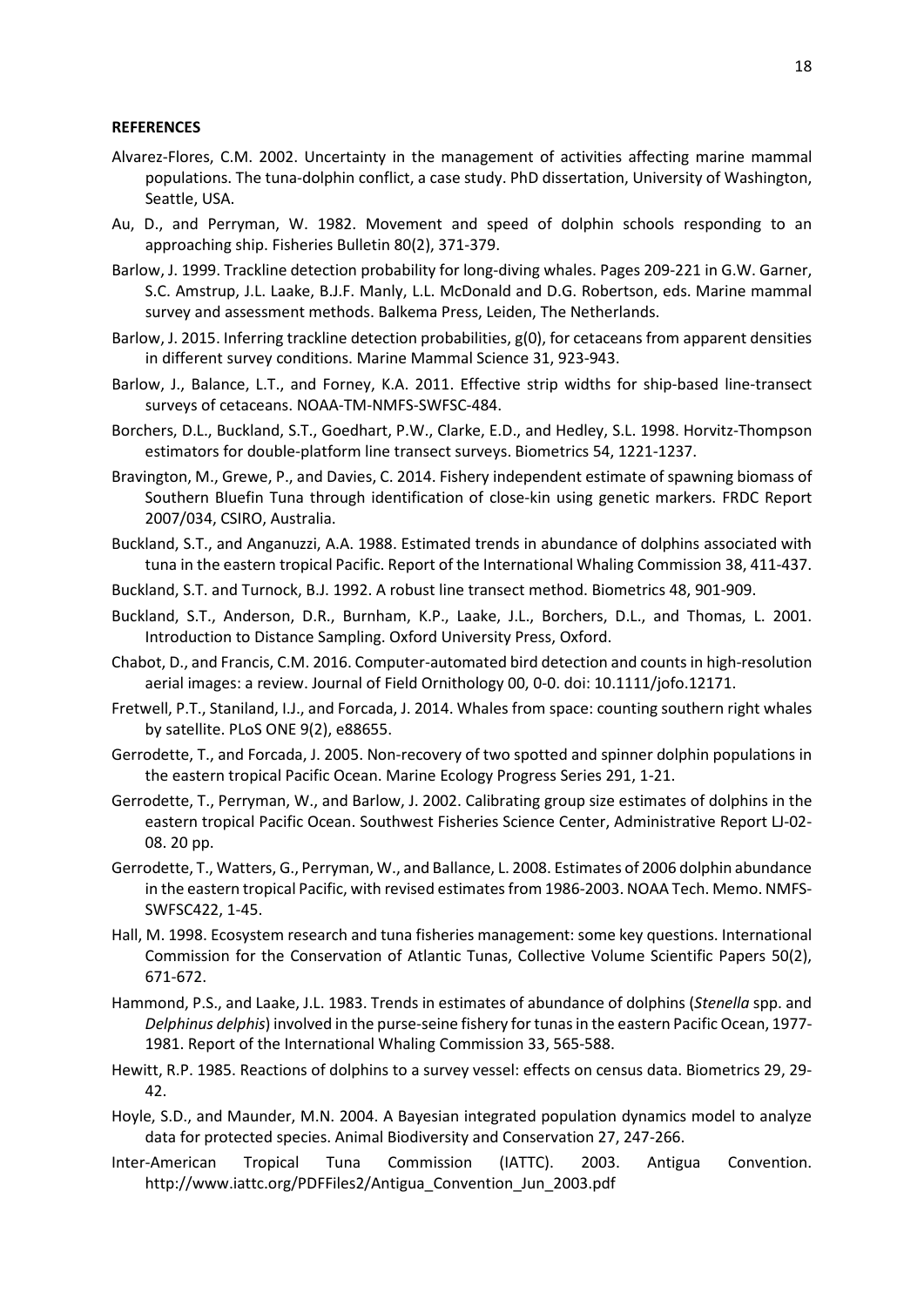- Inter-American Tropical Tuna Commission (IATTC). 2005. Agreement on the International Dolphin Conservation Program: 14th Meeting of the Parties. IATTC 20 October 2005 Minutes. http://www.iattc.org/PDFFiles2/MOP-14-Minutes-Oct-2005.pdf
- Inter-American Tropical Tuna Commission (IATTC). 2006. Technical workshop on calculating *N*min for the dolphin stocks of the eastern Pacific Ocean. IATTC Special Report 14, 35 pp. http://www.iattc.org/PDFFiles2/SpecialReports/IATTC-Special-Report-14ENG.pdf
- Inter-American Tropical Tuna Commission (IATTC). 2016. Report on the International Dolphin Conservation Program, 34th Meeting of the Parties, La Jolla, California, USA. MOP-34-05, 22 pp. https://www.iattc.org/Meetings/Meetings2016/Oct/Pdfs/MOP-34-05-Report-on-IDCP.pdf
- Joseph, J. 1994. The tuna-dolphin controversy in the eastern Pacific Ocean: biological, economic, and political impacts. Ocean Development and International Law 25, 1-30.
- Lennert-Cody, C.E., Buckland, S.T., and Marques, F.C. 2001. Trends in dolphin abundance estimated from fisheries data: a cautionary note. Journal of Cetacean Research and Management 3, 305- 319.
- Lennert-Cody, C.E., and Scott, M.D. 2005. Spotted dolphin evasive response in relation to fishing effort. Marine Mammal Science 21, 13-28.
- Lennert-Cody, C.E., Maunder, M.N., Fiedler, P.C., Minami, M., Gerrodette, T., Rusin, J., Minte-Vera, C.V., Scott, M., and Buckland, S.T. 2016. Purse-seine vessels as platforms for monitoring the population status of dolphin species in the eastern tropical Pacific Ocean. Fisheries Research 178, 101-113.
- Lo, N.C.H., and Smith, T.D. 1986. Incidental mortality of dolphins in the eastern tropical Pacific, 1959- 1972. Fishery Bulletin 84, 27-34.
- Marsh, H., and Sinclair, D.F. 1989. Correcting for visibility bias in strip transect aerial surveys of aquatic fauna. Journal of Wildlife Management 53(4), 1017-1024.
- McNeely, R.L. 1961. The purse seine revolution in tuna fishing. Pacific Fisherman 59(7), 27-58.
- National Research Council (NRC). 1992. Dolphins and the tuna industry. National Academy Press, Washington, D.C. 176 pp.
- Perrin, W.F. 1968. The porpoise and the tuna. Sea Frontiers 14, 166-174.
- Pollard, J.H., Palka, D., and Buckland, S.T. 2002. Adaptive line transect sampling. Biometrics 58, 862- 870.
- Pryor, K., and Norris, K.S. 1978. The tuna-porpoise problem: behavioural aspects. Oceanus 21, 31-37.
- Okamura, H., Kitakado, T., Hiramatsu, K., and Mori, M. 2003. Abundance estimation of diving animals by the double-platform line transect method. Biometrics 59(3), 512-520.
- Reilly, S.B., Donahue, M., Gerrodette, T., Forney, K.A., Wade, P., Ballance, L., Forcada, J., Fiedler, P., Dizon, A., Perryman, W., Archer, F., and Edwards, E. 2005. Report of the scientific research program under the International Dolphin Conservation Program Act. NOAA Tech. Memo. NOAA-TM-NMFS-SWFSC-372, 100 pp.
- Scott M. D., and K. L. Cattanach. 1998. Diel patterns in aggregations of pelagic dolphins and tunas in the eastern Pacific. Marine Mammal Science 14, 401-428.
- Scott, M. D., and S. J. Chivers. 2009. Movements and diving behavior of pelagic spotted dolphins. Marine Mammal Science 25, 137-160.
- Silva, G. 1941. Porpoise fishing. Pacific Fisherman 39(3), 36.
- Teilmann, J., Christiansen, C.T., Kjellerup, S., Dietz, R., and Nachman, G. 2013. Geographic, seasonal, and diurnal surface behaviour of harbour porpoises. Marine Mammal Science 29(2), E60-E76.
- Wade, P.R. 1995. Revised estimates of incidental mortality of dolphins (Delphinidae) by the purseseine tuna fishery in the eastern tropical Pacific, 1959-1972. Fishery Bulletin 93, 345-354.
- Wade, P.R., Reilly, S.B., and Gerrodette, T. 2002. Assessment of the population dynamics of the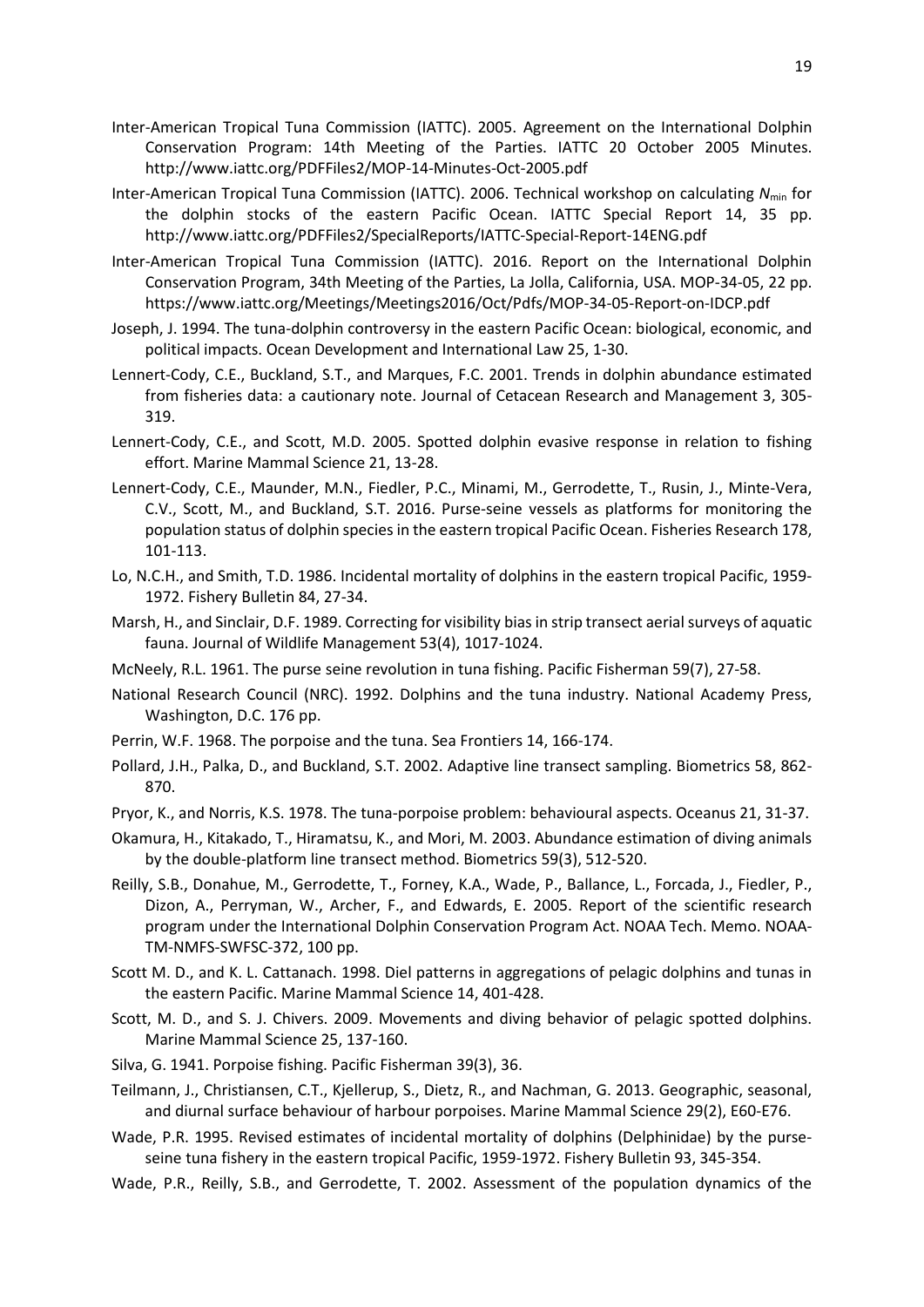northeastern offshore spotted dolphin and the eastern spinner dolphin populations through 2002. SWFSC Administrative Report LJ-02-13, 58 pp.

- Wade, P.R., Watters, G.M., Gerrodette, T., and Reilly, S.B. 2007. Depletion of spotted and spinner dolphins in the eastern tropical Pacific: modelling hypotheses for their lack of recovery. Marine Ecology Progress Series 343, 1-14.
- Ward, E.J. 2005. Differences between fishery-dependent and fishery-independent estimates of singleand mixed-species dolphin schools: implications for single-species stock assessments. Marine Mammal Science 21(2), 189-203.
- Webb, A., Irwin, C., and Elgie, M. 2015. Kincardine offshore wind farm: final report on aerial surveys from April 2013 to September 2014. HiDef Aerial Surveying Ltd, Cumbria, UK.
- Yuan, Y., Bachl, F.E., Borchers, D.L., Lindgren, F., Ilian, J.B., Buckland, S.T., Rue, H., and Gerrodette, T. 2017. Point process models for spatio-temporal distance sampling data. Annals of Applied Statistics 11 (4): 2270 - 2297.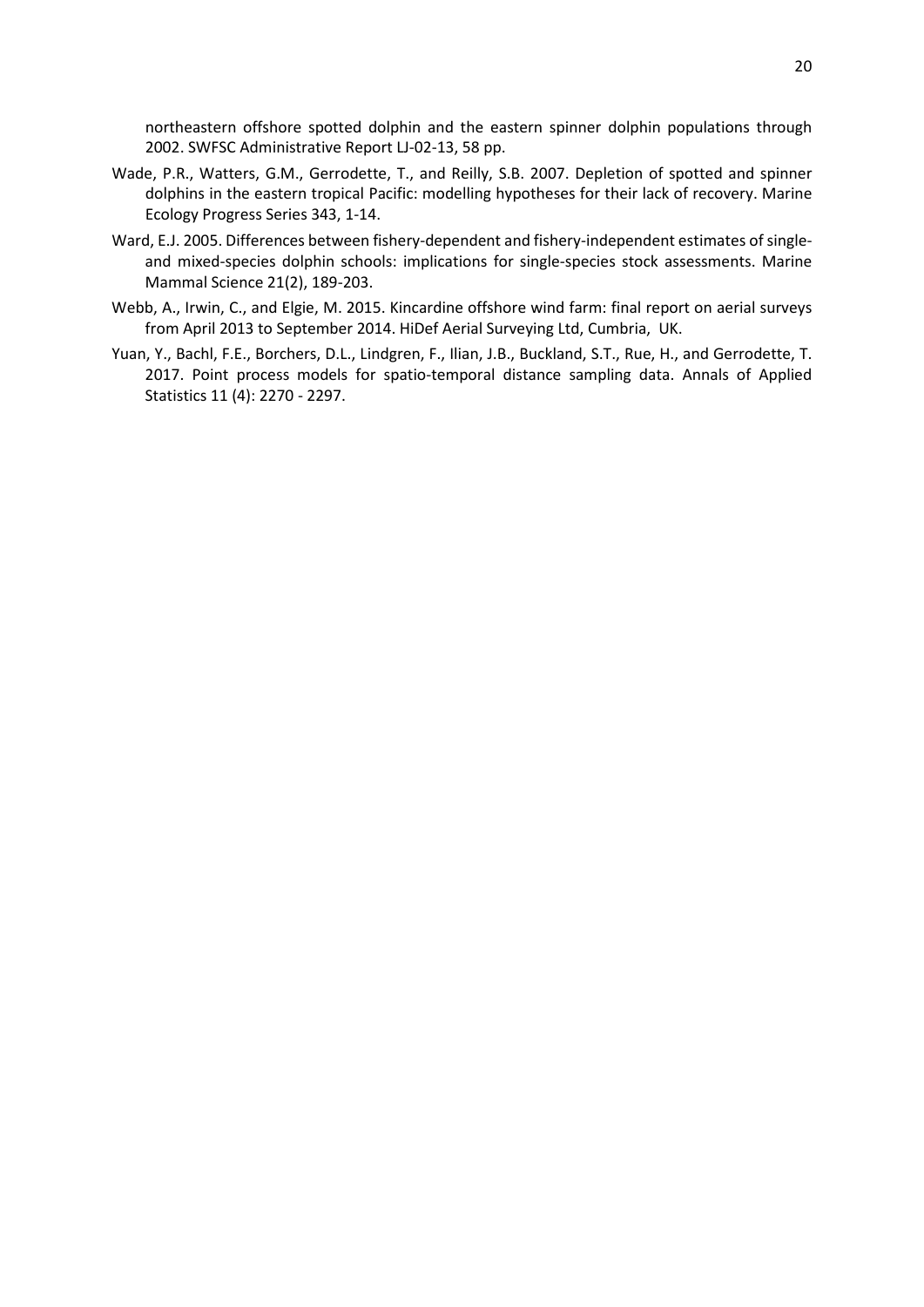# **TABLES**

**TABLE 1.** Data types and estimation methods for mark-recapture (M-R) abundance estimation of eastern tropical Pacific (ETP) dolphin populations. Permits are an issue with all types of research, but are omitted from the table. The column "Status" indicates whether the method could be applied immediately ("Established") or requires additional research prior to implementation.

<span id="page-21-0"></span>

| Data type             | What does it aim to give us?  | <b>Status</b> | <b>Advantages</b>                  | <b>Disadvantages</b>                       |
|-----------------------|-------------------------------|---------------|------------------------------------|--------------------------------------------|
| Mark-recapture        | Absolute / relative abundance | Established   | Can be combined with other data    | Heterogeneity in recapture probabilities   |
|                       | Survival                      |               | in a population dynamics model     | Design impacts whether estimates are       |
|                       | Movement / stock structure    |               |                                    | absolute or local                          |
|                       | Individual identity           |               |                                    | Need large sample sizes                    |
| Conventional tag      | <b>Fishery interactions</b>   | Established   | Can be applied relatively easily   | Tag loss                                   |
|                       |                               |               |                                    | Tag reporting                              |
|                       |                               |               |                                    | Tagging large numbers is difficult         |
|                       |                               |               |                                    | Tag effects                                |
| Telemetry / radio tag | Location                      | Established   | Argos: global coverage             | Need rapid sampling to estimate dive cycle |
|                       | Fishery interactions          |               |                                    | Tag loss                                   |
|                       | Dive depth & time             |               |                                    | Tag reporting                              |
|                       | Behaviour state (activity)    |               |                                    | Tagging large numbers is difficult         |
|                       | Habitat association           |               |                                    | Tag effects                                |
|                       |                               |               |                                    | High cost per tag                          |
| Acoustic / PIT tag    | Location                      | Established   | Lower tag loss rate versus         | Limited tag detection range                |
|                       | <b>Fishery interactions</b>   |               | telemetry                          | Tag loss                                   |
|                       |                               |               |                                    | Tag reporting                              |
|                       |                               |               |                                    | Tagging large numbers is difficult         |
|                       |                               |               |                                    | Tag effects                                |
|                       |                               |               |                                    | Implanting tags is a surgical procedure    |
| Conventional genetic  | Genetic population structure  | Applied to    | Archive samples for later analysis | Need to develop markers                    |
| $M-R$                 |                               | other         | Possible recaptures via fishery    |                                            |
|                       |                               | species       | Possible with a short time series  |                                            |
| Close-kin M-R         | Fecundity                     | Applied to    | Archive samples for later analysis |                                            |
|                       | Social structure              | other         | Dead animals / bycatch             |                                            |
|                       |                               | species       | Fewer samples than other M-R       |                                            |
|                       |                               |               | Possible with a short time series  |                                            |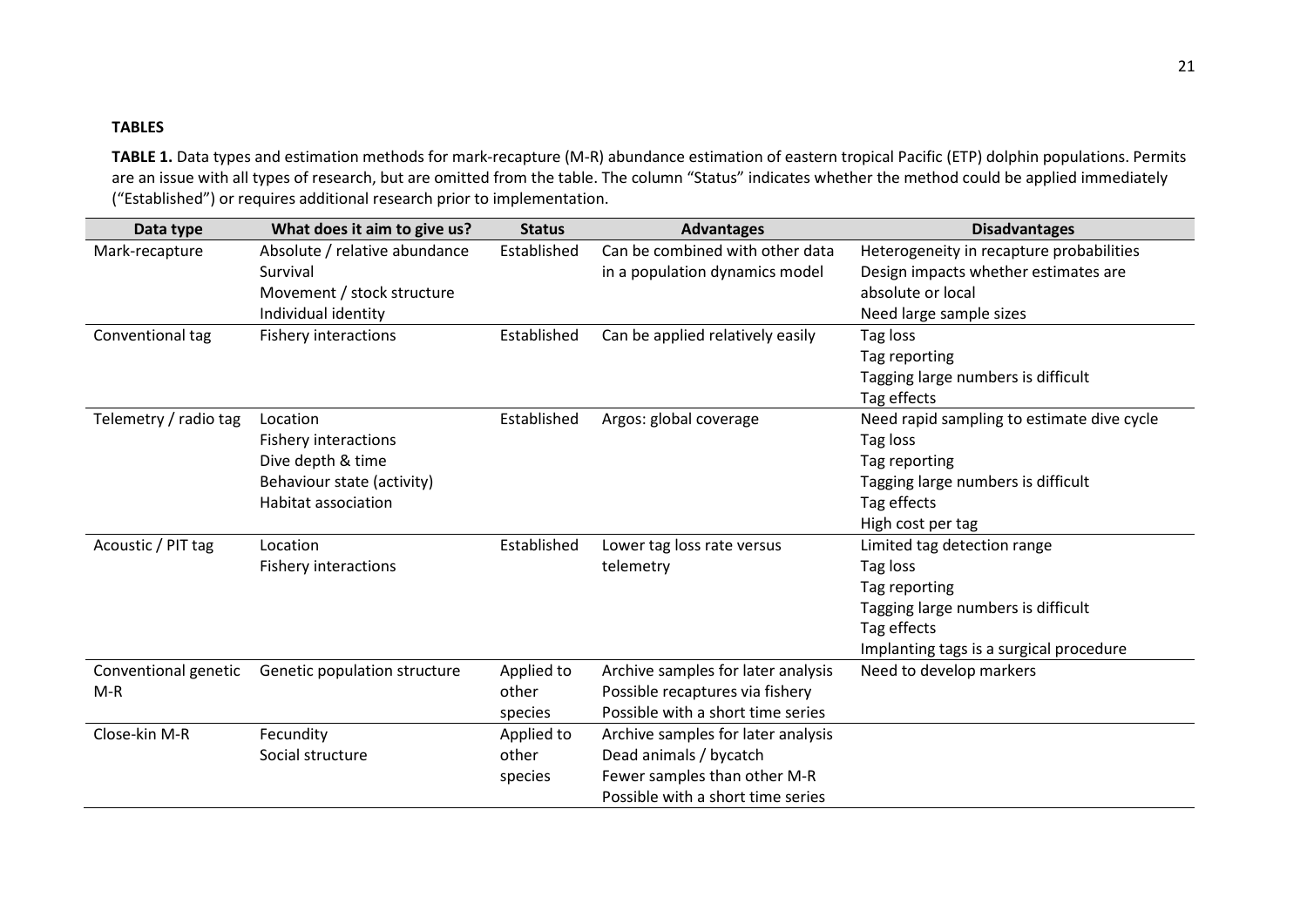**TABLE 2.** Data types and estimation methods for line-transect (LT) abundance estimation of eastern tropical pacific (ETP) dolphin populations. Population dynamics (PD) model; species identification (spp ID). The column "Status" indicates whether the method could be applied immediately ("Established") or requires additional research prior to implementation. Proof of concept (PoC) status refers to its need to be established prior to its use.

| Data type       | What does it aim to give us?    | <b>Status</b> | <b>Advantages</b>                      | <b>Disadvantages</b>                       |
|-----------------|---------------------------------|---------------|----------------------------------------|--------------------------------------------|
| Line transect   | Absolute / relative abundance   |               |                                        | Design impacts whether estimates pertain   |
|                 | Distribution / stock structure  |               |                                        | to local or total abundance                |
|                 | Habitat association             |               |                                        |                                            |
| Ship-based LT   | Group size                      | Established   | Platform for other studies             | Possible behaviour changes before sighting |
| survey          |                                 |               | <b>Existing time series</b>            | Long survey time                           |
| (Visual         |                                 |               | Double platform possible               | Light- and weather-dependent detection     |
| component)      |                                 |               |                                        | $q(0)$ dependent                           |
| Acoustic        | g(0)                            | Some work     | Detection is independent of visibility | Spp ID estimated statistically             |
| Towed array     |                                 | exists        | conditions                             | Group size estimation not possible         |
|                 |                                 |               | Detection distances > than ship-       | Call rate affected by group size and       |
|                 |                                 |               | based survey                           | behaviour                                  |
|                 |                                 |               | Independent of $q(0)$ , but dependent  | Detection is dependent on physical         |
|                 |                                 |               | of the fraction of animals calling.    | environmental conditions                   |
| Drifting buoy   |                                 | $PoC - range$ | Detection is independent of            | Spp ID estimated statistically             |
|                 |                                 | est.          | environmental conditions               | Group size estimation not possible         |
|                 |                                 |               | Animals do not react                   | Call rate affected by group size and       |
|                 |                                 |               | Fishing vessels could recover buoy     | behaviour                                  |
|                 |                                 |               | Independent of $g(0)$ , but dependent  | Detection depends on physical              |
|                 |                                 |               | of the fraction of animals calling.    | environmental conditions                   |
|                 |                                 |               |                                        | Track dependent on currents                |
| Aerial          | Body condition                  | Established-  | Animals much less likely to react      | Light-, weather-, and turbidity-dependent  |
| (photographic;  | Cow-calf association            | mixed spp     | Sampling can be adaptive               | detection                                  |
| high-resolution | Group size                      | ID            | Images provide permanent record        | Range (needs ship support)                 |
| imagery)        | Reproductive output (proportion | $PoC -$       | Double platform possible (observer     | Thunderstorms affect ability to fly        |
| Manned aircraft | calves in schools)              | detection     | and photographs)                       | Groups not running are less visible        |
|                 |                                 | probabilities | Independent of $g(0)$ , but dependent  | Long post-processing times                 |
|                 |                                 | / coverage    | on detection probability within the    |                                            |
|                 |                                 |               | water column                           |                                            |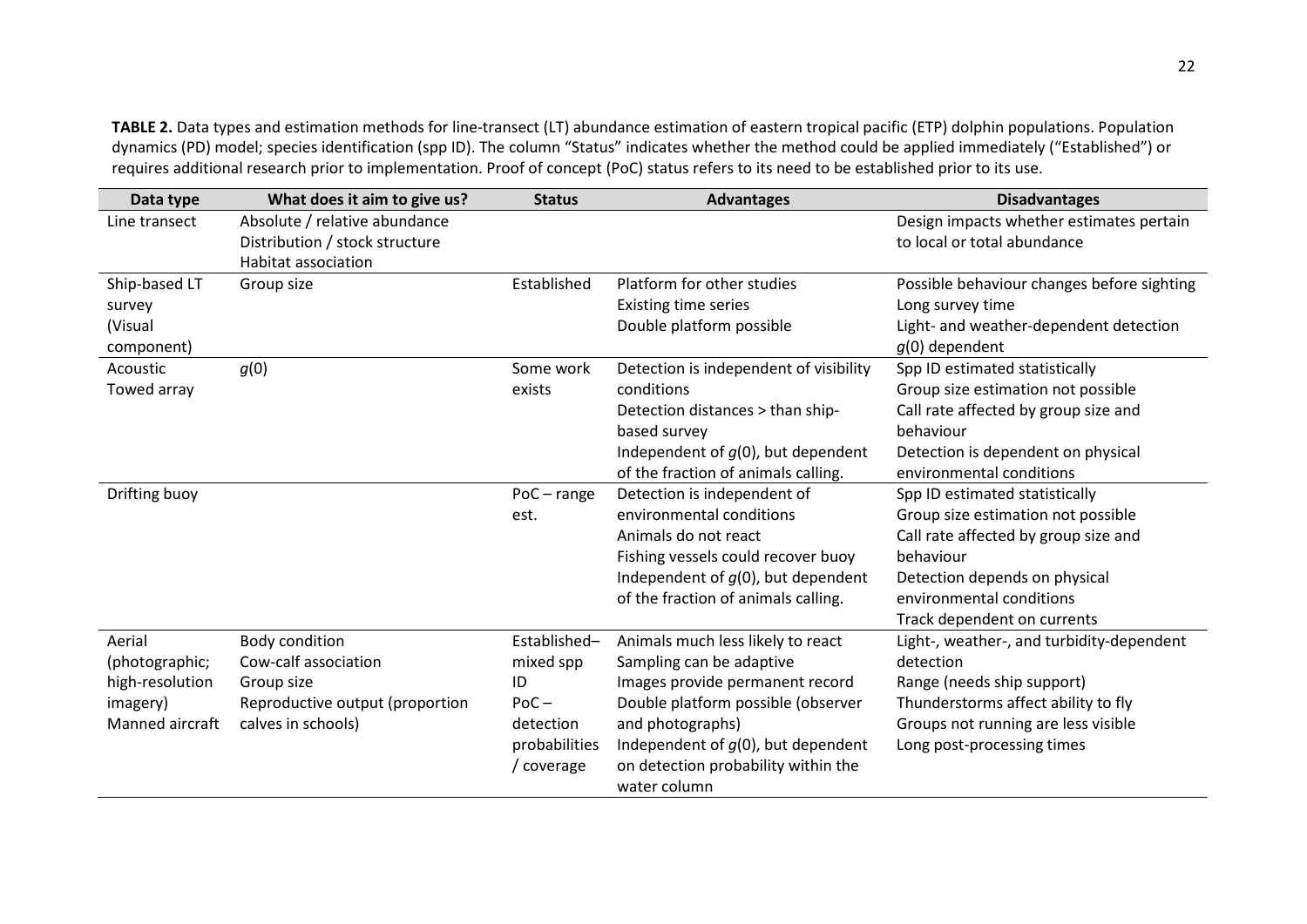| Data type | What does it aim to give us?    | <b>Status</b> | <b>Advantages</b>                     | <b>Disadvantages</b>                      |
|-----------|---------------------------------|---------------|---------------------------------------|-------------------------------------------|
|           |                                 |               | Rapid                                 |                                           |
|           |                                 |               | Count individuals rather than         |                                           |
|           |                                 |               | estimate group size                   |                                           |
| Unmanned  | Body condition                  | PoC-mixed     | Animals do not react                  | Light-, weather-, and turbidity-dependent |
| aircraft  | Cow-calf association            | school spp    | Flight duration can be > manned       | detection                                 |
|           | Group size                      | ID            | Images provide permanent record       | Design to account for night flight        |
|           | Reproductive output (proportion | $PoC -$       | Technology improving rapidly          | Thunderstorms affect ability to fly       |
|           | calves in schools)              | detection     | Independent of $q(0)$ , but dependent | Airspace access & safety concerns         |
|           |                                 | probabilities | on detection probability within the   | May need ship support                     |
|           |                                 | / coverage    | water column                          | Long post-processing times                |
|           |                                 |               | Rapid survey                          | Groups not running are less visible       |
|           |                                 |               | Count individuals rather than         |                                           |
|           |                                 |               | estimate group size                   |                                           |
| Satellite | Group size                      | $PoC -$       | Animals do not react                  | Cannot get dolphin spp ID                 |
|           |                                 | availability  | Cover large & unserviceable areas     | Large data sets                           |
|           |                                 | bias          | Images available in short time        | Light-, weather-, and turbidity-dependent |
|           |                                 | $PoC -$       | Low set-up cost                       | detection                                 |
|           |                                 | detection     | Less need for permits                 | Need satellite provider agreements        |
|           |                                 |               | Potentially repeat images             | Need automated image processing           |
|           |                                 |               | Images provide permanent record       | Groups not running so less visible        |
|           |                                 |               | $q(0)$ independent, but dependent on  | Long post-processing times                |
|           |                                 |               | other detection factors               |                                           |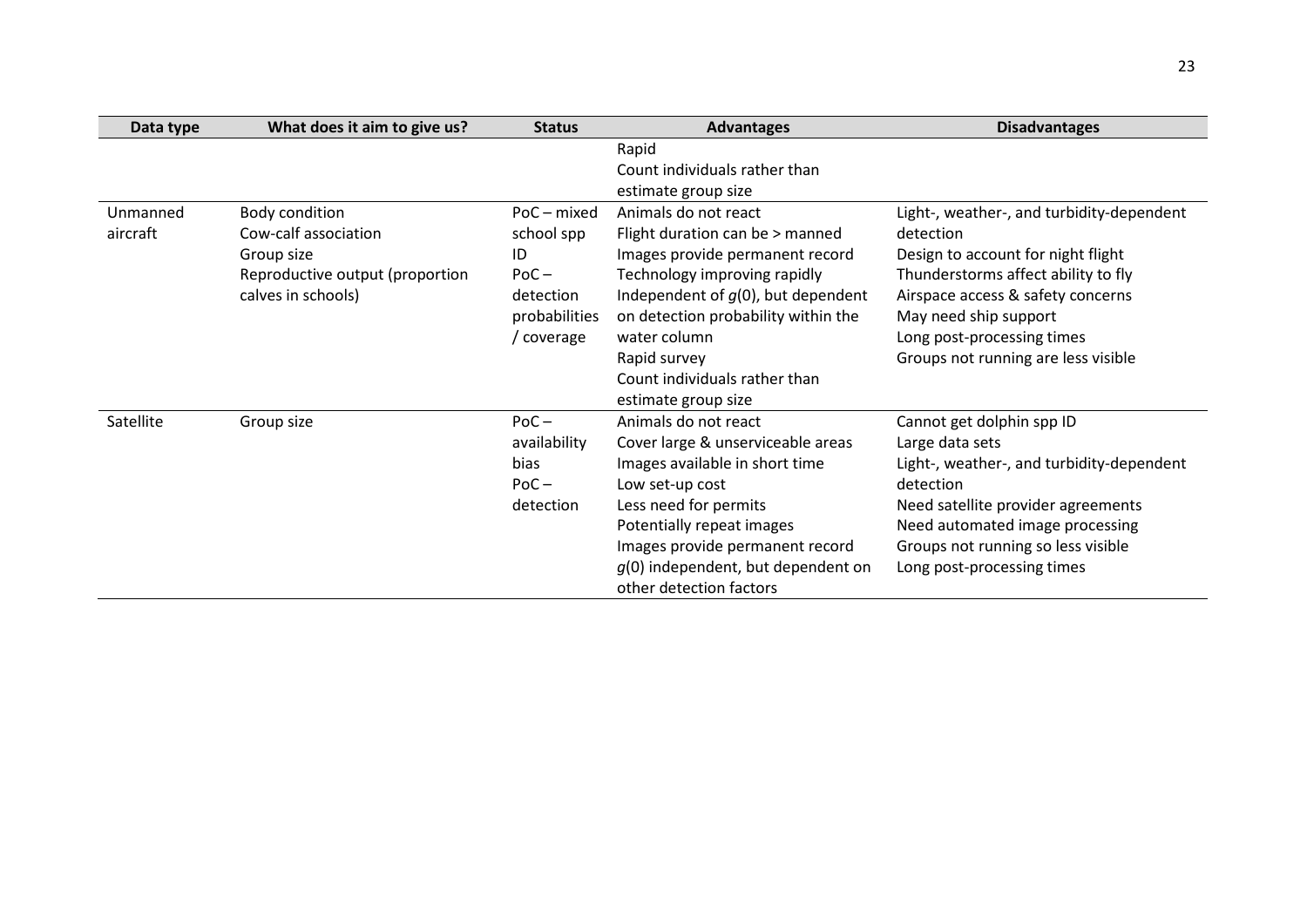**TABLE 3.** Other data types applicable for methods used to estimate the abundance of eastern tropical pacific (ETP) dolphin populations. If these data are available to collect, then an emphasis should be placed on collecting them. The column "Status" indicates whether the method could be applied immediately ("Established") or requires additional research prior to implementation.

| Data type         | What does it aim to give us?   | <b>Status</b> | <b>Advantages</b>             | <b>Disadvantages</b>                        |
|-------------------|--------------------------------|---------------|-------------------------------|---------------------------------------------|
| Life-history data | Stock structure                | Established   | Obtained from various         | Discontinuity among time series             |
|                   | Survival                       |               | platforms                     | Recently, low mortality                     |
|                   | Fecundity                      |               | Large sample sizes possible   | Pulsed sampling                             |
|                   | Population growth rates (using |               | Could be compared to previous | Information content dependent on knowledge  |
|                   | population dynamics models)    |               | estimates of fecundity and    | of processes such as selection              |
|                   | Somatic growth                 |               | population growth rates       |                                             |
| Other             |                                |               |                               |                                             |
| Oceanographic     | Habitat information            | Established   | Can be obtained from various  | Sources have different temporal spatial-    |
| sampling          | Stock structure                |               | platforms                     | temporal coverage / resolution              |
|                   |                                |               |                               | Some products are model-based               |
|                   |                                |               |                               | Needs to be combined with spatial abundance |
|                   |                                |               |                               | information                                 |
| Fishery-dependent | Relative abundance             | Established   | Lots of data                  | Biased sampling design                      |
| data              |                                |               | Extensive spatial-temporal    | Incomplete information from all search      |
|                   |                                |               | coverage                      | methods                                     |
|                   |                                |               |                               | Observers' estimates of group size are not  |
|                   |                                |               |                               | calibrated                                  |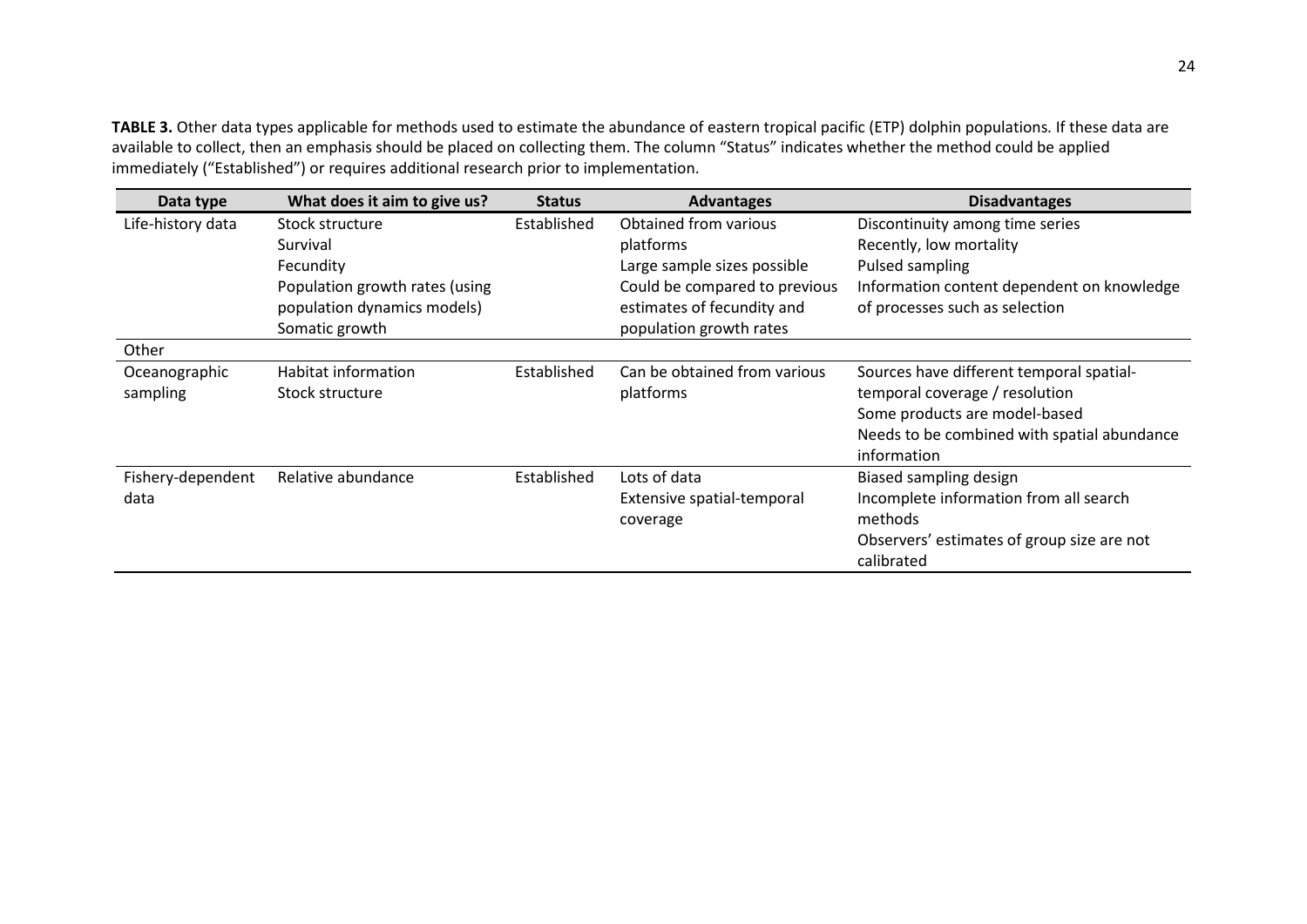| Year                          |       |       | 3     | 4     | 5     |
|-------------------------------|-------|-------|-------|-------|-------|
| New marked                    | 2,500 | 2,500 | 2,500 | 2,500 | 2,500 |
| Surviving marked              |       | 2,350 | 4,559 | 6,635 | 8,587 |
| Recaptures                    |       | 8     | 15    | 22    | 29    |
| Cumulative recaptures         |       | 8     | 23    | 45    | 74    |
| CV - conventional genetic M-R |       | 0.36  | 0.21  | 0.15  | 0.12  |
| CV - close-kin                |       | 0.25  | 0.15  | 0.11  | 0.08  |

**TABLE 4.** Approximate CV prognosis by stock (northeastern and western/southern spotted dolphins; eastern and whitebelly spinner dolphins) across years.

**TABLE 5.** Management goals and their modelling and information needs. DML: Dolphin Mortality Limit; MNPL: Maximum Net Productivity Level.

| <b>Management goal</b> | <b>Minimal Model</b> | Data/information        | <b>Uncertainty</b>   | <b>Reliability</b> |
|------------------------|----------------------|-------------------------|----------------------|--------------------|
| Abundance              | Exponential          | Absolute abundance      | Dependent on         | Moderate           |
| estimates (DML)        | regression           |                         | abundance            |                    |
|                        |                      |                         | estimates            |                    |
| Recent trends          | Exponential          | Relative abundance      | Dependent on         | Moderate           |
|                        | regression           |                         | abundance            |                    |
|                        |                      |                         | estimates            |                    |
| Depletion level        | Total catch history  | Absolute (preferable)   | Dependent on         | Low                |
|                        | model                | or relative abundance,  | historical catch and |                    |
|                        |                      | and catch               | to some extent       |                    |
|                        |                      |                         | density              |                    |
|                        |                      |                         | dependence           |                    |
|                        |                      |                         | assumptions          |                    |
| Reference point        | Model that           | Absolute (preferable)   | Dependent on         | Low                |
| (e.g., MNPL)           | includes the total   | or relative abundance,  | historical catch and |                    |
| evaluation             | catch and            | catch, and life-history | density              |                    |
|                        | dynamics             | information             | dependence           |                    |
|                        | processes            |                         | assumptions          |                    |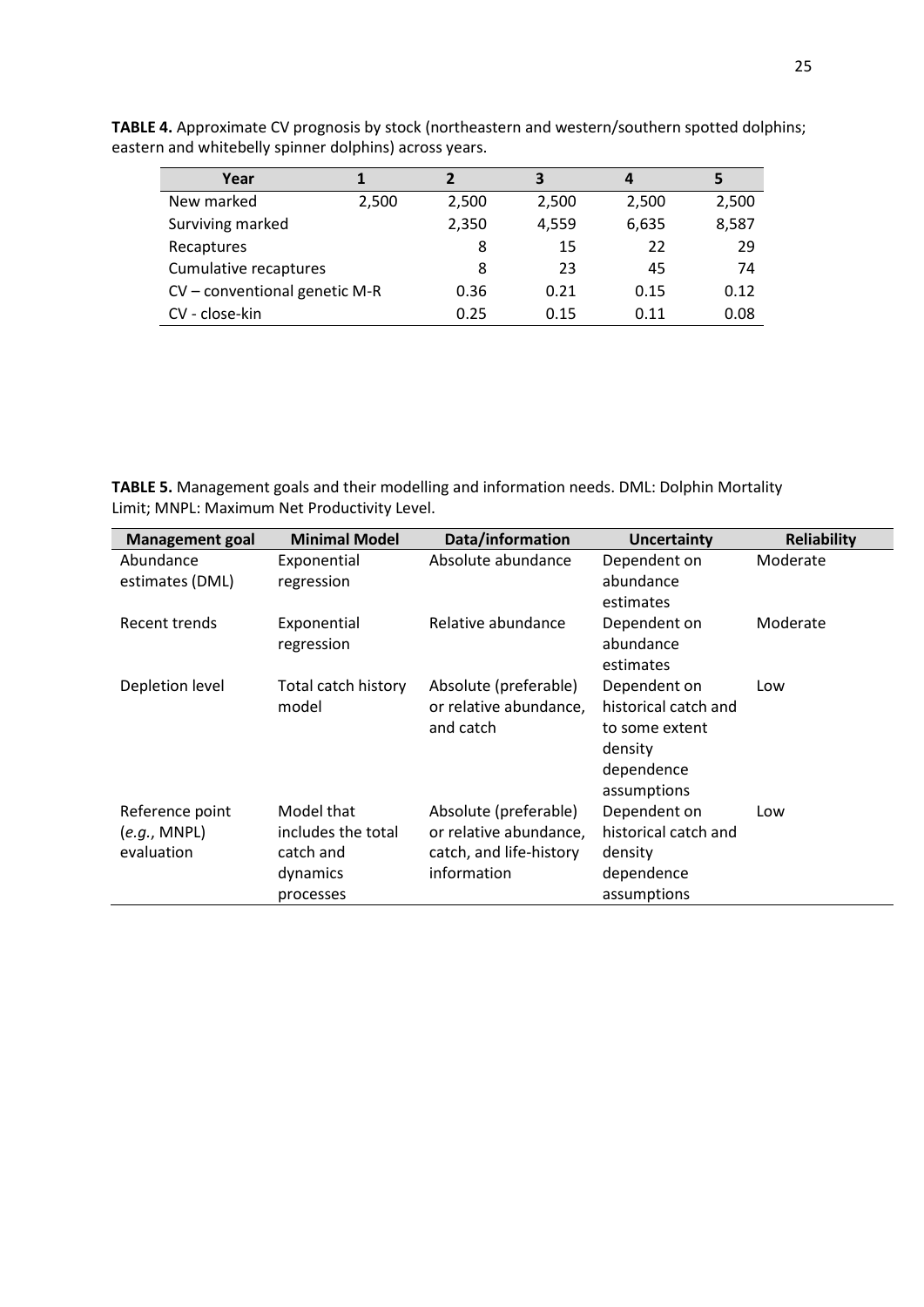### <span id="page-26-0"></span>**Appendix A: Participants**

#### Invited Participants

André E. Punt (Chair; UW), Lisa T. Ballance (SWFSC), Jay Barlow (SWFSC), Steve Buckland (University of St. Andrews, Scotland), Susan J. Chivers (SWFSC), Justin Cooke (CEMS, Germany), Michel Dreyfus (Instituto Nacional de Pesca, México), Paul C. Fiedler (SWFSC), Karin A. Forney (SWFSC), Megan C. Ferguson (AFSC), Peter Fretwell (British Antarctic Survey, UK), Tim Gerrodette (SWFSC), Robert Jannarone (Brainlike, USA), Toshihide Kitakado (Tokyo University of Marine Science and Technology, Japan), Jeff Moore (SWFSC), Phil Morin (SWFSC), Bernie McConnell (Sea Mammal Research Unit, University of St. Andrews, Scotland), Wayne Perryman (SWFSC), Robert Pitman (SWFSC), Hans J. Skaug (University of Bergen, Norway), and Andy Webb (HiDef).

### Workshop staff

Kelli F. Johnson (UW), Cleridy E. Lennert-Cody (IATTC), Mark N. Maunder (IATTC), and Michael D. Scott (IATTC).

### Observers

Ernesto Altamirano (IATTC), Eric Archer (SWFSC), Dan Averill (Marine Stewardship Council), Guillermo A. Compeán (IATTC), Kerri Danil (SWFSC), Luis Fleischer (Comisión Nacional de Pesca y Acuacultura, México), Noressa Giangola (Pacific Alliance for Sustainable Tuna), Guillermo Gomez (Pacific Alliance for Sustainable Tuna), Shane Griffiths (IATTC), Martín Hall (IATTC), Annette Henry (SWFSC), Al Jackson (SWFSC), Kristin Koch (SWFSC), Aimée Lang (SWFSC), Rebecca Lent (Marine Mammal Commission, USA), Carolina V. Minte-Vera (IATTC), Sarah Mesnick (SWFSC), Jaime Bolaños Jiménez (Especialista Externo, Ministerio del Poder Popular para la Pesca y Acuicultura, República Bolivariana de Venezuela), Paula Olson (SWFSC), Mariana Ramos (Pacific Alliance for Sustainable Tuna), Shannon Rankin (SWFSC), Rebecca Regnery (Humane Society International), Kelly Robertson (SWFSC), Jerry Scott (International Seafood Sustainability Foundation), and Suzanne Yin (SWFSC).

AFSC - Alaska Fisheries Science Center, National Marine Fisheries Service, National Oceanic and Atmospheric Administration, USA

IATTC - Inter-American Tropical Tuna Commission

SWFSC - Southwest Fisheries Science Center, National Marine Fisheries Service, National Oceanic and Atmospheric Administration, USA

UW - University of Washington, USA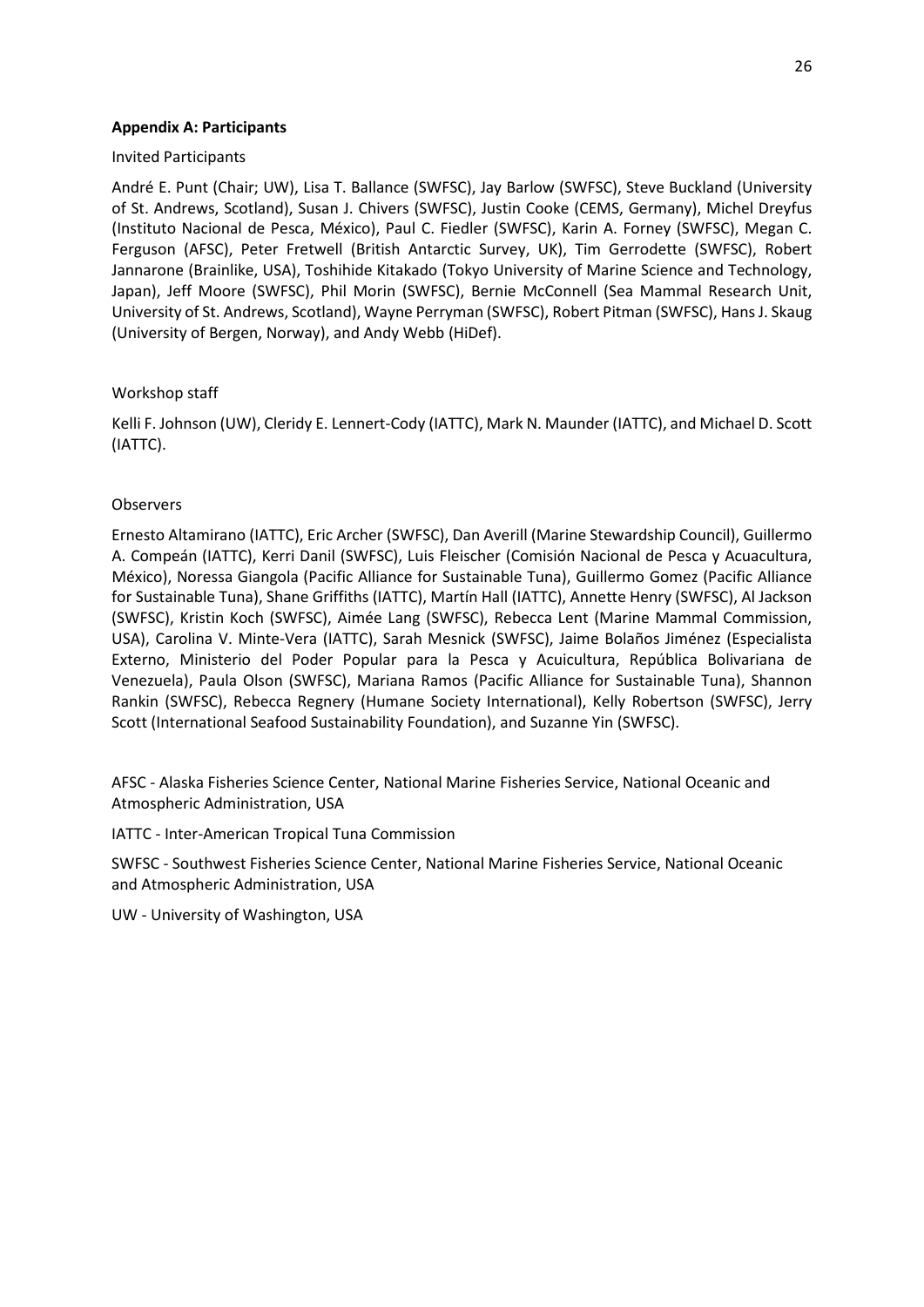## <span id="page-27-0"></span>**Appendix B: Draft Agenda**

Tuesday, October 18

09:00 Opening address (Workshop Chair, André Punt) 09:15 Background paper 1 - Data sources (Michael Scott; 15 min + 5 min questions) 09:35 NMFS survey data (Tim Gerrodette; 15 min + 10 min questions) 10:00 Life history data for ETP dolphins (Susan Chivers; 15 min + 10 min questions) 10:30-10:45 Coffee break 10:45 Tracking technology (Bernie McConnell; 15 min + 10 min questions) 11:10 High-resolution imagery (Andy Webb; 15 min + 10 min questions) 11:35 Aerial photographic techniques (Wayne Perryman; 15 min + 10 min questions) 12:00 -13:00 Lunch 13:00 Drone application in marine mammal survey (Megan Ferguson; 15 min + 10 min questions) 13:25 Satellite imagery, advantages and disadvantages (Peter Fretwell; 15 min + 10 min questions) 13:50 Genetics mark-recapture and close kin (Hans Skaug; 15 min + 10 min questions) 14:15 Acoustic surveys (Jay Barlow; 15 min + 10 min questions) 14:40-15:00 Coffee break 15:00 Automated analysis of airborne imagery (Robert Jannarone; 15 min + 10 min questions) 15:30-16:30 Group discussion – data sources (60 min) 16:30-17:30 Public comment period

# Wednesday, October 19

09:00 Background paper 2 – Abundance estimation (Steve Buckland; 50 min + 10 min questions) 10:00 Background paper 2 – discussion presentation (Toshihide Kitakado; 20 min + 20 min questions) 10:40-11:00 Coffee break 11:00 Group discussion – data and abundance estimation (60 min) 12:00-13:00 Lunch 13:00 Background paper 3 – Population Modelling (André Punt; 50 min + 10 min questions) 14:00 Background paper 3 – discussion presentation (Justin Cooke; 20 min + 20 min questions) 14:40-15:00 coffee break 15:00 Group discussion – data, abundance estimation, population modelling (60 min) 16:00-17:00 Public comment period 17:00-19:30 Social

Thursday, October 20

09:00 Group discussion – research plan, short- and long-term (90 min) 10:30-10:45 Coffee break 10:45-12:00 Public comment period 12:00-13:00 Lunch 13:00-15:00 Group discussion - research plan, short- and long-term (120 min) 15:00-15:15 Coffee break 15:15-16:15 Group discussion and draft outline of workshop report 16:15 Public comment period (15 min) 16:30 Closing address (Workshop Chair, André Punt)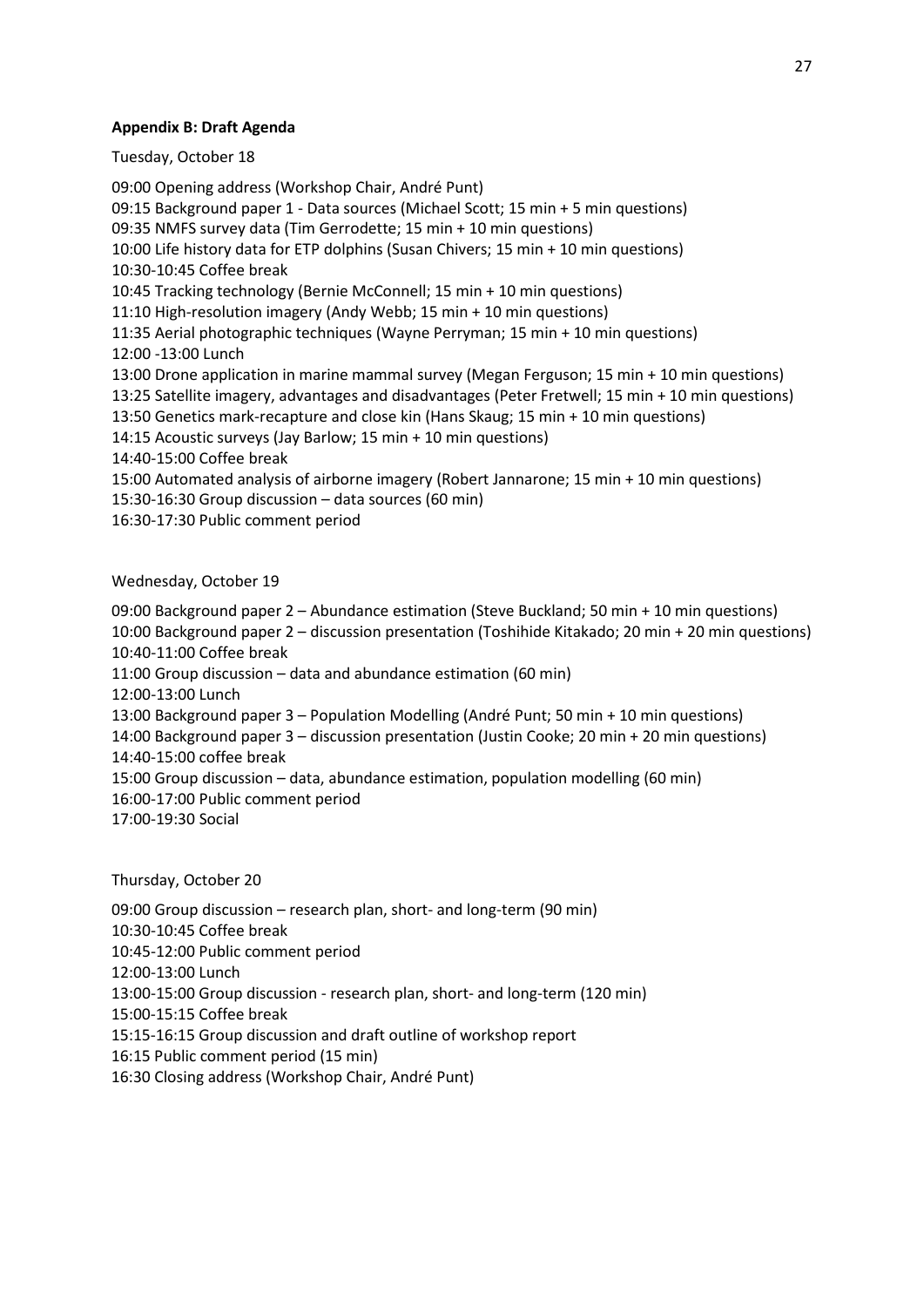#### <span id="page-28-1"></span><span id="page-28-0"></span>**Appendix C: Background documents**

**[Background document 1.](https://www.iattc.org/PDFFiles/SpecialReports/_English/No.23-2018_Data%20available%20for%20assessing%20dolphin%20population%20status%20in%20the%20ETP.pdf)** Scott, M.D., Lennert-Cody, C.E., Gerrodette, T., Skaug, H.J., Minte-Vera, C.V., Hofmeister, J., Barlow, J., Chivers, S.J., Danil, K., Duffy, L.M., Olson, R.J., Fiedler, P.C., Ballance, L.T., and K.A. Forney. Data Available for Assessing Dolphin Population Status in the Eastern Tropical Pacific Ocean. (The original version of this document that was presented at the workshop can be found at: [http://www.iattc.org/Meetings/Meetings2016/DEL-01/PDFs/\\_English/](http://www.iattc.org/Meetings/Meetings2016/DEL-01/PDFs/_English/DEL-01_Data-Available-for-Assessing-Dolphin-Population-Status-in-the-Eastern-Tropical-Pacific-Ocean.pdf) [DEL-01\\_Data-Available-for-Assessing-Dolphin-Population-Status-in-the-Eastern-Tropical-Pacific-](http://www.iattc.org/Meetings/Meetings2016/DEL-01/PDFs/_English/DEL-01_Data-Available-for-Assessing-Dolphin-Population-Status-in-the-Eastern-Tropical-Pacific-Ocean.pdf)Ocean.pdf)

**Background document 2.** Lennert-Cody, C.E., Buckland, S.T., Gerrodette, T., Barlow, J., Moore, J.E., Webb, A., Fretwell, P.T., Skaug, H.J. and W.L. Perryman. *In press*. Review of potential methodologies for estimating abundance of dolphin stocks in the Eastern Tropical Pacific. Journal of Cetacean Research and Management, Volume 19. (The original version of this document that was presented at the workshop can be found at: [http://www.iattc.org/](http://www.iattc.org/Meetings/Meetings2016/DEL-01/PDFs/_English/DEL-01_Review-of-potential-methodologies-for-estimating-abundance-of-dolphin-stocks-in-the-Eastern-Tropical-Pacific-Ocean.pdf) [Meetings/Meetings2016/DEL-01/PDFs/\\_English/DEL-01\\_Review-of-potential-methodologies-for](http://www.iattc.org/Meetings/Meetings2016/DEL-01/PDFs/_English/DEL-01_Review-of-potential-methodologies-for-estimating-abundance-of-dolphin-stocks-in-the-Eastern-Tropical-Pacific-Ocean.pdf)estimating-abundance-of-dolphin-stocks-in-the-Eastern-Tropical-Pacific-Ocean.pdf)

**Background document 3.** Punt, A.E. 2017. Review of Contemporary Cetacean Stock Assessment Models. Journal of Cetacean Research and Management 17: 35 – 56. (The original version of this document that was presented at the workshop can be found at: [http://www.iattc.org/Meetings/Meetings2016/DEL-01/PDFs/\\_English/](http://www.iattc.org/Meetings/Meetings2016/DEL-01/PDFs/_English/DEL-01_Review-of-Contemporary-Cetacean-Stock-Assessment-Models.pdf) [DEL-01\\_Review-of-Contemporary-Cetacean-Stock-Assessment-Models.pdf](http://www.iattc.org/Meetings/Meetings2016/DEL-01/PDFs/_English/DEL-01_Review-of-Contemporary-Cetacean-Stock-Assessment-Models.pdf) )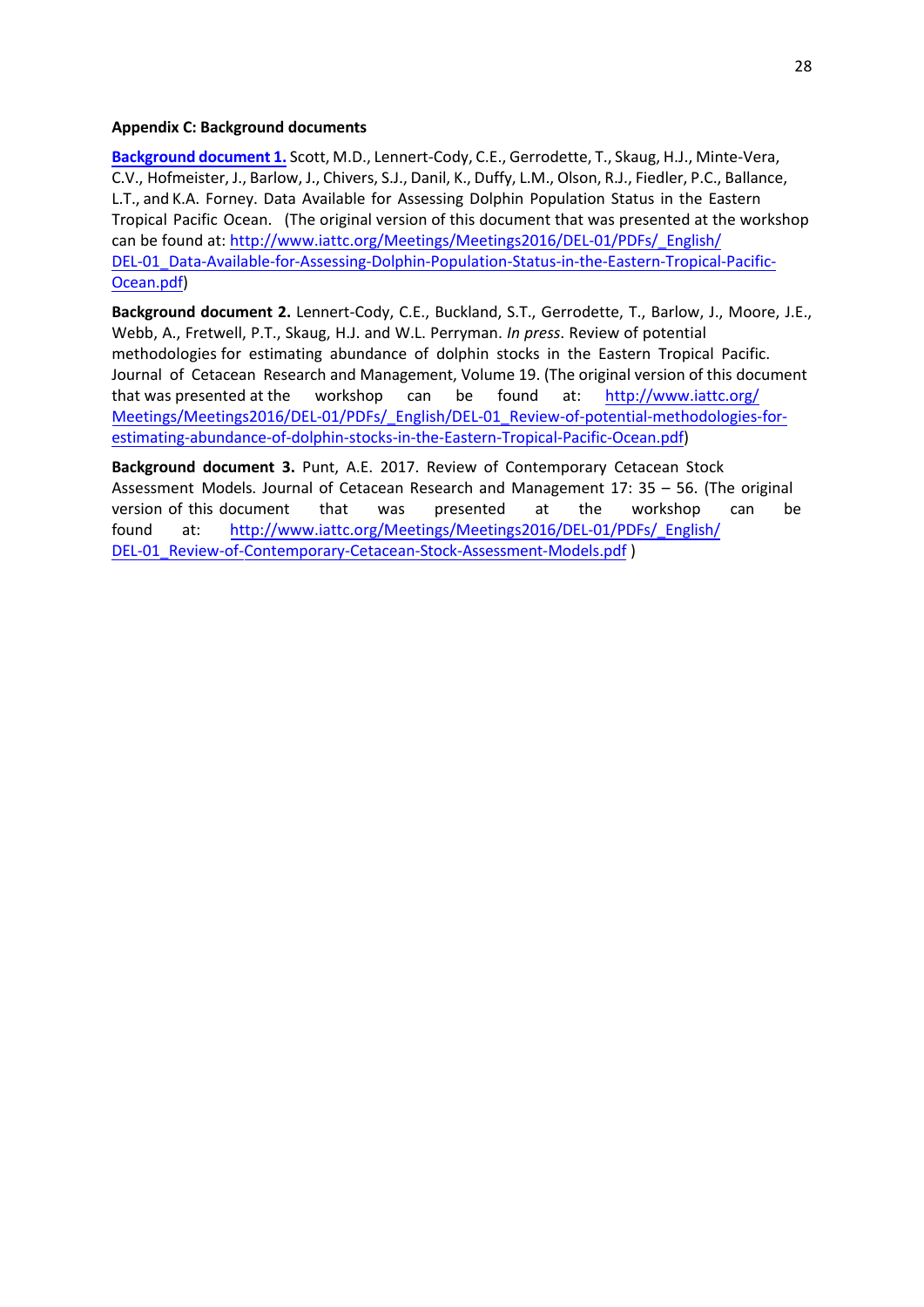### <span id="page-29-0"></span>**Appendix D: Abstracts of presentations**

## **Michael Scott (Available data sources for ETPO dolphin populations)**

A description of the data sources available for monitoring the status of ETP dolphin was presented. Within the ETP there has been a history of tagging and tracking of dolphins. Additional information was provided on data collected during purse seine operations when setting on tuna associated with dolphins.

# **Tim Gerrodette (Line-transect surveys to estimate dolphin abundance in the eastern tropical Pacific Ocean)**

Line-transect surveys using research vessels were carried out by the Southwest Fisheries Science Center from the late 1970s to 2006 to estimate dolphin abundance in the ETP. A team of three observers searched visually from the flying bridge of the vessel, primarily using 25X pedestal-mounted binoculars, at a height of 10-11 m. Observers' estimates of group size were checked using photographs collected from a helicopter. There is a general tendency to underestimate group size, and the tendency varies by observer and species.

### **Susan Chivers (ETP dolphin life-history data)**

Biological data were collected by observers from more than 43,000 individual dolphins killed in the ETP yellowfin tuna purse-seine fishery between 1966 and 1994. The data and tissue samples collected were used in studies to characterize the essential elements dolphin life history (*i.e.*, reproduction, growth and survival, and to estimate population growth rates). Since 1994, the IATTC has continued monitoring the fishery, but the comprehensive dolphin sampling program established in the early 1970s has not been continued. However, the NMFS has continued biological studies of ETP dolphins using remote technologies. For example, steroid hormones analysed from blubber biopsy samples have been used to identify pregnant females and photogrammetric count data have been used to estimate calf production. Both methods provide the ability to monitor reproduction in wild dolphin populations and continue the time series from the observer program data.

#### **Bernie McConnell (Tracking technology)**

Telemetry is a toolbox of building blocks that may be assembled to optimally answer specific questions about specific species. The combination of these blocks, and the development of new blocks, is limited purely by imagination, physics, and money. It is likely that Cetacean Tagging Guidelines will be published in 2017. Single pin satellite tags can last up to 163 days. The use of computational fluid dynamics in tag design is important in reducing drag and increasing longevity. For dolphins, the only realistic option for global relay of data is the Argos satellite system. For shorter, local studies VHF or physical retrieval is an alternative option. Numerous low-energy sensors are potentially available for answering specific questions. In summary, the user community must proactively engage with manufacturers to develop innovative telemetry solutions.

#### **Andy Webb (High resolution digital aerial surveys)**

Digital, aerial-based surveys in Europe first emerged in 2006 and were developed primarily for environmental surveys of marine megafauna around offshore wind farms in the UK. The principal driver for their development was the need to fly and survey effectively above wind turbine generators, which would be considerably safer than flying between them with better sampling, the need for an evidence trail, and the potential for improved count accuracy. Since acceptance of the validity of the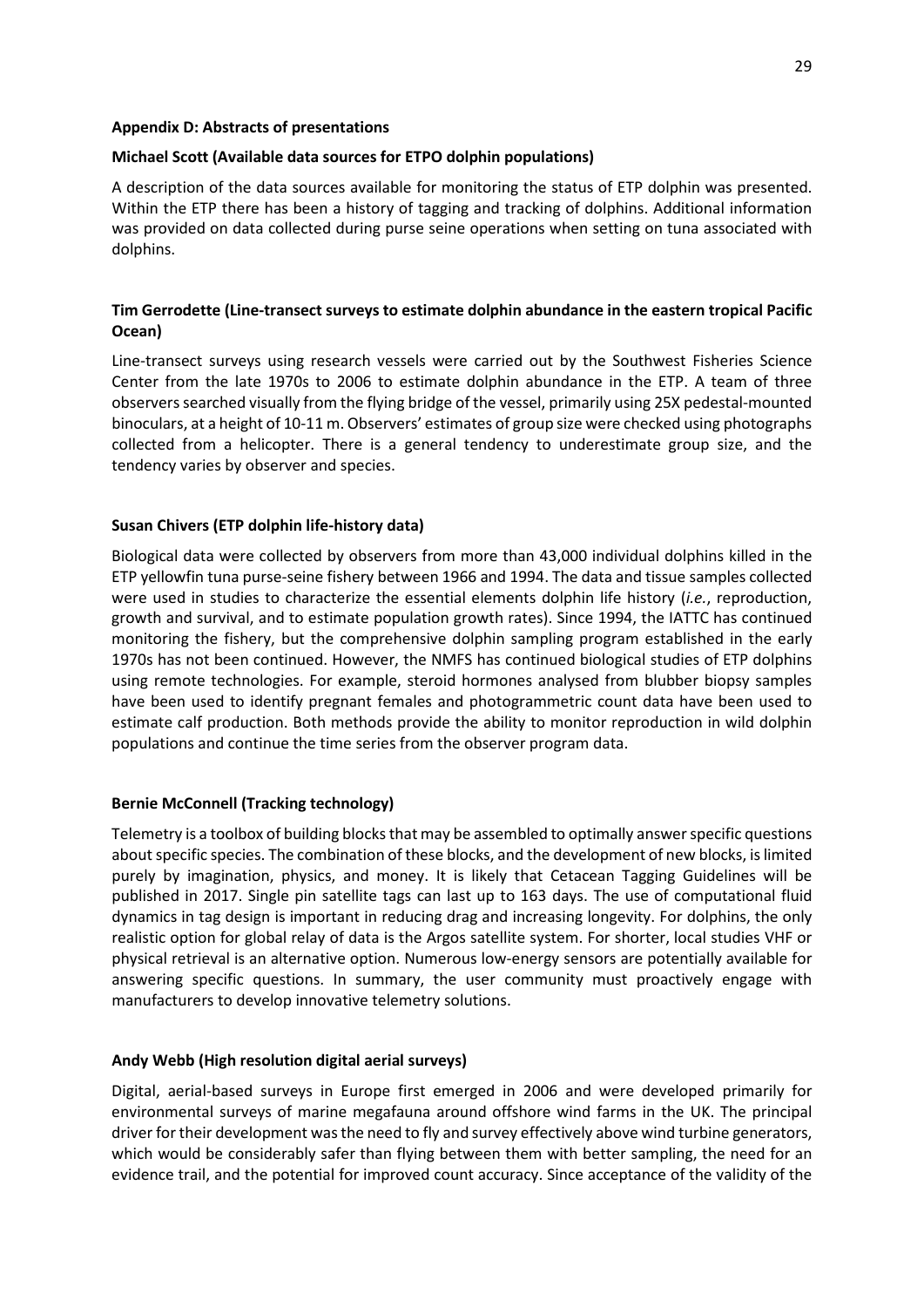method, over 1500 digital, aerial-based surveys have been flown in NW Europe and USA, mainly for characterising seabird and marine mammal abundance and their distribution around offshore wind farms, but also for monitoring post-construction effects and for monitoring at protected sites. For the most part, these surveys measure relative abundance of marine mammals, but have used generic corrections based upon average dive depth and duration to approximate absolute abundance.

HiDef's high resolution video survey method uses a bespoke camera rig either in a modified nose cone or in the standard photogrammetry hatch of various light aircrafts. HiDef's cetacean-only method uses four cameras which each survey a 187.5 m swathe separated by a 30 m gap. The cameras are angled at 30º from vertical on a plinth that rotates at the end of each transect such that cameras point permanently away from sun glare. The aircraft flies at 610 m ASL and has a ground sample distance (GSD) of 3 cm. Data are streamed continuously for storage onto hard drives with RAID for backup. After the survey, a two-stage process is used for review of video footage and identification of animals. Some 20% of all video material undergoes a blind re-review and a minimum of 90% agreement is required for data quality to be passed, but an average of about 96.7% agreement is typical. Marked objects are then identified and 20% also undergoes blind review requiring at least 90% agreement (typically 96% is achieved). All review and identification is manual; thus far, no automated system has been found by HiDef to match or improve on the performance of human review processes.

The other digital imagery systems use still cameras and have not been employed for cetacean-only surveys in Europe to date. Still cameras are all based on off-the-shelf medium format or photogrammetry systems. They sample in plain view and are either used for recording continuous transects or for plot-based sampling. These systems are flown at 400 m ASL typically and achieve 3 cm GSD resolution and have a strip width of 250-460 m, depending on the sensor size. Some of these use automated processes to detect some of the animals within the imagery with unknown success. Sun glare is an issue, and processes have been developed for cutting out affected parts of images or even the whole sample. As in the case of video surveys, relative abundance estimates are obtained for marine mammals unless generic correction factors can be obtained from dive data.

While high resolution surveys have come a long way in NW Europe, there are still some reservations, mainly because it is not yet possible to obtain in-situ measures of availability bias during surveys. A potential double-platform solution has been designed but is not yet tested by HiDef. Automation solutions exist, but cannot yet match humans for detection efficiency. Manned digital aerial surveys can cover up to 1400 km in one day, but this is unlikely to be sufficient to reach all parts of the IATTC study area. Unpiloted versions of survey aircraft exist which would increase their range to over 3000 km.

## **Wayne Perryman (Aerial photography: background, challenges, successes, and moving forward)**

Estimates of group size by observers on tuna vessels in the late 1970s were 7-8 times higher than estimates from observers on ship-based line-transect surveys. Consequently, aerial surveys were used to calibrate estimates from tuna vessel observers. Since then, digital technology has rapidly developed and now smaller, higher resolution cameras can be placed on unmanned aerial-survey platforms (drones) that can take off and land vertically, have an endurance of ~20 min, and are capturing highresolution images from ~300 ft. Images are helpful in estimating group size, species identification, length, and body shape, which is indicative of life history. New aircraft should be available shortly with two times the endurance. Even now, some drones can fly in a sea state of five and change flight patterns based on sighting detections.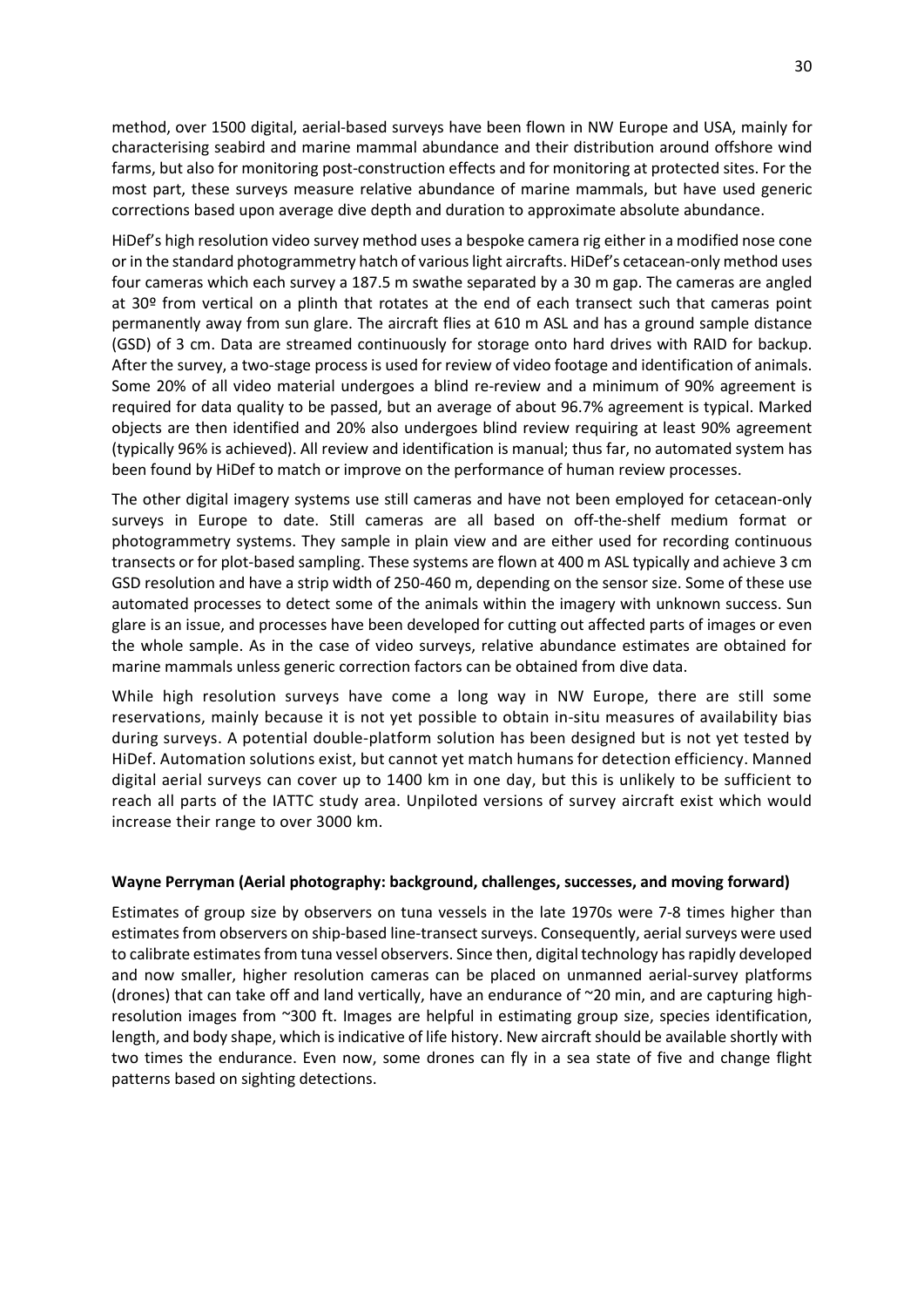## **Megan Ferguson (Comparing estimates of Arctic cetacean density and associated uncertainty derived from manned and unmanned aerial surveys: Operations, methods, and preliminary results)**

Manned aerial surveys have been used successfully for decades to collect data to infer cetacean distribution and density. Unmanned aerial systems (UAS) have potential to augment or replace some manned aerial surveys for cetaceans in the future. To ascertain the utility of UAS for such missions, however, it is first necessary to define the specific scientific objective(s) and then compare the costbenefit of alternative platforms and methodologies. NOAA led and conducted such a direct comparison of aerial surveys for cetaceans near Barrow, Alaska, during fall 2015 via a collaborative effort that included the Bureau of Ocean Energy Management, US Navy, North Slope Borough Department of Wildlife Management, and Shell. We conducted a three-way comparison among visual observations made by marine mammal observers aboard a Turbo Commander operated by Clearwater Air, Inc; imagery autonomously collected by a Nikon D810 camera system mounted on the belly of the Turbo Commander; and imagery collected by a similar camera system on a remotely-controlled ScanEagle operated by the Naval Surface Warfare Center Dahlgren Division. The platforms each conducted five flights within a 16,800 km<sup>2</sup> study area. Surveys from manned and unmanned platforms did not directly overlap geographically and temporally to maintain safety of flight; the two platforms operated as close as safely possible. The Turbo Commander collected 44,849 images in 26.7 flight hours. The ScanEagle collected 24,600 images in 21.8 flight hours. Manual image processing and analysis by marine mammal photo analysts required 332.5 total hours, averaging 6.9 hours to analyze one flight hour, which involved reviewing every third image. In total, eight bowhead whales (*Balaena mysticetus*) and 16 belugas (*Delphinapterus leucas*) were identified in the images from the Turbo Commander. Fifteen bowhead whales, six belugas, and three gray whales (*Eschrichtius robustus*) were identified in the UAS images. Sixty-one bowhead whales, 54 belugas, nine gray whales, and 48 unidentified cetaceans were sighted by the marine mammal observers aboard the Turbo Commander. Bowhead whale density estimates derived from the marine mammal observer data and Turbo Commander imagery were similar. Beluga density estimates derived from the marine mammal observer data were greater than estimates derived from either imagery dataset. The uncertainties in density estimates derived from the marine mammal observer data were lower than estimates derived from either imagery dataset. The cost of the UAS survey was considerably more expensive than the manned aerial survey.

## **Peter Fretwell (Satellite imagery: Advantages and disadvantages)**

The study of cetaceans by satellite imagery is a technique that is in its infancy. Satellite sensors with the spatial, temporal, and radiometric resolution capable of pragmatically identifying cetaceans have only recently become available. Currently, only test studies on larger whale species have been conducted. Although these show potential promise and have many advantages over more traditional methods, the limited resolution of satellite imagery results in a number of drawbacks, and the technique remains unproven for smaller cetaceans. There are only two published papers that use satellite imagery to identify whales. The first, by Ron Abileah in 2005 used IKONOS imagery with a spatial resolution of 1.5 m per pixel to look for humpback whales near Maui, HI. This resolution of imagery could differentiate boats from objects in the water, but wide-scale identification was not possible. In 2014, a study using 50 cm resolution QuickBird2 imagery in optimal conditions successfully counted southern right whales at Península Valdés over an area of 115 km<sup>2</sup>. With the relaxation of federal regulations on satellite data in 2015, higher resolution WorldView3 imagery at 30 cm per pixel has become available and ongoing preliminary studies on humpback whales in Hawaii and fin whales in the central Mediterranean both show the capability of counting large cetaceans. Advantages of satellite data include large coverage, with each image covering over 1000 km<sup>2</sup>; the ability of repeat imagery; the low potential cost relative to other survey techniques; the low set-up costs; lack of bureaucracy; the ability to target any part of the ocean; and the safe nature and lack of disturbance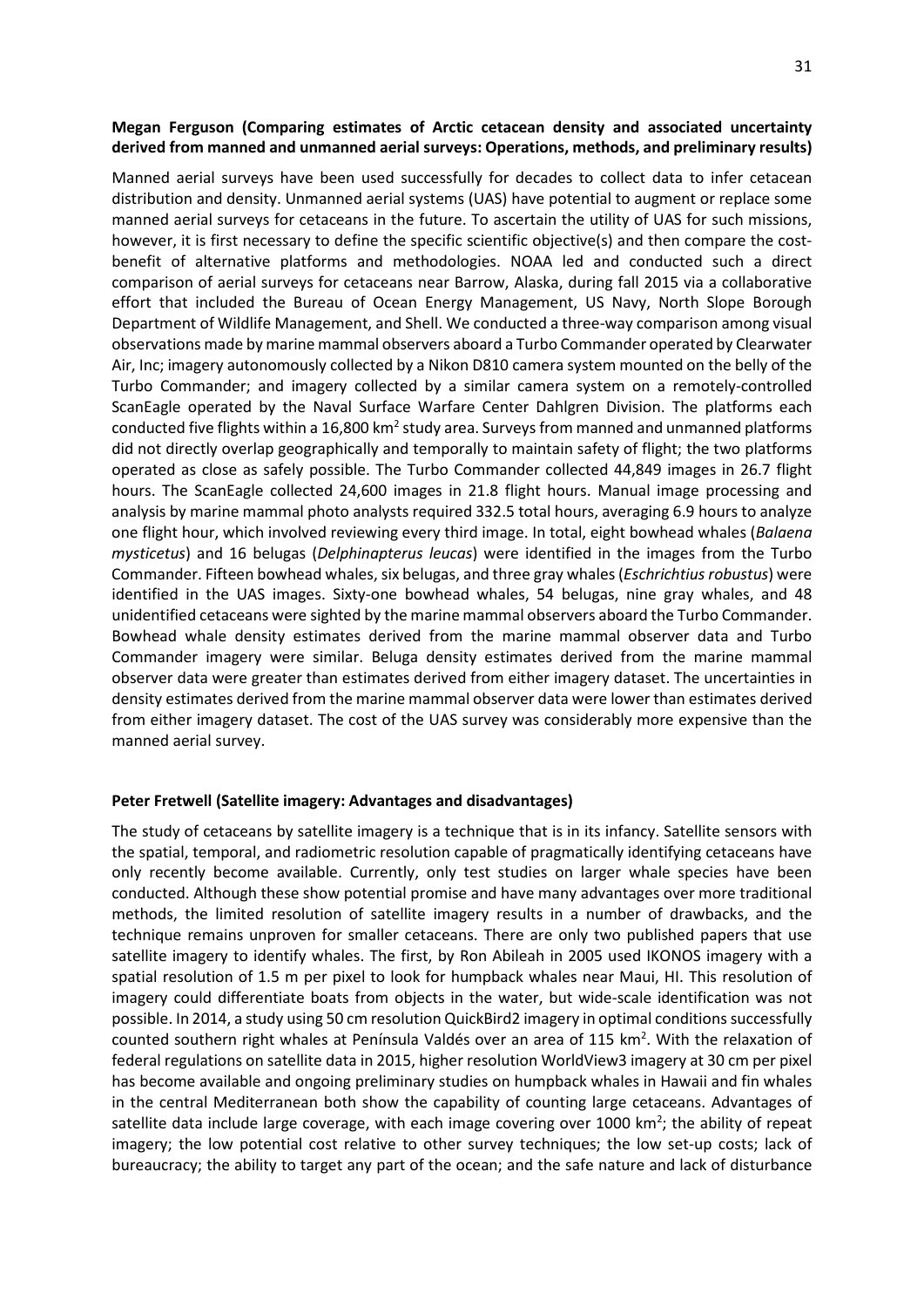from the satellite. Disadvantages include the fact the method is untried for dolphins and it is likely that only the splashes of dolphins will be countable given the relatively coarse resolution of even the best imagery. Species identification will not be possible, unless combined with other survey techniques. The method performs badly in poor sea-states and considerable analysis will need to be undertaken to understand the availability bias needed to covert counts into population estimates because of the novelty of the data. Finally, agreements with satellite providers will have to be sought before the method is cost effective.

### **Hans Skaug (Genetic mark-recapture and close-kin)**

Genetic M-R is ordinary M-R with physical tags replaced by DNA profiles. Both abundance and survival may be estimated, but due to the large population size the required number of biopsy samples may be prohibitive for ETP dolphins. Close-kin methods exploit the fact that DNA profiles contain information about the biological relationship among individuals in the sample. It can also be viewed as a M-R method, but with "recapture" meaning the presence of a close relative in the sample. Closekin has been successfully applied to southern bluefin tuna, which has an abundance in the same range as ETP dolphins. There does not yet exist a standard software package for analysing close-kin data, so some statistical method development must be anticipated for each new application. Close-kin methods are applicable to tissue samples collected from dead animals, such as those that are lethally bycaught in the tuna fisheries. With current bycatch levels, sufficient sample sizes will be obtained over a 20 year period for this data source alone. The price of genetic analyses continues to go down, so the limiting factor for both genetic M-R and close-kin seems to be availability of tissue samples.

# **Jay Barlow (Use of passive acoustics for estimation of cetacean population density: Realizing the potential)**

Methods to estimate cetacean abundance using passive acoustic surveys have advanced considerably in the past decade, but applying these methods to estimate dolphin abundance is more difficult than for the other species that have been studied to date. For distance sampling methods applied to acoustic data, the unit of analysis can be an individual sound (a cue), an individual animal, or a group. The group-based method is the most feasible approach for dolphins, but group size cannot be estimated using acoustic data alone. Acoustic detection platforms could include towed horizontal hydrophone arrays, free-floating vertical hydrophone arrays, bottom-mounted hydrophones, gliders, or profiling buoys. Detection range, which is required for distance-sampling estimates, can be best estimated from towed and vertical hydrophone arrays. Dolphin movement in reaction to the towing vessel is a problem for abundance estimation with towed hydrophone arrays. Range estimation from vertical hydrophone arrays may be feasible, but this approach is new and has never been tested. The lack a group size estimates is a concern for both types of detection systems. At this point, absolute abundance of dolphins cannot be reliably estimated using any acoustic-only technology. Towed arrays might be useful in acoustically detecting groups that are not seen by observers on visual-sighting surveys. Vertical arrays might be useful in estimating relative densities of dolphins based the density of acoustic cues.

## **Robert (Bob) Jannarone (Automated image processing: marine mammal monitoring prospects)**

Airborne sensor and unmanned aerial survey (UAS) advances are making airborne surveys of marine mammals more affordable. Thousands of maritime images may now be gathered in a single, unpiloted flight, launched from ship or land. However, one critical component is lagging - the capacity to automatically identify marine mammals from high resolution data. Without automatic identification, human observers must analyse massive amounts of data manually. Analysing images manually in real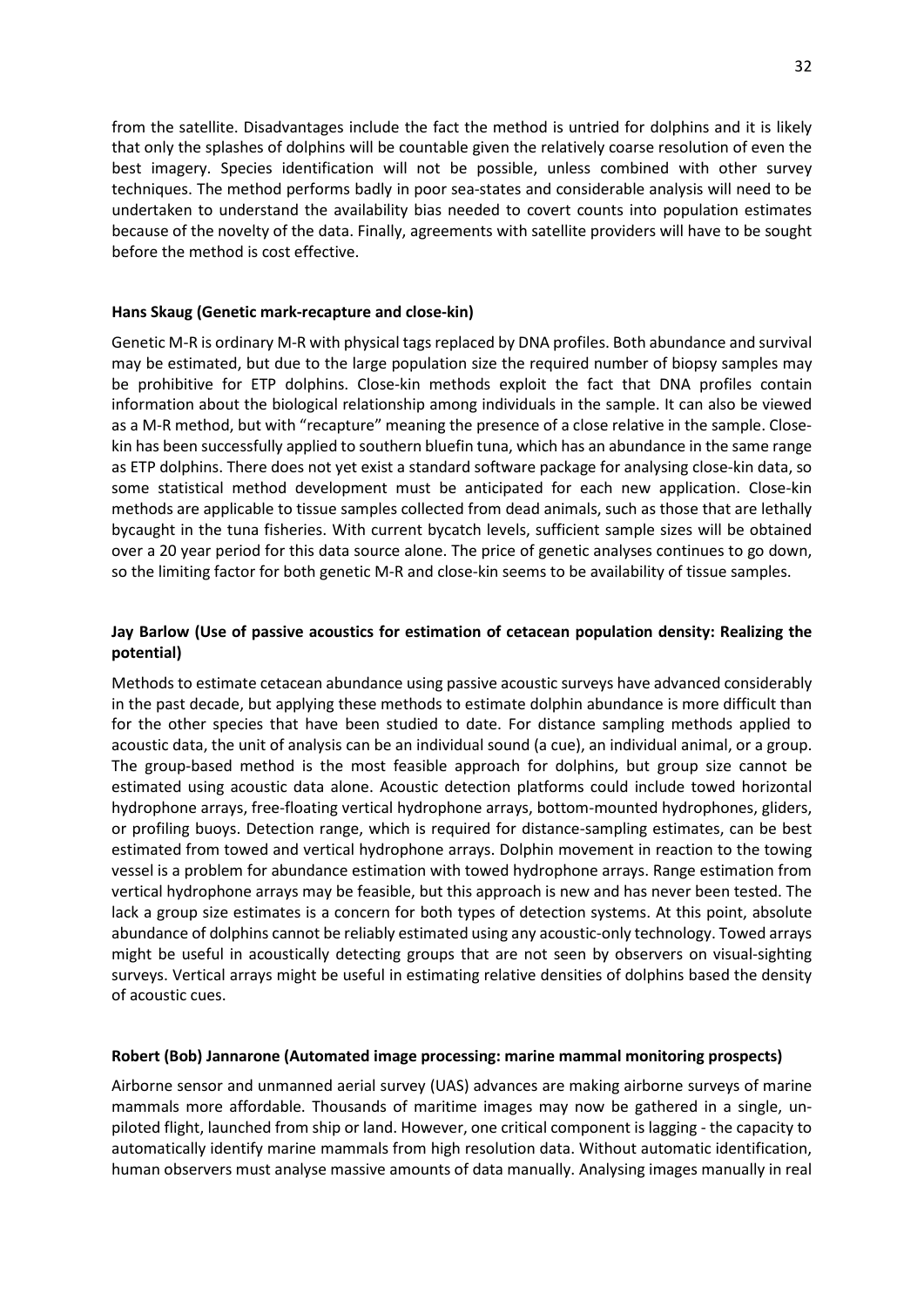time runs the risk of missing target animals and distracting observers from other important tasks. Postflight, manual analysis can cause expensive delays in marine mammal detection and mitigation. Either way, manual data analysis requires human intervention, takes time, and costs money. For example, a UAS may be configured with high resolution cameras to look for marine mammals to meet regulatory oil drilling or fishing requirements. Highly compressed video data may be streamed to the UAS operator in real time, allowing the operator to redirect the UAS for adaptive sampling when marine mammals are found. However, identifying marine mammals in real time from compressed data can be difficult and distracting. Alternatively, trained experts may analyse images post-flight with better chances than real-time observers of finding marine mammals. Post-flight analyses can take time, cost money, and happen too late. In this presentation, automated marine mammal detection availability for post-flight marine mammal detection will be described and demonstrated. Its operational use, potential value, and key transition enablers will be discussed.

# **Steve Buckland (Review of potential methodologies for estimating abundance of dolphin stocks in the Eastern Tropical Pacific)**

In this review, we consider methods for estimating animal abundance, with a focus on both contemporary and potential methods suitable for surveys of dolphin species that typically occur in large schools over extensive areas of ocean. Of particular interest are methods for use in the eastern tropical Pacific Ocean, primarily targeting stocks of the offshore pantropical spotted dolphin (*Stenella attenuata*), the spinner dolphin (*S. longirostris*), and the common dolphin (*Delphinus delphis*). We focus on methodologies for fishery-independent data sources. New technology means that improved field and analysis methods may now be feasible and affordable, but a change in field methods will create bias in trend estimates, unless it is possible to calibrate the new methods against the old.

We consider ship-based surveys conducted from research vessels, from tuna vessels operating as research vessels, and from tuna vessels in normal fishing mode. We also consider aerial surveys of different types: manned aircraft with observers; manned aircraft with high-resolution imagery; longrange "military-grade" drones with high-resolution imagery; and short-range drones with highresolution imagery. Surveys using satellite imagery are also addressed, as are capture-recapture and close-kin methods. Acoustic surveys may be conducted using ships, gliders, or drifters. Finally, we consider composite methods that combine methodologies in an attempt to improve abundance estimates.

We conclude that the safe (if costly) option is to continue ship-based surveys. In any such survey, additional data should be collected to improve understanding of the apparent effect of sea state on the probability that schools on the trackline are detected. For example, a drone or helicopter might be flown ahead of the survey ship, providing a 'tracker' platform, allowing *g*(0) and responsive movement to be estimated. If aerial surveys were to replace ship-based surveys, then the option that reduces risk and which is potentially achievable is drone surveys conducted using drones with a range of thousands of kilometres, together with high-resolution imagery. To use capture-recapture or closekin methods, large numbers of dolphins must be marked. Realistically, to ensure sufficient recaptures, a method would be needed to identify marked animals during back-down by tuna vessels. The difficulty in marking a sample of dolphins that is sufficiently large and representative is considerable. Acoustic survey data may be useful for estimating trends in relative abundance, although bias might arise if acoustic behaviour or school size changes over time. All methods based on new technology will have development costs.

Line-transect surveys by the NMFS in the ETP began in 1974 using a combination of aircraft and ships. Ship-based procedures were refined each year and, by 1979, were close to current procedures. The methods are tried and tested. The target species form large, easily detected schools, and a wide strip can be surveyed using the pedestal- or tripod-mounted 25x binoculars. It is relatively easy to evaluate assumptions. Animals are likely to be detected before any significant response to the vessel occurs, at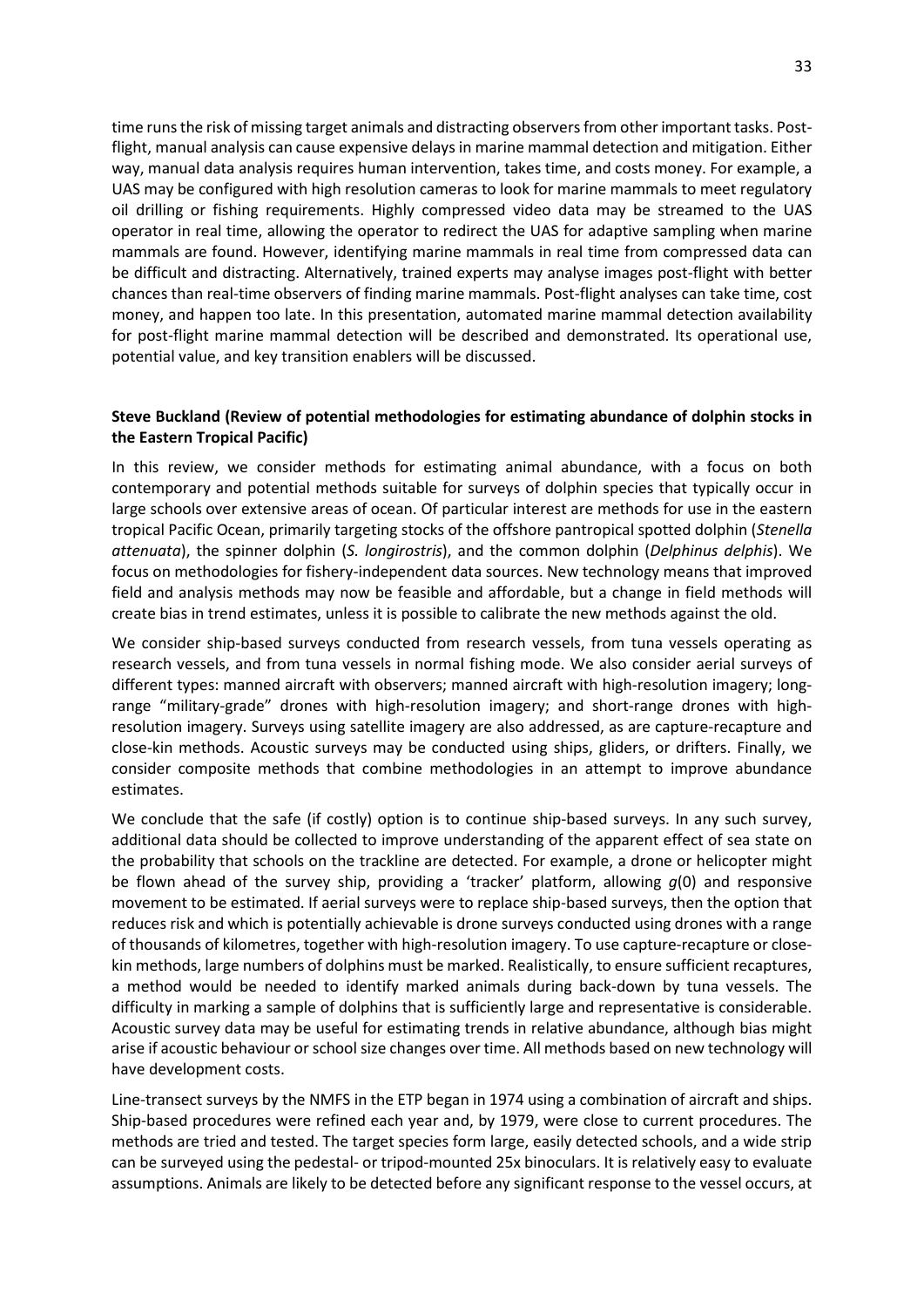least in good conditions. It can be difficult to estimate group size and species proportions (mixed groups), but aerial photographs of a sample of schools are used to quantify and correct for bias. Precision of abundance estimates is rather poor, given the resources that have been devoted to these surveys. Jay Barlow has conducted analyses that indicate that *g*(0) might be appreciably below one in all but the best sighting conditions, which may be linked to a reduced window in which a school is available for detection in poorer sighting conditions together with responsive movement. It is also costly to conduct effective ship-based surveys over such a large study area.

Changes in field methods might improve abundance estimates, but also risk compromising having a time series of comparable estimates. If *g*(0) is less than one, using a double-platform approach may allow its estimation. A drone or helicopter might provide an effective tracker platform, operating ahead of the survey vessel, and setting up trials for the main observation platform, allowing estimates to be corrected for both responsive movement and *g*(0).

Correlations among sea state, location, extent of evasive behaviour, and group size may partially explain the results obtained by Jay Barlow. Model-based analysis methods may help to resolve this, and perhaps provide estimates of abundance with greater precision. Model-based methods are useful both for modelling encounter rate and for modelling the detection function. In the latter case, using multiple covariate distance-sampling methods it is possible to jointly model data from different species, with species as a factor in the detection function model, to improve precision. However, the larger source of variance is encounter rate, so encounter rate modelling perhaps merits more attention, especially in light of recent developments in spatial distance sampling methods (*e.g.* Yuan *et al*., submitted). Improved designs based on oceanographic conditions and adaptive sampling may contribute to higher precision, although we would expect gains to be rather modest.

The most important principle of survey design for design-based estimation of abundance is that units of survey effort are placed randomly with respect to the distribution of animals or groups of animals. Violation of this principle can lead to an unrepresentative sample and hence biased estimates of abundance. This is one of the primary disadvantages of opportunistically collected survey data (*e.g.*, fisheries observer data), and it has been shown that the non-random search of tuna purse-seine vessels during fishing operations is problematic with respect to estimation of dolphin indices of relative abundance. Therefore, if data collected aboard tuna vessels were to supplement data collected by research vessels, or were to be the primary data source for abundance estimation, it is critical that effort allocation be determined by a designed randomized survey.

## **Toshihide Kitakado (Discussion on abundance estimation)**

Much work exists on the abundance estimation of dolphins in the ETP. Unfortunately, many issues exist with respect to the use of fishery-independent shipboard surveys for the estimation of absolute abundance. First, it is suggested that uncertainty in the observed school size and its corrected estimate be more carefully addressed in the estimation and assessment of variance. For instance, instead of using corrected school size as a plug-in into an underlying Horvitz-Thompson like estimator, the use of the expectation of corrected school size and effective strip width using the conditional distribution of corrected school size given observed school size may be useful and contribute to producing increasingly stable and accurate abundance estimates. Second, with respect to *g*(0), which is crucial in obtaining unbiased absolute estimates of abundance, it is suggested that, among many methods, mark-recapture type methods such as Buckland-Turnock could be useful, especially with simultaneous use of other equipment such as the drones and passive acoustics, when considering large school sizes in number and space. These methods would also provide another chance for correcting for the response movement. Finally, regarding the variance estimation of the abundance estimate, decomposing information on the various sources of variance components would be useful, if possible, for understanding the main causes of uncertainty and for planning future surveys to reduce uncertainty. Furthermore, the use of spatial modelling with data from multiple platforms, as well as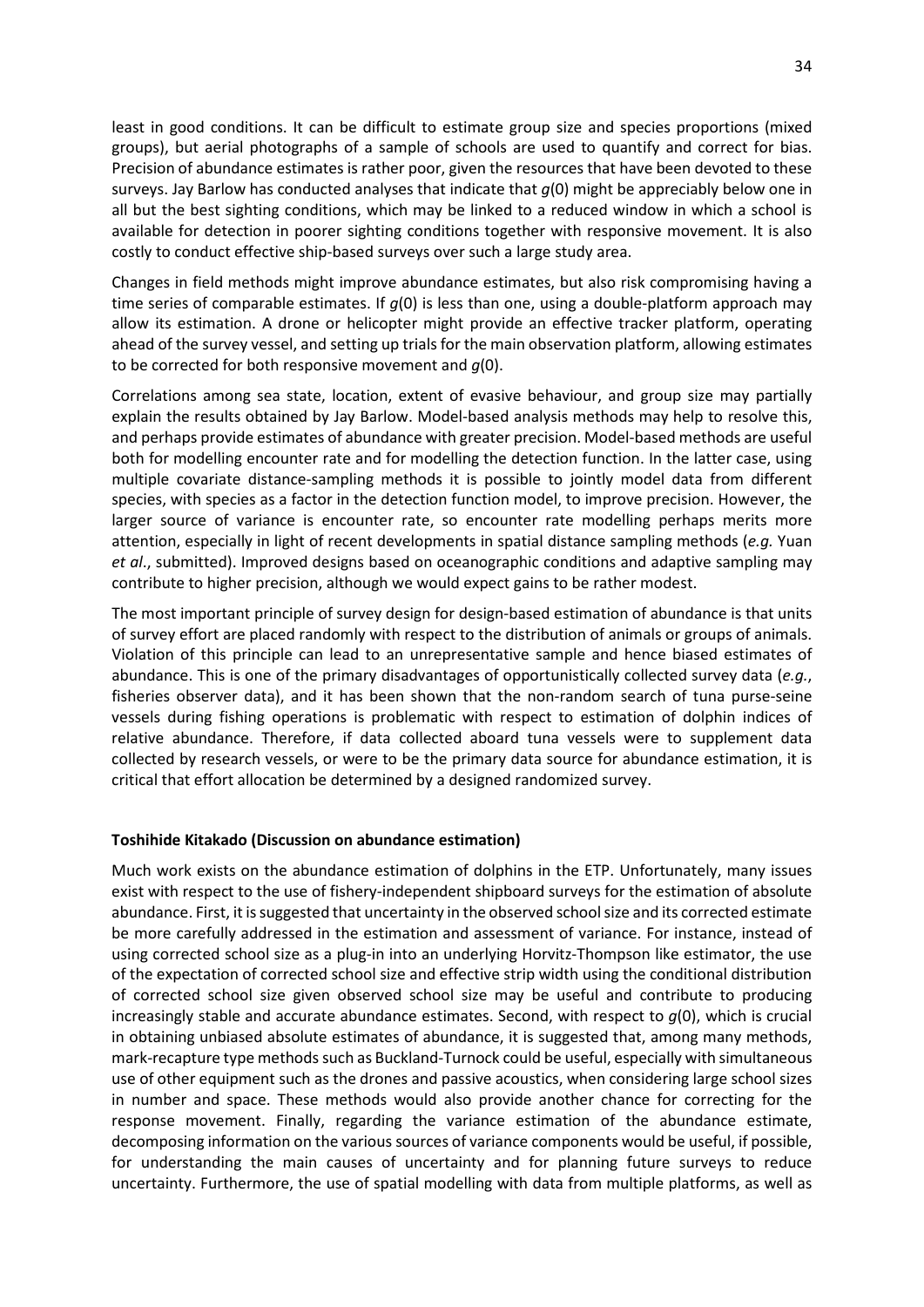covariates, may reduce estimation uncertainty.

#### **André Punt (Review of contemporary cetacean stock assessment models)**

Model-based methods of analysis are widely used to conduct assessments and to provide the operating models on which management strategy evaluation is based, for cetacean stocks. This paper reviews recent assessments and management strategy evaluations for cetacean populations, with a view towards establishing best practice guidelines for such analyses. The models on which these analyses are based range from simple exponential trend models that ignore density-dependence to complex multi-stock age-sex- and stage-structured models that form the basis for management strategy evaluation. Most analyses assume that density-dependence is on calf survival (which implicitly includes maturity and pregnancy rate), but it could also impact the survival rate of adults or the age-at-maturity. Female cetaceans seldom have more than one calf per year, which limits the variation in calf numbers and places an upper limit on the effects of density-dependent calf survival. The models differ in terms of whether the population projections start when substantial catches first occurred or whether allowance is made for time-varying carrying capacity by starting the model in a more recent year. Most of the models are deterministic, but account needs to be taken of variation in cohort strength for analyses that include age-composition data or for species that are relatively shortlived. A limited number of analyses include process variability using a state-space-like modelling framework. Abundance is very low for some stocks, so both demographic and environmental variability need to be included in models for these stocks. The primary source of data for parameter estimation is time-series of estimates of absolute abundance, although the analyses reviewed made use a variety of data types, including relative abundance indices, mark-recapture data, and minimum abundance estimates based on haplotype counts. In general, at least one estimate of absolute abundance is needed for parameter estimation because there is a lack of catch-induced declines in abundance that are captured by indices of relative abundance and hence could be used to provide information on absolute abundance. Similarly, information on abundance from age- and lengthcomposition data is limited. Most of the analyses quantify uncertainty using Bayesian methods to allow information on biological parameters, particularly the intrinsic rate of growth and the relative population at which maximum production occurs, to be included in the analyses, along with sensitivity testing. However, some analyses also quantify uncertainty using bootstrap and asymptotic methods. The future for the models on which assessments and management strategy evaluation is based will likely involve multi-stock models that include age-, sex- and spatial-structure and are fitted as statespace formulations, although at present such models are often too computationally intensive to be feasible for implementation or there is insufficient information in the data to estimate the parameters representing all the processes, leading to simplifications, with the result that the performance of some of the methods of assessment used for cetacean stocks needs to be better understood, including through simulation testing.

#### **Justin Cooke (Discussion presentation on [Background Document 3\)](#page-28-1)**

Background document 3 summarizes the different population and assessment models that have been applied to cetaceans. Population models are required as filters of the available data to yield inferences about quantities or questions of management or scientific interest. The required features of the population model depend both on the data to be used and on the questions of interest. For example, to be able to use individual identification (capture-recapture) data, a population model needs to include individual life history and movement processes, even if the quantities of ultimate interest are aggregate in nature (such as population size and trend).

Experience to date with whale individual identification data shows that there can be highly significant and complicated patterns of heterogeneity in the sampling process, such that it can be a challenge to